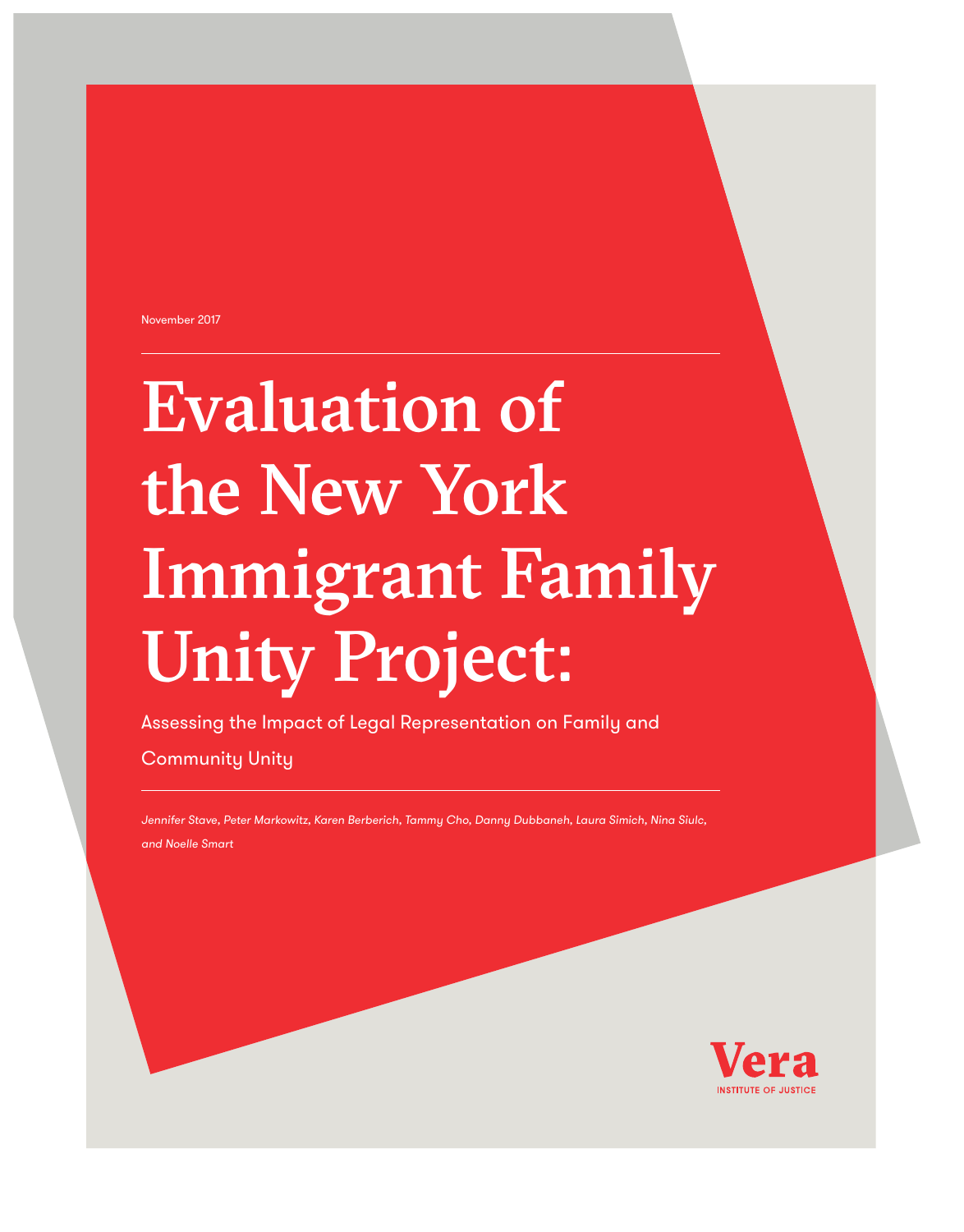### Director's Note

The mission of the Vera Institute of Justice (Vera) is to drive change, to urgently build and improve justice systems that ensure fairness, promote safety, and strengthen communities. To achieve that mission, Vera works with others who share our vision to tackle the most pressing injustices of our day—from the causes and consequences of mass incarceration, racial disparities, and the loss of public trust in law enforcement, to the unmet needs of the vulnerable, the marginalized, and those harmed by crime and violence. Since its inception in 2005, Vera's Center on Immigration and Justice has particularly focused on increasing access to legal information and representation for non-citizens facing deportation, who are among our society's most vulnerable and marginalized people. Among those facing deportation, those who are detained are especially vulnerable and marginalized. The New York Immigrant Family Unity Project (NYIFUP) and this evaluation are a culmination of many years of efforts by many former and current staff in the Center on Immigration and Justice. While Vera has been an important player in the creation and success of NYIFUP, this project was the product of many organizations, officials, and individuals working tirelessly and selflessly over many years to realize the vision of providing due process, justice, and a fighting chance to detained non-citizens, first in New York and, eventually, based on the NYIFUP model, nationwide.

In considering deportation cases that came before him on appeal, Robert Katzmann, chief judge of the U. S. Court of Appeals for the Second Circuit, saw injustice and responded. He spoke out, mobilized hundreds who shared his concerns, and catalyzed efforts that led not only to NYIFUP but also to the Immigrant Justice Corps, which funds and trains young lawyers to become effective legal advocates for immigrants.

A committee—ultimately of 18 concerned lawyers

and immigration judges—drawn from Judge Katzmann's Study Group on Immigrant Representation, led to the drafting of the New York Immigrant Representation Study. The study quantified the scale and nature of the barrier to representation and created the blueprint for what became NYIFUP. The study made clear that many of those who were being ordered deported had valid bases to lawfully remain in the United States but, without representation, were being unjustly deported.

Armed with the findings and recommendations of the New York Immigrant Representation Study, the Immigration Justice Clinic of Cardozo School of Law, the Northern Manhattan Coalition for Immigrant Rights, the Center for Popular Democracy, Make the Road New York, and Vera joined together as the NYIFUP Coalition seeking to make the nation's first public defender project for detained non-citizens a reality. After extensive efforts, the coalition in 2013 won the support of the New York City Council for a pilot at the Varick Street Immigration Court (Varick Street).

Understanding the importance of the effort and seeing from the pilot that NYIFUP worked, the council, led by Speaker Melissa Mark-Viverito and council members Carlos Menchaca, Julissa Ferreras-Copeland, and Daniel Dromm, in 2014 fully funded NYIFUP at Varick Street. From 2014 to the present, the council has unwaveringly supported NYIFUP and its provision of due process to immigrant New Yorkers. Speaker Mark-Viverito, without whom NYIFUP would not exist, provided the following reflections on the project:

For years many New Yorkers in immigration detention were unable to secure legal assessment and representation early enough in their deportation case to assert claims for relief. Four years ago the council funded a pilot program that provides every low income, detained immigrant in deportation proceedings access to high quality legal representation. That program, the New York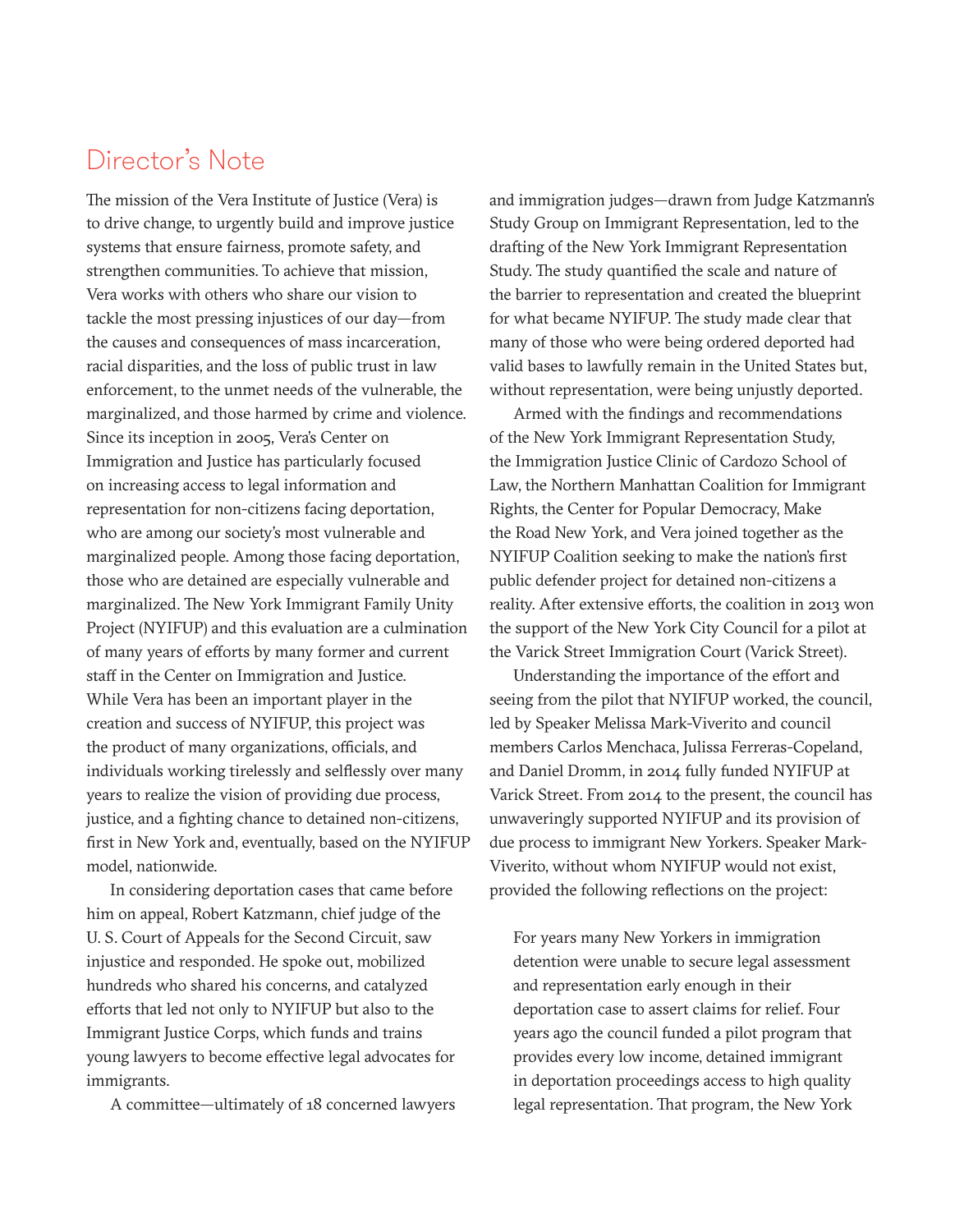Immigrant Family Unity Project, now serves as a national model and has brought quality legal services to hundreds of immigrants and their families in New York City—often resulting in grants of relief that likely would not have been obtained without a lawyer. As we face the very real threat of mass deportations, NYIFUP, and programs like it, are vital if we are to uphold the rule of law and due process in our country. I am proud to say that we are committed to continuing NYIFUP in New York City and to sharing our experience implementing this successful model with cities and states that share our values and goals.

As this evaluation establishes, NYIFUP is achieving a 48 percent successful outcome rate. The 1,100 percent increase in successful outcomes, as compared to the success rate for unrepresented individuals at Varick Street pre-NYIFUP, is a credit to the skillful lawyering and dedication of the attorneys for the three NYIFUP providers at Varick Street: Brooklyn Defender Services, The Bronx Defenders, and the Legal Aid Society. For every 12 cases NYIFUP wins at Varick Street, 11 of those non-citizens would have been ripped from their families and communities prior to NYIFUP.

As this evaluation was completed in June 2017, based on the leadership of the Independent Democratic Conference of the New York State Senate and Governor Andrew Cuomo, NYIFUP is expanding to serve all detained non-citizens facing deportation in New York State outside of New York City. NYIFUP has also inspired more than a dozen jurisdictions around the country to create government-funded deportation defense projects. At least a dozen more localities are considering establishing projects to protect their immigrants from unjust deportation. We believe that this evaluation provides evidence to support the proposition that justice and fairness demand that every indigent non-citizen in the nation facing deportation receive a government-funded attorney.

Chen Rost

Oren Root Director Center on Immigration and Justice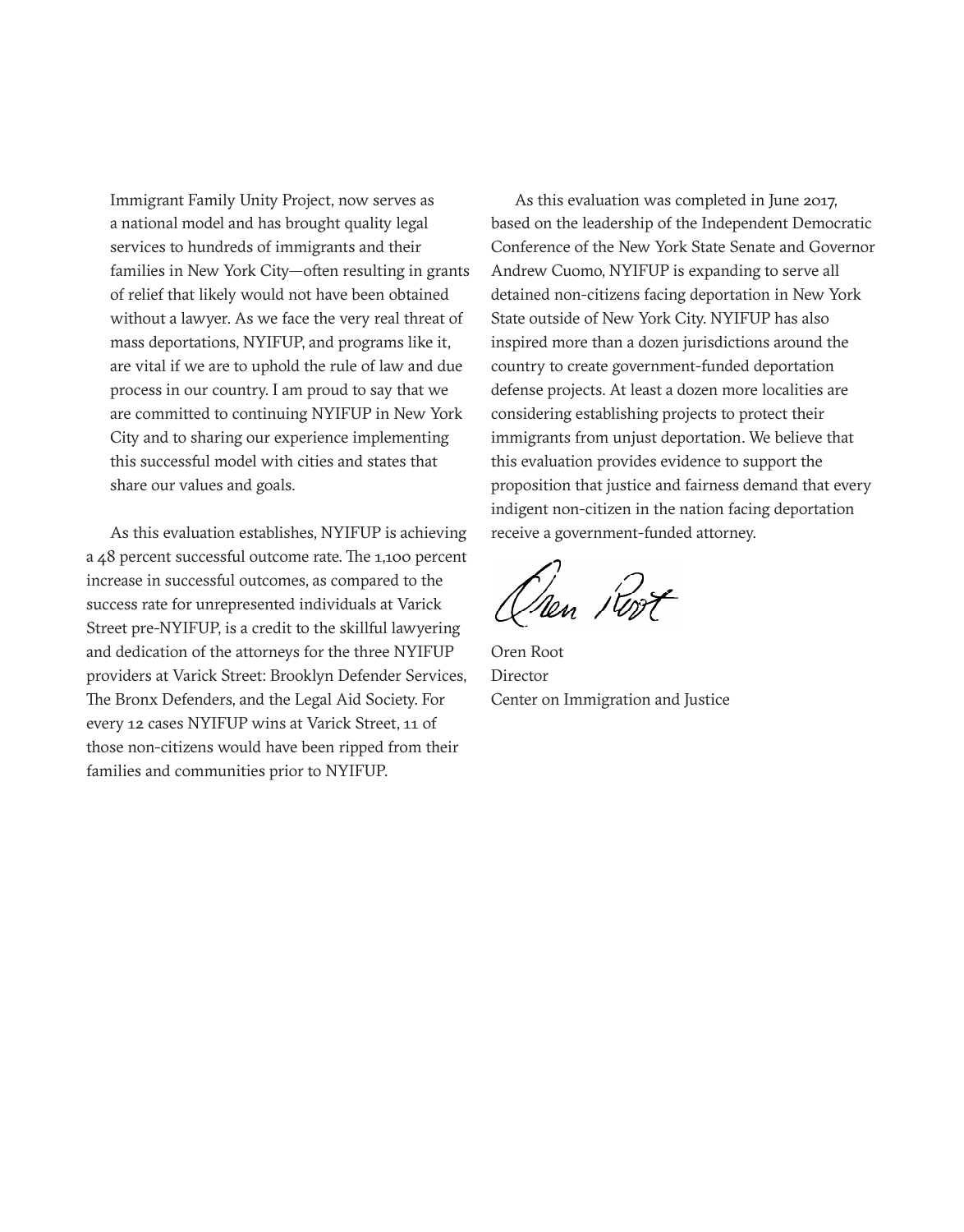### Table of contents

#### **5 Executive Summary**

#### **7 Introduction**

- 7 Nature and scale of the lack of representation in immigration court
- 10 Implementation of NYIFUP
- 12 Evaluation of NYIFUP
- 13 Data sources and analysis
- 15 Analytical strategies employed
- 15 Methodological limitations in the evaluation of NYIFUP

### **17 Chapter I: The impact of universal representation on individuals**

- 17 Population served by NYIFUP
- 21 The effect of universal representation on individuals' legal cases
- 31 The effect of universal representation on individuals receiving due process
- **48 Chapter II: The impact of universal representation on family unity**
	- 48 The effect of universal representation on reduced detention

### **54 Chapter III: The impact of universal representation on federal, state, and city tax revenue**

- 54 The impact of universal representation on New York's workforce and economy
- **60 Conclusions**
- **62 Endnotes**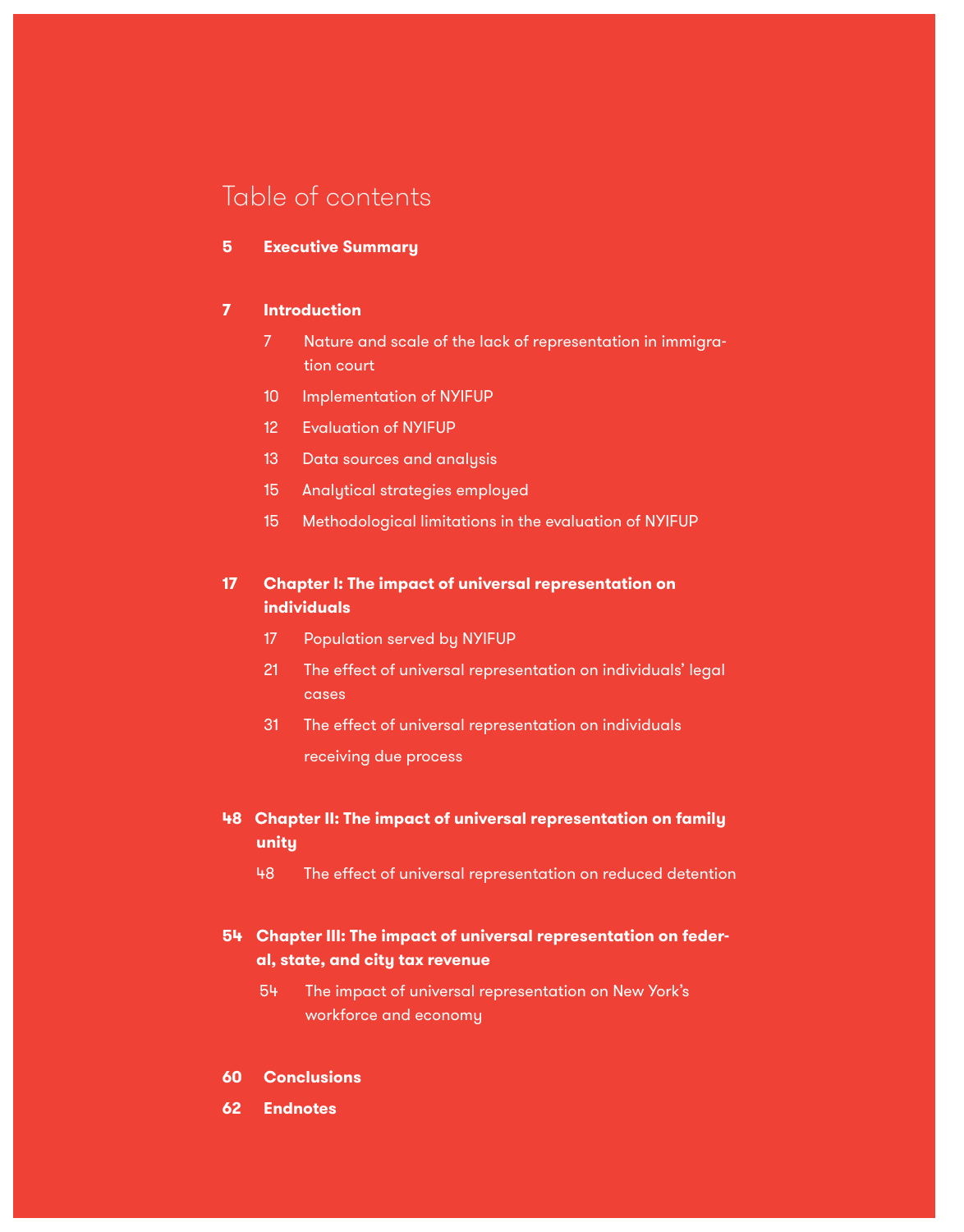### Executive Summary

his study evaluates the impact of the New York Immigrant Family<br>Unity Project (NYIFUP). Since November 2013, NYIFUP has<br>pioneered universal representation for detained indigent immigrants<br>in deportation proceedings at the his study evaluates the impact of the New York Immigrant Family Unity Project (NYIFUP). Since November 2013, NYIFUP has pioneered universal representation for detained indigent immigrants Street) who were unrepresented at their initial hearing. Deportation cases are the only legal proceedings in the United States in which people are routinely detained by the federal government and are required to litigate for their liberty against trained government attorneys without the assistance of counsel. Nationally, only the detained non-citizens who are able to afford private attorneys are generally able to secure representation, while most low-income detained persons appear in immigration court unrepresented. Yet without an attorney, individuals are rarely able to effectively navigate the immigration legal system. Before NYIFUP, only 4 percent of unrepresented, detained cases at Varick Street resulted in successful outcomes that allowed non-citizens to remain in the United States. The New York City Council funded NYIFUP to level the playing field and bridge these gaps.

Employing quantitative analyses of administrative and program data, the Vera Institute of Justice (Vera) studied the impact of NYIFUP on case outcomes by comparing NYIFUP cases to other, similarly situated cases. Drawing also on extensive stakeholder and client interviews, Vera's key evaluation findings include the following:

- › **NYIFUP clients have strong ties to New York and the United States.** On average, NYIFUP clients had been living in the United States for 16 years by the time they entered deportation proceedings. NYIFUP clients were the parents to 1,859 children living in the United States, 86 percent with legal status, mainly citizenship. These strong ties demonstrate the community's stake in these proceedings and impact immigration court outcomes. Fortyone percent of NYIFUP clients entered or resided in the United States legally, 30 percent as lawful permanent residents (LPRs).
- › **NYIFUP has significantly improved the chances that lowincome non-citizens will receive successful immigration**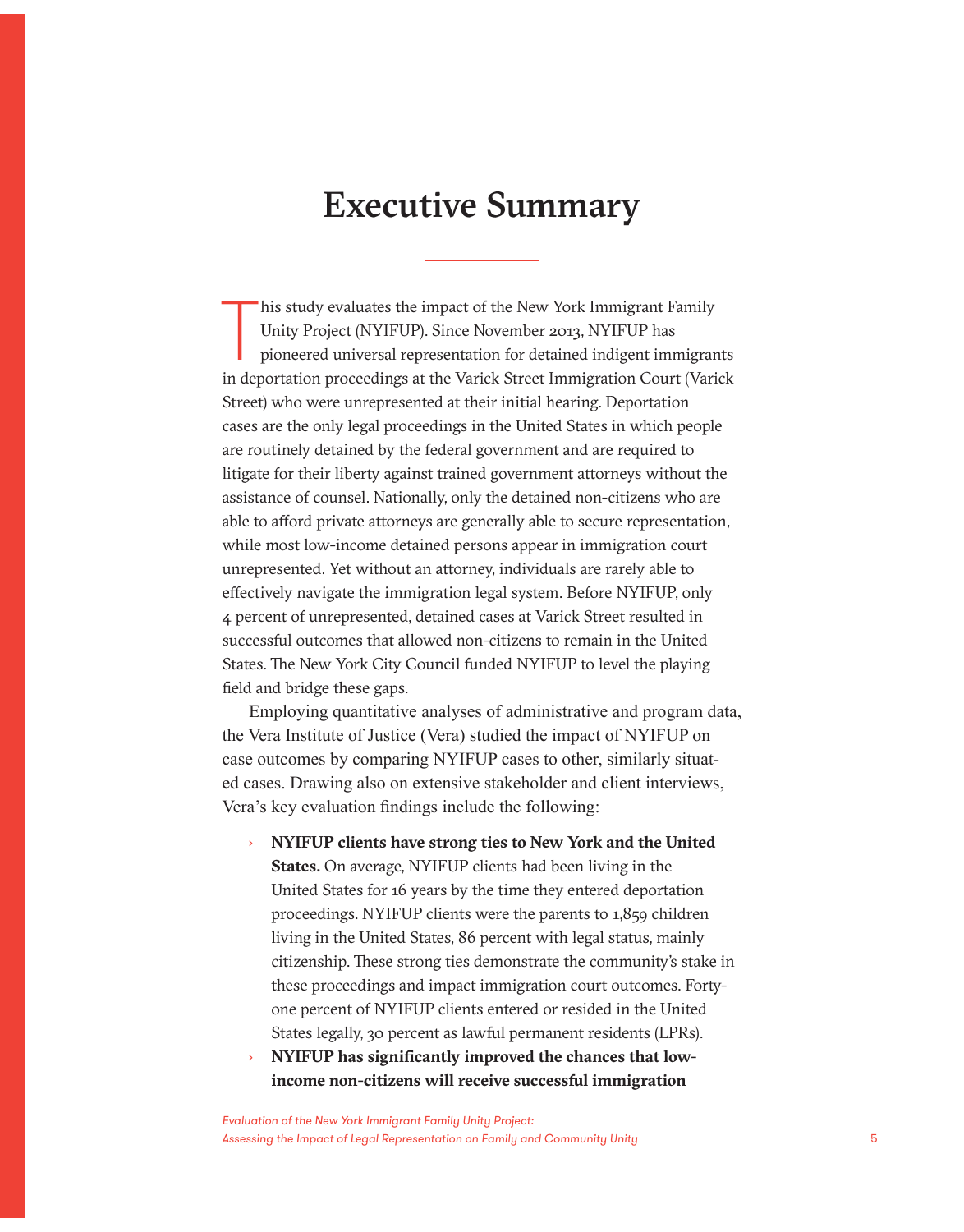#### **court outcomes permitting them to remain in the United**

**States legally.** Analyzing the cases already completed and using advanced statistical modeling that indicates the likely outcomes of pending cases, Vera has estimated that 48 percent of cases will end successfully for NYIFUP clients. This is a 1,100 percent increase from the observed 4 percent success rate for unrepresented cases at Varick Street before NYIFUP.

- › **NYIFUP has met its goal of preserving family unity.** In addition to helping more immigrants win favorable outcomes that allow them to remain in the United States, NYIFUP clients obtain bond and are released from detention at close to double the rate of similarly situated unrepresented individuals at comparable courts (49 percent for NYIFUP versus 25 percent for unrepresented individuals at similar courts). NYIFUP has reunified more than 750 individuals with their families.
- › **Universal representation through the NYIFUP model improves fairness and the administration of justice.** The high rates of successful outcomes and releases into the community resulted, at least in part, from high levels of activity by the NYIFUP legal teams in immigration court, on appeal, and in collateral proceedings. While it took, on average, longer for NYIFUP cases to achieve successful outcomes than was true for unrepresented cases, the Varick Street court ran more smoothly and efficiently with lawyers present for virtually all non-citizens facing deportation.
- The success rate of NYIFUP cases has helped hundreds of **New Yorkers gain or maintain legal work authorization, thus contributing to federal, state, and local tax revenue.** NYIFUP is estimated to have helped more than 400 New Yorkers gain or maintain work authorization by winning their immigration cases. Overall, these successful outcomes are projected to produce tax revenue from this cohort of NYIFUP clients of \$2.7 million each and every year, for years to come. The annual increase in tax revenue will be compounded significantly with the addition of each new cohort of NYIFUP clients.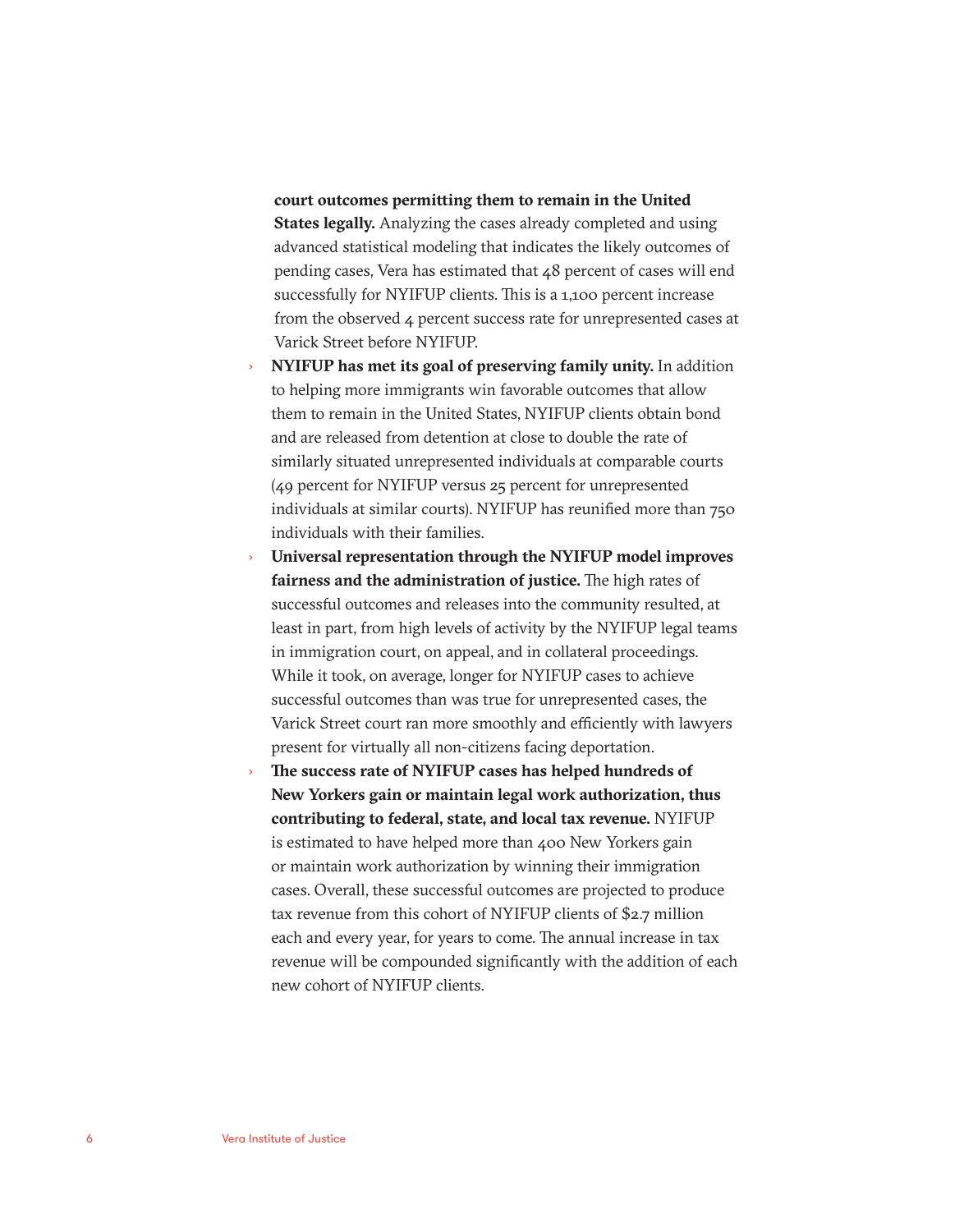### **Introduction**

YIFUP is the nation's first public defender system for immigrants<br>facing deportation, defined as those in removal proceedings befor<br>an immigration judge. The program is funded by the New York<br>City Council and since July 20 facing deportation, defined as those in removal proceedings before an immigration judge. The program is funded by the New York City Council and since July 2014 has provided a free attorney to almost all detained indigent immigrants facing deportation at Varick Street who are unrepresented at their first court appearances.<sup>1</sup> (In New York City, cases of detained immigrants are heard at the Varick Street location, while nondetained cases are heard at 26 Federal Plaza). Deportation proceedings are considered civil—not criminal—and thus the constitutional guarantee of the right to counsel under the Sixth Amendment has not been applied to immigrants facing deportation. As a result, removal proceedings are the only legal proceedings in the United States where people are detained by the federal government and required to litigate for their liberty against trained government attorneys without any assistance of counsel. NYIFUP is New York City's response to this gap in representation. This evaluation offers quantitative and qualitative analysis about the impact of government-funded counsel in New York City deportation proceedings on clients, their families, and the local economy.

Thirty-five percent of detained immigrants nationwide have attorneys representing them in their deportation cases.<sup>2</sup> Robert Katzmann, chief judge of the U.S. Court of Appeals for the Second Circuit—among many others, including community advocates—has shined a light on the plight of the majority of detained immigrants, who are unrepresented. This focus has catalyzed a groundswell of study and innovation.<sup>3</sup>

### Nature and scale of the lack of representation in immigration court

To understand the impact of counsel on deportation proceedings, it is first necessary to understand the nature of deportation proceedings, the scale of the unrepresented population in immigration court, and the legal framework related to access to counsel. The federal government uses deportation proceedings before the nation's immigration courts as the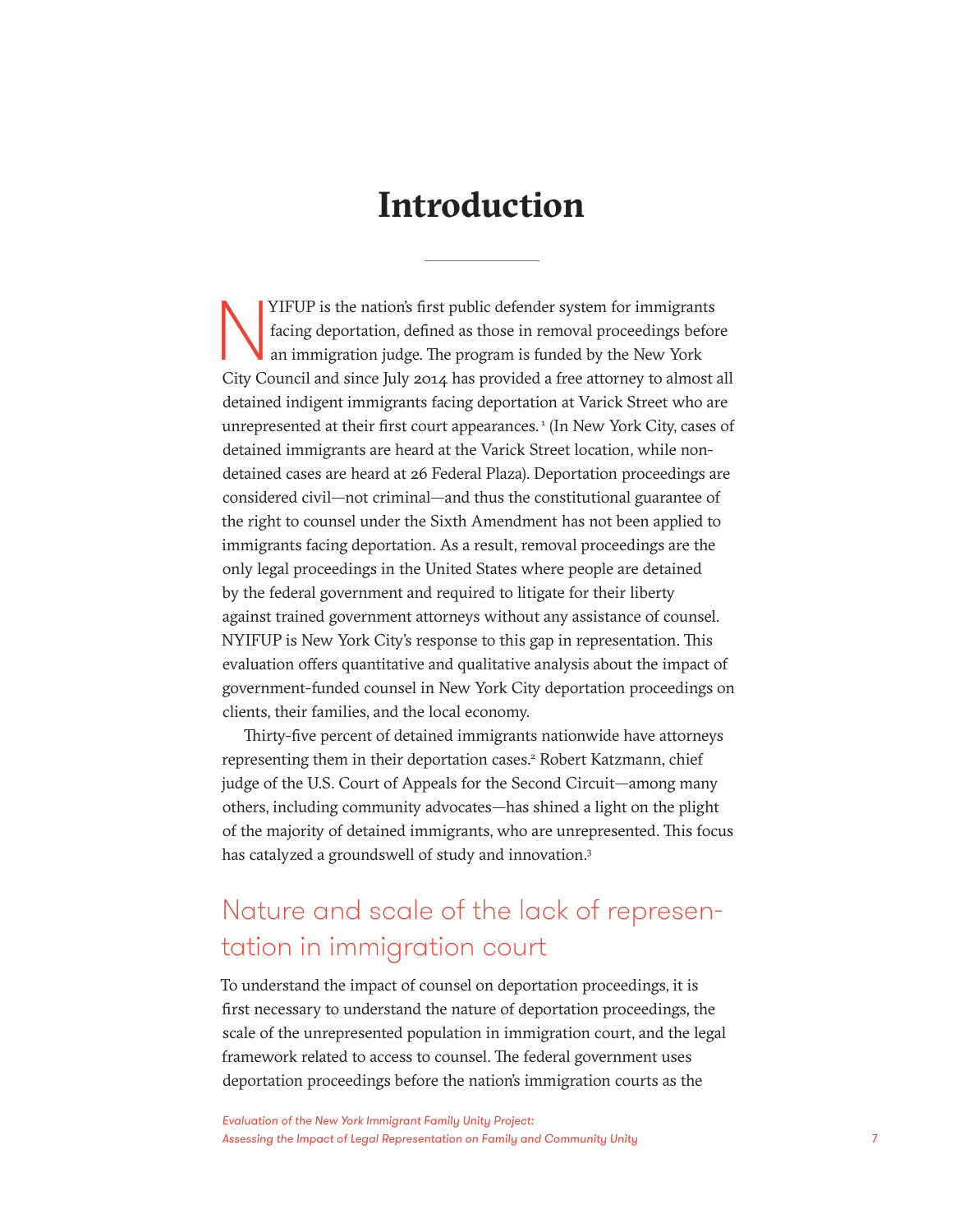primary mechanism to effect the deportation of non-citizens living in the United States as well as for people arriving at its borders who establish a credible fear of persecution.4 A popular perception is that deportation is a consequence reserved for people who entered the United States unlawfully. In reality, any non-citizen, including long-term lawful permanent residents (LPRs, or green card holders), refugees, and people who entered legally on visas can be placed in deportation proceedings. Immigration officers in U.S. Immigration and Customs Enforcement (ICE) initiate the proceedings by filing a charging document, called a Notice to Appear (NTA).<sup>5</sup> This document sets forth what are known as removal charges. The most common charges involve allegations that a person entered the country unlawfully, overstayed a visa or, in the case of green card holders, has been convicted of a crime. Crimes as minor as turnstile jumping, selling counterfeit t-shirts on the street, or non-criminal possession of small amounts of marijuana can trigger deportation, even if the crimes occurred decades ago.<sup>6</sup>

At the outset of deportation proceedings, immigration officers make an initial determination whether to detain individuals while their cases are pending. Because of a 1996 law, however, many immigrants are subject to "mandatory detention"—meaning no judge has the authority to release them, even if they pose no danger to the community and are not a flight risk.7 As a result, each year, hundreds of thousands of immigrants need to defend themselves from deportation while detained.<sup>8</sup>

In recent years, the number of new removal cases in immigration court has fluctuated between approximately 190,000 and 227,000 annually.<sup>9</sup> Consistent with recent efforts by immigration advocates and federal, state, and local governments to expand access to counsel for immigrants, the U.S. Department of Justice, Executive Office for Immigration Review (EOIR, the immigration court agency) reports a steady increase in the percentage of these immigrants who were able to secure counsel in their deportation proceedings over the last several years—with 50 percent of detained and non-detained immigrants represented in fiscal year 2012, rising to 61 percent in fiscal year 2016.<sup>10</sup> Notwithstanding this increase, the raw number of unrepresented immigrants facing deportation in recent years is at historic highs, with more immigrants deported between 2000 and 2015 than were deported in the entire 150 years prior.<sup>11</sup> A consistent body of independent research, and the EOIR dataset used in this study, demonstrate that the lack of representation in deportation proceedings is felt most acutely by detained immigrants.<sup>12</sup>

The obstacles facing unrepresented immigrants, and detained immigrants in particular, are substantial. Immigration law is among the most complex areas of American law and has been described by federal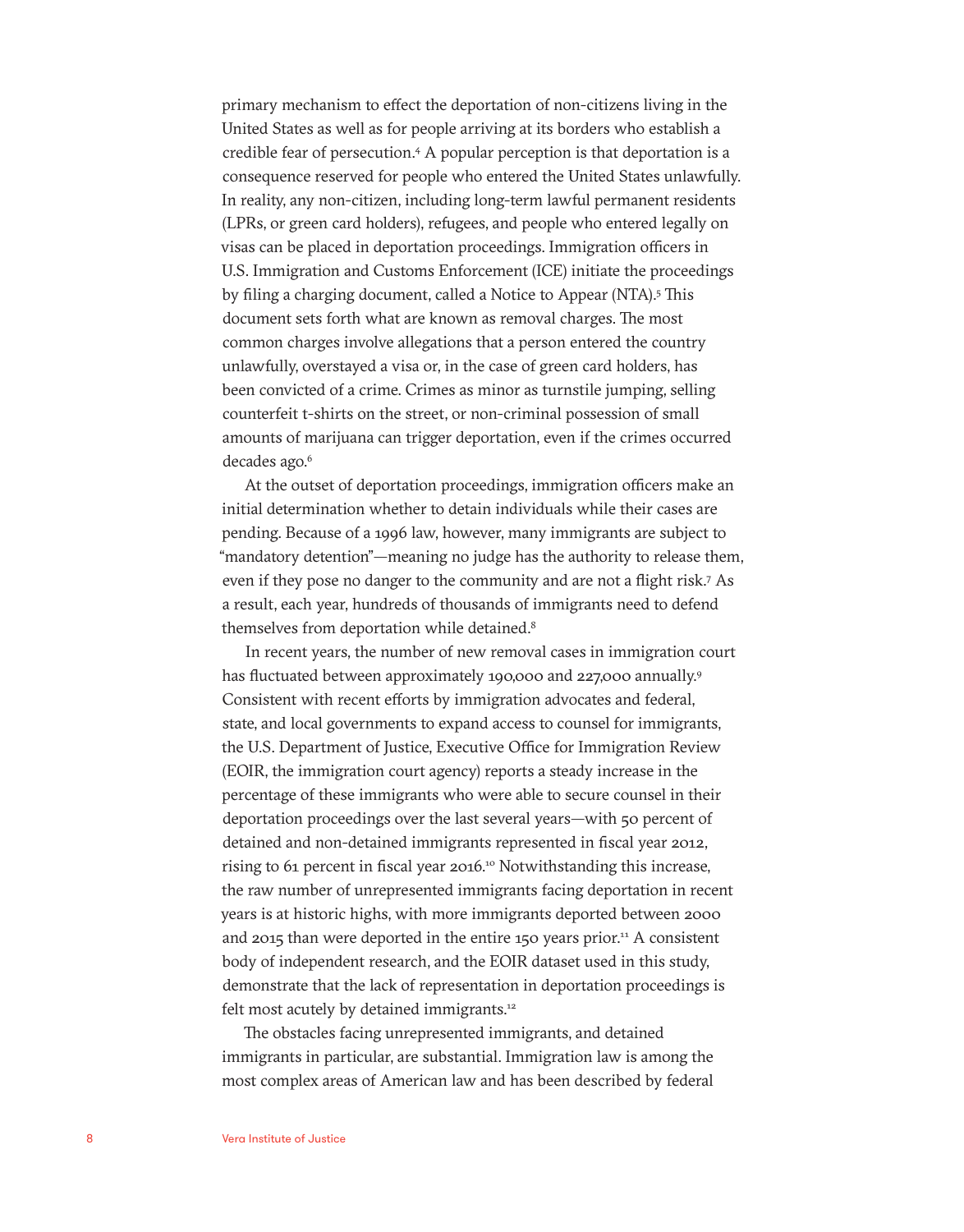courts as "labyrinthine."13 The threshold question of whether the removal charge should be sustained is sometimes relatively straightforward for people charged with entering unlawfully or overstaying a visa. It is more difficult to determine removability for LPRs. The interplay between state criminal law and federal immigration law is complex, and it is often very difficult to discern whether a green card holder is deportable at all. Moreover, because of complicated laws which grant citizenship automatically to certain individuals who are not born in the United States, it can sometimes be very difficult to even determine whether or not someone is a citizen.14 As a result, every year, United States citizens are detained without counsel—one report cited more than 20,000 such instances between 2003 and 2010. In some cases, U.S. citizens have even been deported.<sup>15</sup>

Moreover, even if the initial removal charge is sustained, there are a host of defenses (known as "forms of relief") that are available to noncitizens in certain situations and can spare them from deportation. Forms of relief vary widely—from asylum to special protections for juveniles, crime victims, victims of domestic violence, and long-term green card holders, among others. Identifying and establishing eligibility usually requires complex legal and factual analysis. The burden of showing eligibility for relief is on the non-citizen. In addition, even when an immigrant is eligible to remain in the United States, virtually all forms of relief require full trials (known in immigration court as "individual hearings") for the court to determine whether, as a matter of discretion, the individual warrants protection against deportation. Accordingly, unrepresented detained indigent non-citizens struggle to defend themselves against the trained government immigration lawyers who prosecute these cases.

The unique constitutional protections applied in criminal proceedings, such as the Sixth Amendment's right to counsel, are not generally extended to deportation proceedings, so the right to government-funded defense counsel does not apply.<sup>16</sup> The Supreme Court has been clear regarding the gravity of the liberty interest at stake for immigrants facing removal, characterizing deportation as a "'drastic measure."<sup>17</sup> In an op-ed published in 2014, Immigration Judge Dana Leigh Marks of San Francisco remarked that an immigration case "often involves life and death consequences [that] amount to death penalty cases heard in traffic court settings."<sup>18</sup> The Supreme Court has recognized that all immigrants are entitled to due process in removal proceedings.<sup>19</sup> Nevertheless, the Court has yet to rule that due process requires the appointment of counsel. The immigration laws likewise recognize that, while immigrants are entitled to counsel of their choosing, the federal government is not obligated to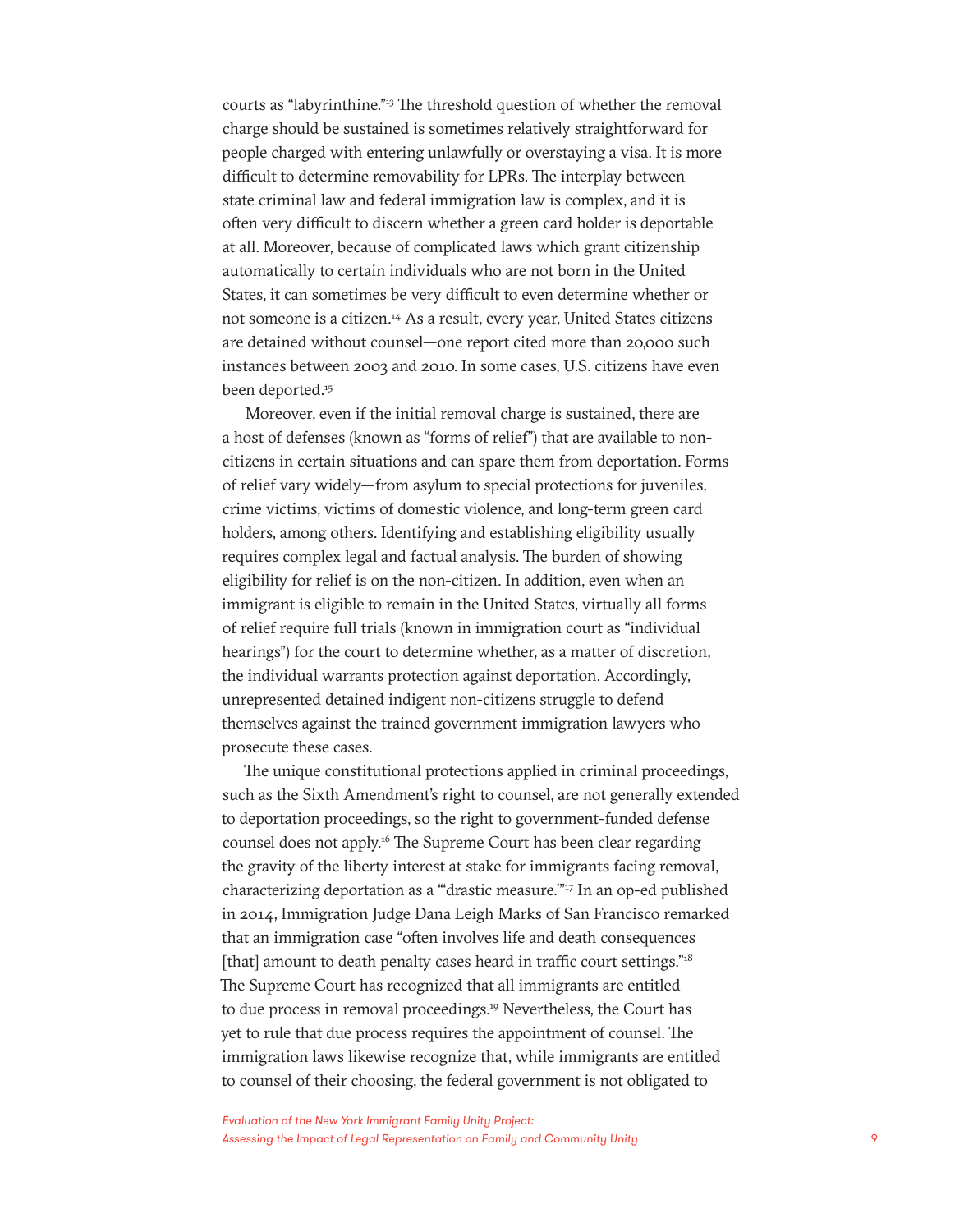pay for such counsel.<sup>20</sup> In recent years, courts have ruled that, in at least some circumstances, the law can require the appointment of counsel at government expense. For example, detainees with mental disabilities who are determined by an immigration judge to be incompetent to represent themselves in deportation proceedings are now entitled to appointed counsel.21 Nevertheless, for the vast majority of immigrants facing deportation, including children, federal law provides no clear path to a right to appointed counsel.

### Implementation of NYIFUP

NYIFUP began as a pilot funded to handle 190 cases that were accepted for representation between November 2013 and April 2014. From July 2014 to June 2016 (the conclusion of the evaluation period), almost every otherwise-unrepresented detained immigrant whose deportation proceedings began at Varick Street and whose household income did not exceed 200 percent of the federal poverty guidelines has received a NYIFUP lawyer. The program has, thus far, been funded by the New York City Council, with \$10 million in the current budget. From the program's inception through June 30, 2016, NYIFUP attorneys have represented 1,772 individuals.<sup>22</sup>

The concept for a publicly funded universal deportation defense system for detained immigrants grew out of the work of the Study Group on Immigrant Representation convened by then-judge and currently Chief Judge Robert Katzmann of the U. S. Court of Appeals for the Second Circuit. In 2011, the study group launched the New York Immigrant Representation Study, which documented the depth of the immigration representation crisis in New York and identified detained immigrants in particular as the group with the greatest need.<sup>23</sup> The study demonstrated that two-thirds of detained immigrants in New York State were unrepresented and that unrepresented detained immigrants had only a 3 percent chance of succeeding in their removal proceedings. Focused on this problem, in the second year of the study a steering committee of experts from the immigration bench and the bar developed an evidencebased proposal for a government-funded universal deportation defense system for detained immigrants.<sup>24</sup> This became the blueprint for NYIFUP.

After the study was published, five organizations—The Center for Popular Democracy, the Immigration Justice Clinic at Cardozo School of Law, Make the Road New York, the Northern Manhattan Coalition for Immigrant Rights, and Vera—came together to form the NYIFUP Coalition and advocate for the creation of NYIFUP. The NYIFUP pilot was launched with funding from the New York City Council in 2013.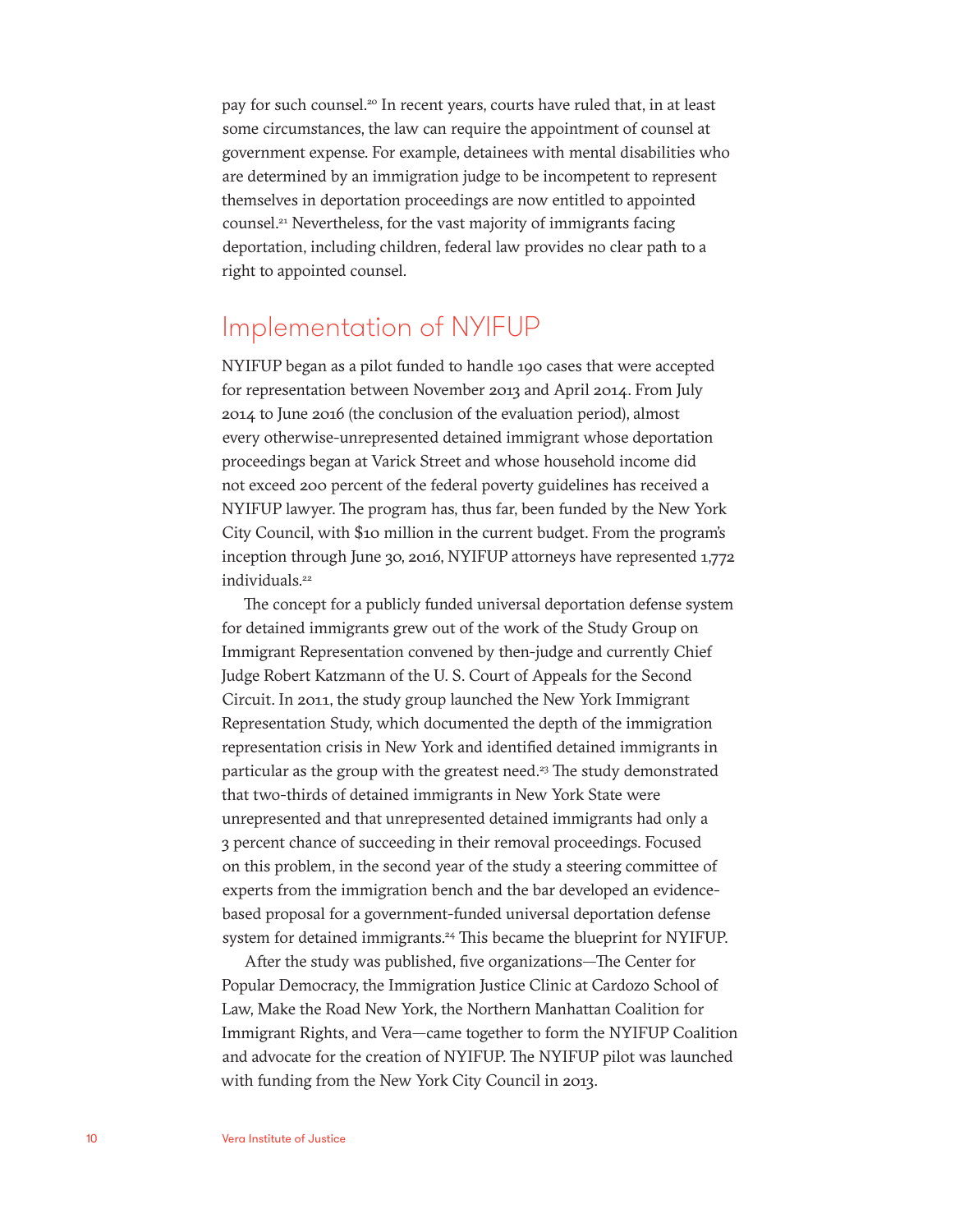Through a competitive bidding process, the Coalition selected at first two—and then three—service providers to deliver representation through NYIFUP: The Bronx Defenders, Brooklyn Defender Services, and the Legal Aid Society (collectively the "NYIFUP providers"). In addition, Vera was funded by the city to help establish and monitor the program in its first year. Vera and the NYIFUP providers worked with ICE's Office of Chief Counsel, which prosecutes deportation cases; ICE's Enforcement and Removal Operations, which detains immigrants; and EOIR to establish procedures and systems for the efficient and effective administration of NYIFUP.

Pursuant to those procedures and systems, the NYIFUP providers staff all days when detained immigrants first appear before an immigration judge (known as initial "master calendar" days) at Varick Street, much the same way public defenders staff arraignments in criminal court in New York City. In advance of the day's initial master calendar hearings, NYIFUP attorneys provide a brief orientation presentation to all unrepresented individuals scheduled to appear that day and meet individually with each potential client to screen for financial eligibility. If an individual is eligible and wants representation from NYIFUP, the NYIFUP attorney then conducts an initial evaluation of the merits of the case and explains the options available to the individual. NYIFUP attorneys then formally assume representation before the court at the afternoon initial master calendar hearing.

NYIFUP attorneys continue representation through the completion of the deportation proceedings before the immigration courts and any appeals to the Board of Immigration Appeals (BIA). Although the individual must be detained for representation under NYIFUP to begin, the providers continue this representation if the client is released from custody. For individuals who have no viable defense to deportation, the case may conclude quickly at the first or second appearance if the client accepts an order of deportation or agrees to voluntary departure. For most other cases, attorneys must draft legal briefs and/or conduct significant factual investigations to make applications for relief.

NYIFUP attorneys also provide representation in bond proceedings, which seek the client's release. In addition, NYIFUP attorneys routinely handle a host of collateral legal proceedings that impact the deportation case. Such proceedings can include family court proceedings for individuals pursuing special immigrant juvenile status, federal habeas corpus actions for individuals wrongfully detained, and post-conviction motions for individuals with defective criminal convictions. NYIFUP providers use a holistic approach to legal services, meaning that the staff is augmented by team members with different specialties, which may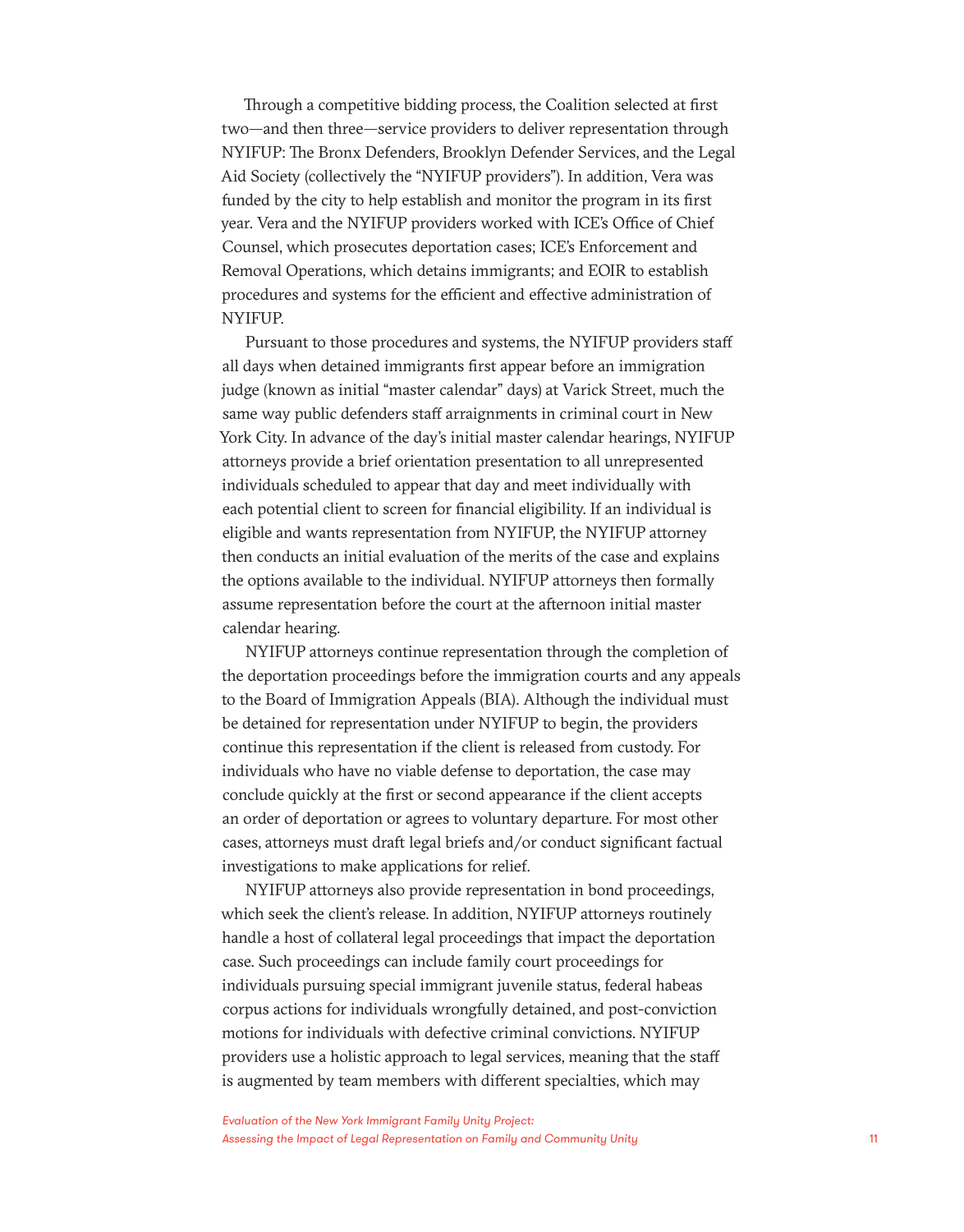include social workers, mental health professionals, investigators, and other support staff. Holistic legal services provide the client with trained professionals in dealing with trauma, for example, who are able to uncover more information about the clients' lives and circumstances and aid the legal case, which may in fact be dependent on conveying that traumatic experience to the court.<sup>25</sup>

### Evaluation of NYIFUP

In the last several years there has been a series of efforts to study the impact of counsel in deportation proceedings.<sup>26</sup> Though the magnitude of the results vary, these studies have universally and not surprisingly shown that represented immigrants fare substantially better than unrepresented immigrants in a variety of ways, including experiencing higher rates of release from detention on bond and improved legal outcomes. This means, primarily, that immigrants with a legal right to remain in the United States are significantly more likely to vindicate that right with the aid of counsel. A previous study by NERA Economic Consulting also endeavored to quantify the collateral cost savings that an assigned counsel program would deliver.<sup>27</sup>

All prior studies of representation in deportation proceedings, however, have been limited by selection bias, despite various attempts to control for this. Selection bias occurs when the population being studied is not representative of the larger population. In studies of representation, the population being studied (immigrants in deportation proceedings with lawyers) is not representative of the larger population (all immigrants in deportation proceedings) because lawyers likely choose to accept cases based on the presumed strength of the case. This means that the cohort of represented cases is qualitatively different than the cohort of unrepresented cases. This bias makes it difficult to produce a sound estimate of the impact of representation on a case. NYIFUP, however, as a universal representation program, accepts all individuals without any evaluation of the strength of their legal claims, thus eliminating issues of selection bias. Accordingly, a study of NYIFUP can draw conclusions about the impact of counsel with far more confidence than any prior study.

The following pages present the evidence gathered from the evaluation of NYIFUP. The scope of the study includes quantitative and qualitative assessments of the ways in which universal representation, through NYIFUP, affects individuals served by the program. The evaluation also includes analysis of the residual impacts of the program on families and communities. Specifically, this evaluation seeks to answer the following research questions: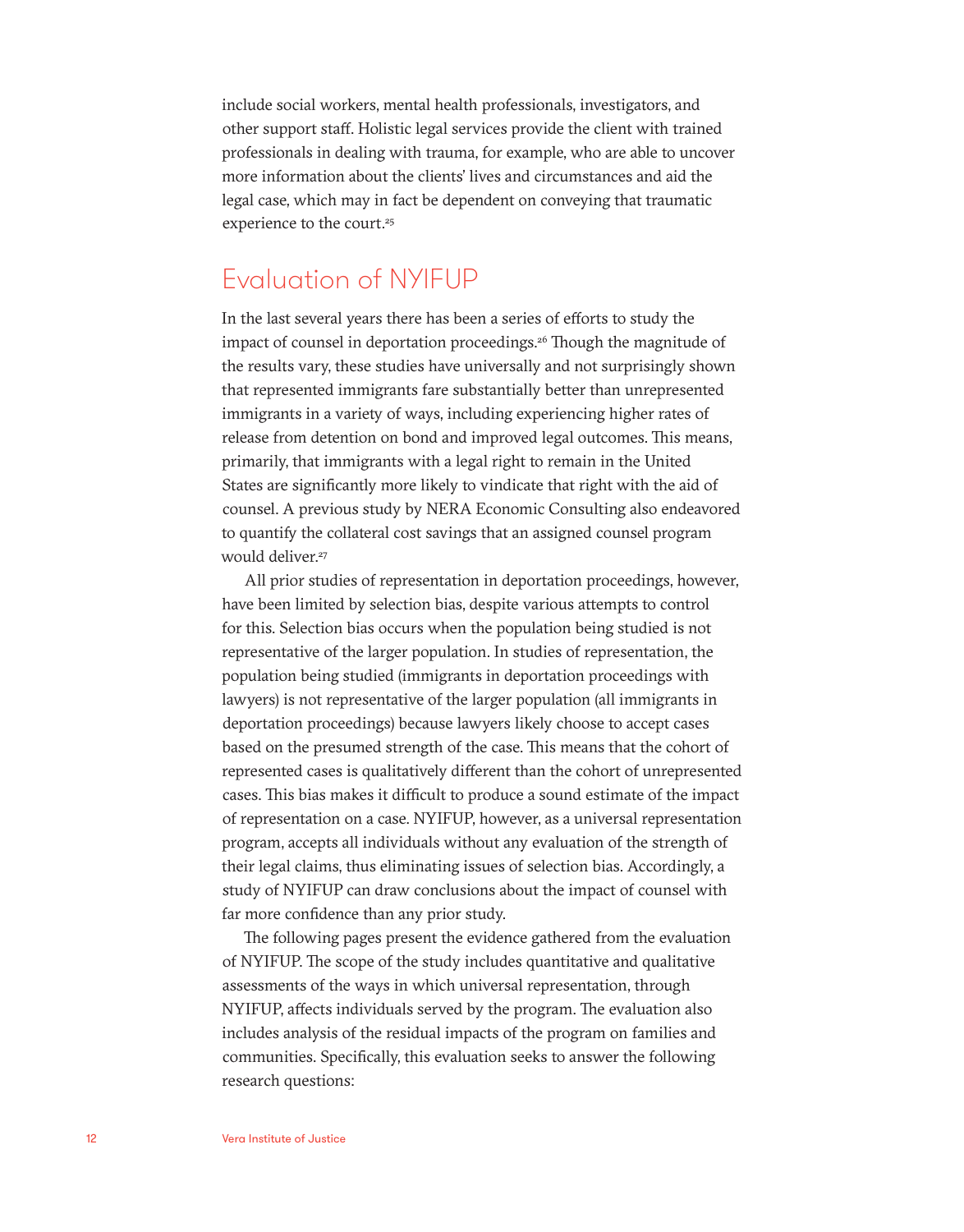- › Who is served by NYIFUP and what community ties do they have?
- › What type of activities do NYIFUP staff undertake as a part of their defense of their clients?
- › To what extent do legal case outcomes differ for NYIFUP clients compared to individuals with no representation?
- › Is there a difference in rates of release from detention facilities (through bond or a successful case outcome) for NYIFUP clients compared to individuals with no representation?
- › Is there a difference in the length of cases for NYIFUP clients compared to individuals with no representation?
- › To what extent does NYIFUP influence tax revenue generated to federal, state, and local government, specifically through gained work authorization for certain clients?

### Data sources and analysis

To establish a comprehensive perspective on the impact of NYIFUP, Vera gathered data from a variety of sources. The use of multiple data sources allows for triangulation, or corroboration, of findings and generates a richer dataset than any one source could offer on its own. For this evaluation, Vera utilized the following data sources:

#### Program data:

› The NYIFUP Client Database (hereafter "program data"), which the providers used to track detailed information about each individual represented by the program and their legal case. The data collected through this database is more detailed than what is typically available through other administrative datasets, including information about individuals' families and employment, along with specific information about case activity and collateral proceedings. The data was provided to Vera as part of an agreement between Vera and the providers. It includes all individuals represented by the program between November 1, 2013 and June 30, 2016.28

#### Administrative data:

› The U.S. Department of Justice, Executive Office for Immigration Review, Office of Planning, Analysis & Technology's CASE database (hereafter "EOIR data"), which is used to track information about all cases in immigration court. The data includes information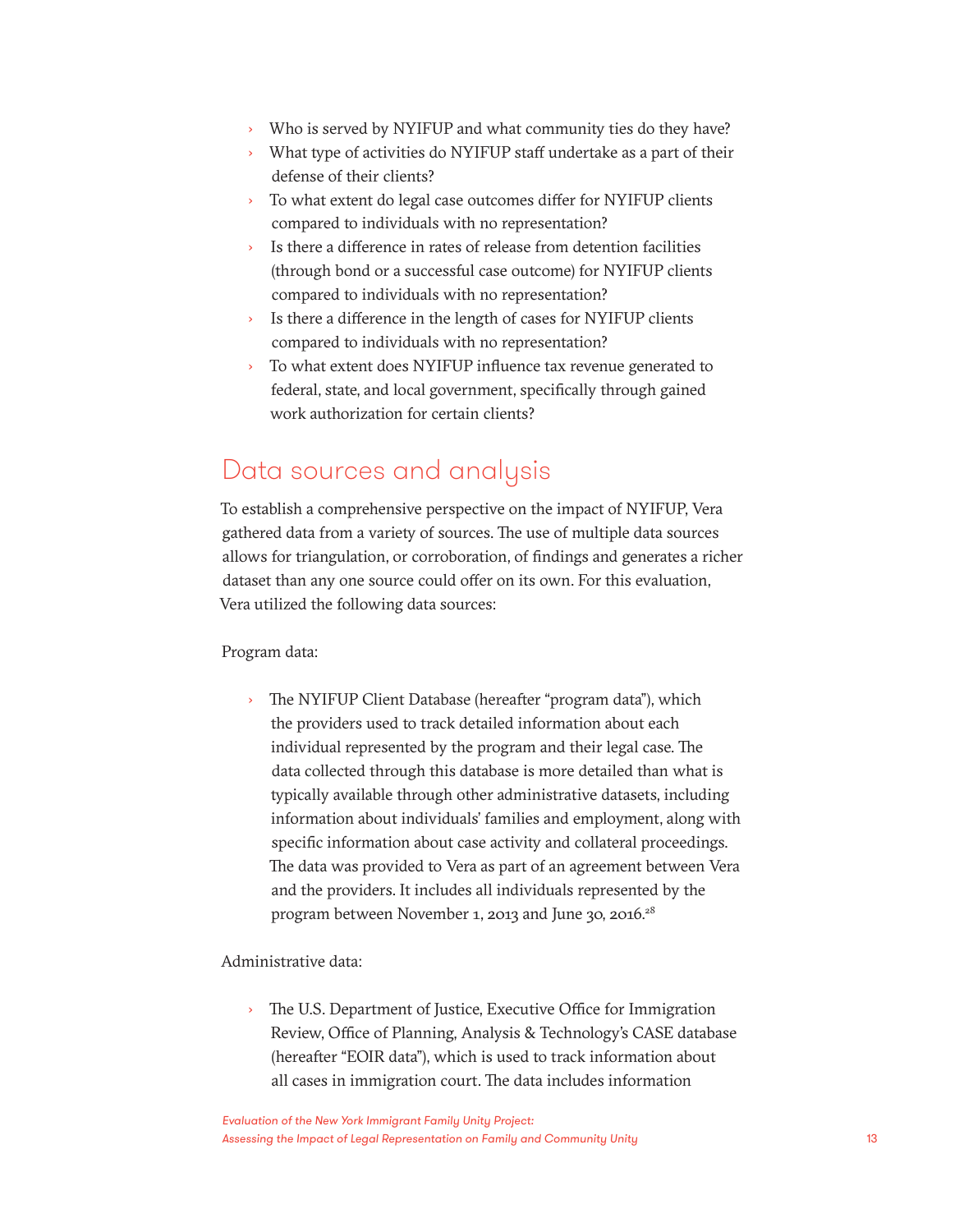relating to the court, such as hearing dates, applications filed, bond information, case outcomes, and more. This dataset includes all individuals with an initial master calendar hearing between July 1, 2010 and June 30, 2016 in all U.S. immigration courts.

Datasets compiled by other researchers:

› Additionally, Vera used publicly available data from Syracuse University's Transactional Records Access Clearinghouse (TRAC) Immigration website on historical asylum rates for the statistical model in the study. This dataset is compiled by TRAC through a standing FOIA request.<sup>29</sup>

Finally, Vera's research team conducted a series of interviews and focus groups between August 2016 and April 2017 to gather qualitative data that could further augment and contextualize the administrative data.<sup>30</sup> This qualitative data included:

- › Seventeen NYIFUP client or family member interviews, including 13 male and two female clients (a distribution similar to the general NYIFUP population), one client's husband, and another client's father. Interview participants were recruited, with their informed consent, by NYIFUP attorneys. Interviews were conducted independently by Vera in the clients' preferred language (either Spanish or English). To account for a range of experiences and viewpoints in the sample, individuals with varying legal outcomes were asked to participate. At the time of the interviews, two of the 17 participants were in detention with pending cases (12 percent), seven had been released from detention on bond while awaiting outcomes of their cases (41 percent), four had already been granted the ability to remain in the United States (24 percent), two were ordered removed and were interviewed telephonically following removal (12 percent), and two were family members of clients who had been ordered removed (12 percent). These interviews focused on the challenges of being detained, experiences with the immigration court process and representation, and the impact of any outcomes by the time of the interviews. All clients referenced throughout the report have been given pseudonyms to protect their identities.
- Five focus groups, each with multiple NYIFUP managers, attorneys, paralegals, and staff for a total of over 40 participants. Vera held separate focus groups for program managers and staff attorneys to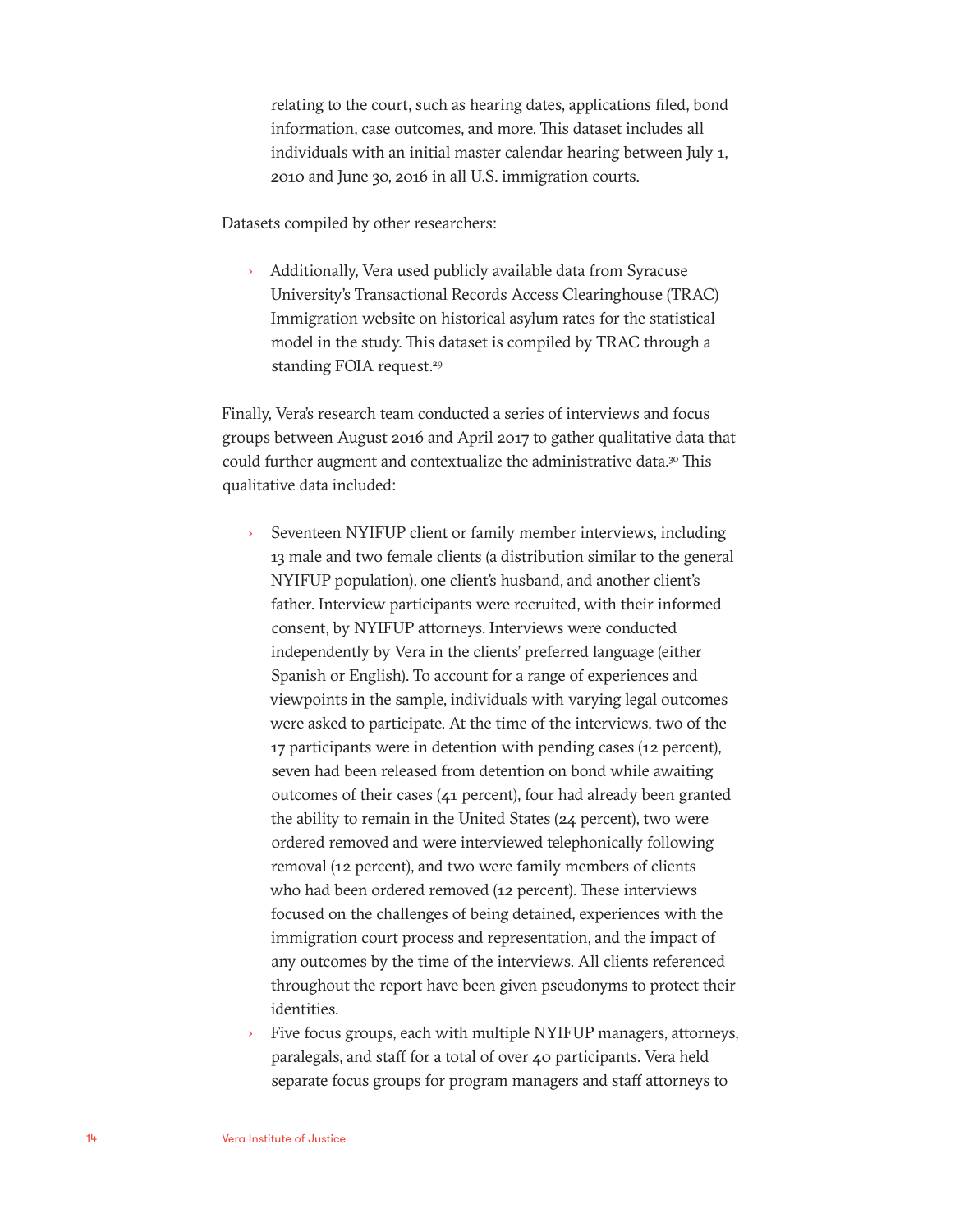increase comfort and encourage honesty during the discussions. The manager focus groups discussed universal representation programs generally, the kinds of cases NYIFUP attorneys were representing, and program implementation and operations. The attorney focus groups discussed working with NYIFUP, the impact of NYIFUP on the court, attorneys' perspectives on the program, and observations about the impact of NYIFUP on individuals, families, and communities.

- Six stakeholder interviews. These interviews were conducted with ICE's Deputy Chief Counsel at Varick Street, Khalilah Taylor; New York State Assembly Member Marcos Crespo; and three retired immigration judges, Robert Weisel, Sarah Burr, and Alan Page.<sup>31</sup> Each of these stakeholders consented to be named in this report. Stakeholder interviews focused on the implications of a universal representation model, the effect of NYIFUP on court proceedings, and the strength of legal arguments by NYIFUP attorneys.
- In addition, Vera received commentary on the program from New York City Council Speaker Melissa Mark-Viverito, Chief Judge Robert Katzmann, and Steven Banks, Commissioner of the New York City Human Resources Administration.

### Analytical strategies employed

The evaluation of NYIFUP incorporated several analytical strategies to fully explore the impact of the program. They include:

- › descriptive statistics about deportation proceedings across different populations: NYIFUP, unrepresented cases at similarly situated courts, national cases, and unrepresented cases at Varick Street before NYIFUP;
- logistical regression to isolate the impact of NYIFUP on case outcomes while controlling for demographic, situational, and environmental factors that influence the outcome; and
- analysis of qualitative data to identify and understand themes and narratives present across different situations.

### Methodological limitations in the evaluation of NYIFUP

The evaluation of NYIFUP presented several challenges that Vera's research team worked to address. All details of the methods used in this evaluation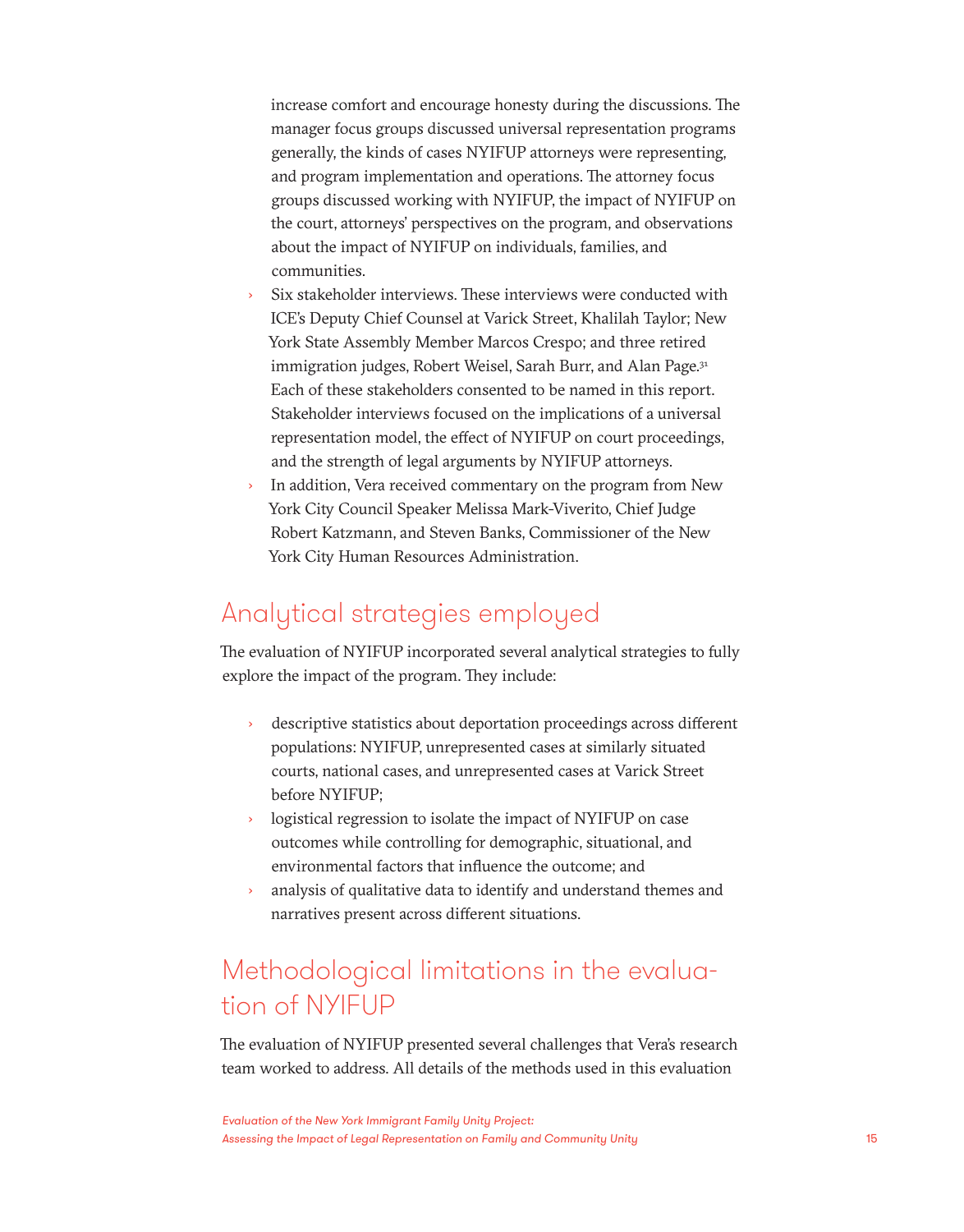are in the Methodological Appendix at www.vera.org/nyifup-evaluationmethodolgy. The key limitations to these methods are described below.

First, there are several limitations regarding the administrative data that were considered in designing the study. As with most datasets designed for program management rather than research purposes, a small degree of missing, inaccurate, or incomplete data entry is to be expected.32 To protect against these sorts of data inconsistencies to the extent possible, Vera conducted several quality checks of the data, including running comparisons between the statistics gleaned from immigration court data and similar figures as reported by the NYIFUP providers, including, but not limited to demographic statistics (such as country of birth, age at time of apprehension, and legal status) and case statistics (such as case outcome and number of days from first master calendar hearing to disposition). Ultimately, any identified data inconsistencies were not believed to substantially influence the research findings.

Further, as is discussed in the Methodological Appendix, while Vera was able to identify a large percentage of all NYIFUP cases in the EOIR data (88 percent), there were still 221 cases that could not be matched with certainty and thus are excluded from any analyses which rely on EOIR data. It does not appear there are any consistent patterns that would suggest a certain subset of cases could not be matched; rather, this is likely due to differences in information reported to or recorded by attorneys and federal agencies. Data from these 221 cases are nonetheless included in findings that rely entirely on program data, such as statistics about client demographics and their families.

Lastly, the majority of the immigration court statistics presented in this report—such as case outcomes, case completion times, and related measures—can only be reported for completed cases. Although Vera estimates the outcomes for the pending cases, the descriptive statistics only include the cases that have completed as of June 30, 2016. The notes underneath the tables throughout the report clearly label the situations in which this applies. Cases in immigration court can take several months to multiple years to complete, particularly once an individual is released from detention. For example, according to TRAC, the average case that completed in federal fiscal year 2016 took 233 days at Varick Street and 958 days at 26 Federal Plaza. Accordingly, large numbers of cases remain pending, including 45 percent of all NYIFUP cases. Findings that rely on completed cases are therefore skewed towards the types of cases that resolve more quickly, such as those resulting in deportation.<sup>33</sup>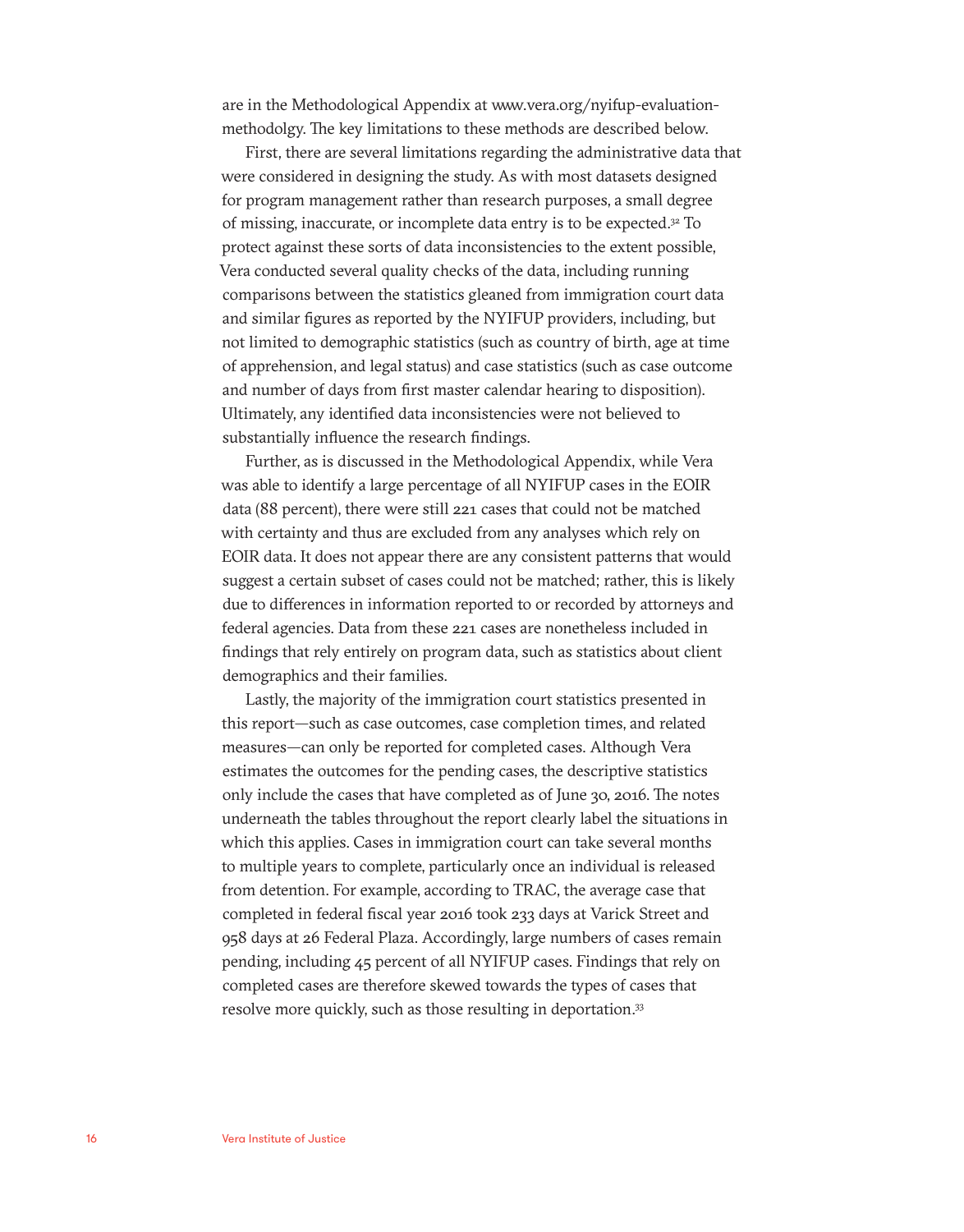# Chapter I: The impact of universal representation on individuals

 $\prod_{\text{sim}}$ his chapter describes the extent to which NYIFUP has alleviated difficulties associated with representing oneself in deportation proceedings. As detailed below, represented individuals achieve significantly better legal outcomes and receive greater due process compared to unrepresented individuals.

### Population served by NYIFUP

From the launch of NYIFUP through June 30, 2016, the program has matched 1,772 indigent individuals with free legal representation, providing robust access to due process and the benefits or relief for which they may be statutorily eligible. By the end of New York City's fiscal year 2015—the first full year of NYIFUP—more than 95 percent of non-citizens whose immigration court cases began on the Varick Street "detained" docket were represented, with the majority represented by NYIFUP attorneys.34 These numbers are evidence of both the need for the program and its success in meeting the goal of achieving universal representation in New York City. The high participation rate illustrates that many individuals in immigration removal proceedings live in low-income households whose combined income falls below 200 percent of the federal poverty rate, a mere \$23,340 per year (or \$1,945 a month) for a single-person household in 2014. Notably, the percentage of immigrants represented by private counsel remained relatively constant through the implementation of NYIFUP, actually increasing slightly after the program began. This indicates that the means testing used was successful and signifies that NYIFUP is in fact not displacing representation by the private bar of individuals who can afford an attorney.

Despite earning low wages, NYIFUP clients had high workforce participation rates, with 67 percent reporting a vocation and 64 percent employed at the time of intake, akin to the 63.5 percent workforce participation rate for New York State residents.<sup>35</sup> Further, employment rates for NYIFUP clients may be higher than reported, as clients who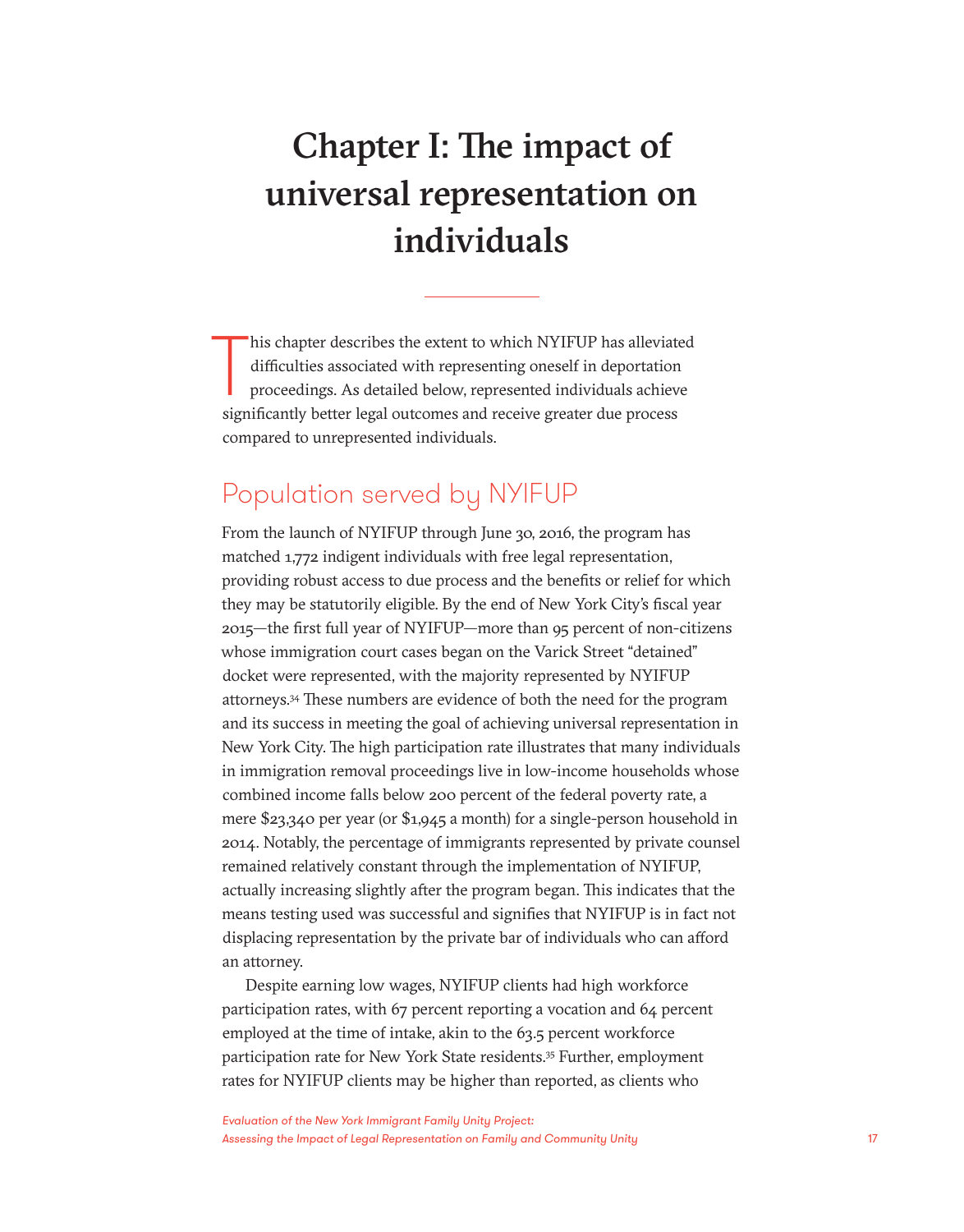work seasonally may not have been employed at the time of intake and clients without work authorization may be hesitant to report underthe-table employment. As will be discussed in Chapter III, immigrants form a critical part of New York's workforce and economy. Thus, legal representation that helps avert unnecessary detentions and deportations also helps keep workers employed and contributing to the economy and, of course, their own households. While popular perceptions of persons in deportation proceedings often portray them as recent arrivals crossing the border without authorization and lacking ties to the local community, 41 percent of NYIFUP clients entered or resided in the United States legally, 30 percent as LPRs, as shown in Figure 1.



Source: Program data.

Many have deep ties to the community, having lived in the United States for an average of 16 years at the time of their initial court hearings.<sup>36</sup> Some arrived at such a young age that New York was really the only home they had ever known. One NYIFUP client, Christian, came to the United States with his mother as a toddler:

As I started getting older—I was a teenager . . . . I started looking for a job. I asked my mother where my birth certificate [was], my social security card, and turns out she didn't have it . . . . I know everything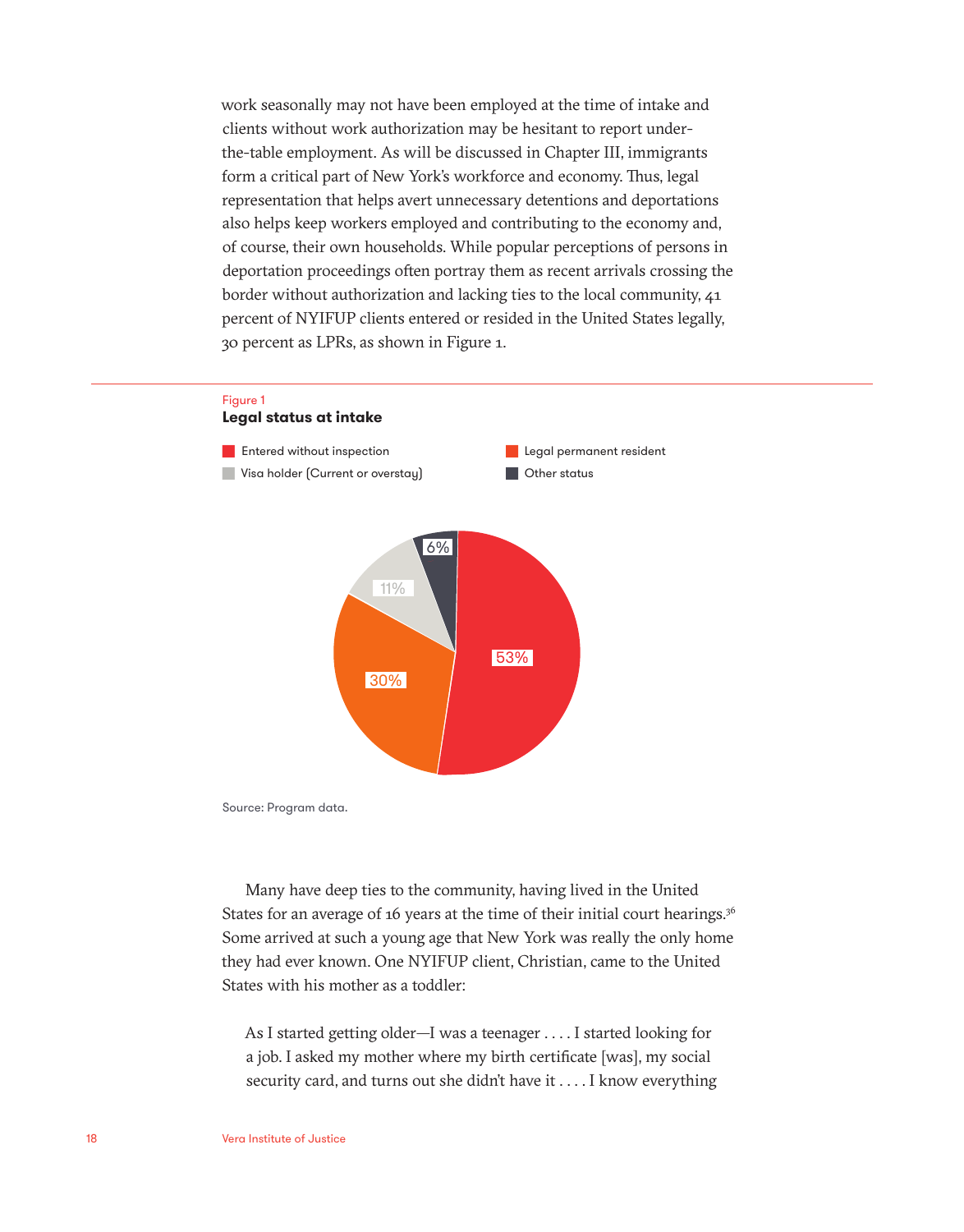about America. My mind is America. It's the only country I've ever been to. I never went back [to my home country]. Basically all I know is New York City.

Several other NYIFUP clients recounted similar tales. There was Teresa, the grandmother of a U.S. citizen, and Diana, who had lived in the United States for more than 20 years after her father was murdered in her home country. Added Edgar, a married father of six, "I've been living here since I was 16 . . . . The majority of my family is here. I'm an immigrant but my family is all citizens."

On average, NYIFUP clients had been living in the United States for 16 years by the time they entered deportation proceedings.

Despite having lived in the United States for an average of 16 years, many NYIFUP clients were still relatively young—evidence, perhaps, of the young age at which many migrated to the country. They were also mostly male (84 percent of all clients). Figure 2 below shows the ages of clients at the time of their initial master calendar hearing, where a combined 59 percent were between 25 and 44 years of age.



Source: Program data. Twenty-five percent of clients (N=444) were missing information regarding date of birth or date of initial master calendar hearing.

*Evaluation of the New York Immigrant Family Unity Project: Assessing the Impact of Legal Representation on Family and Community Unity* 19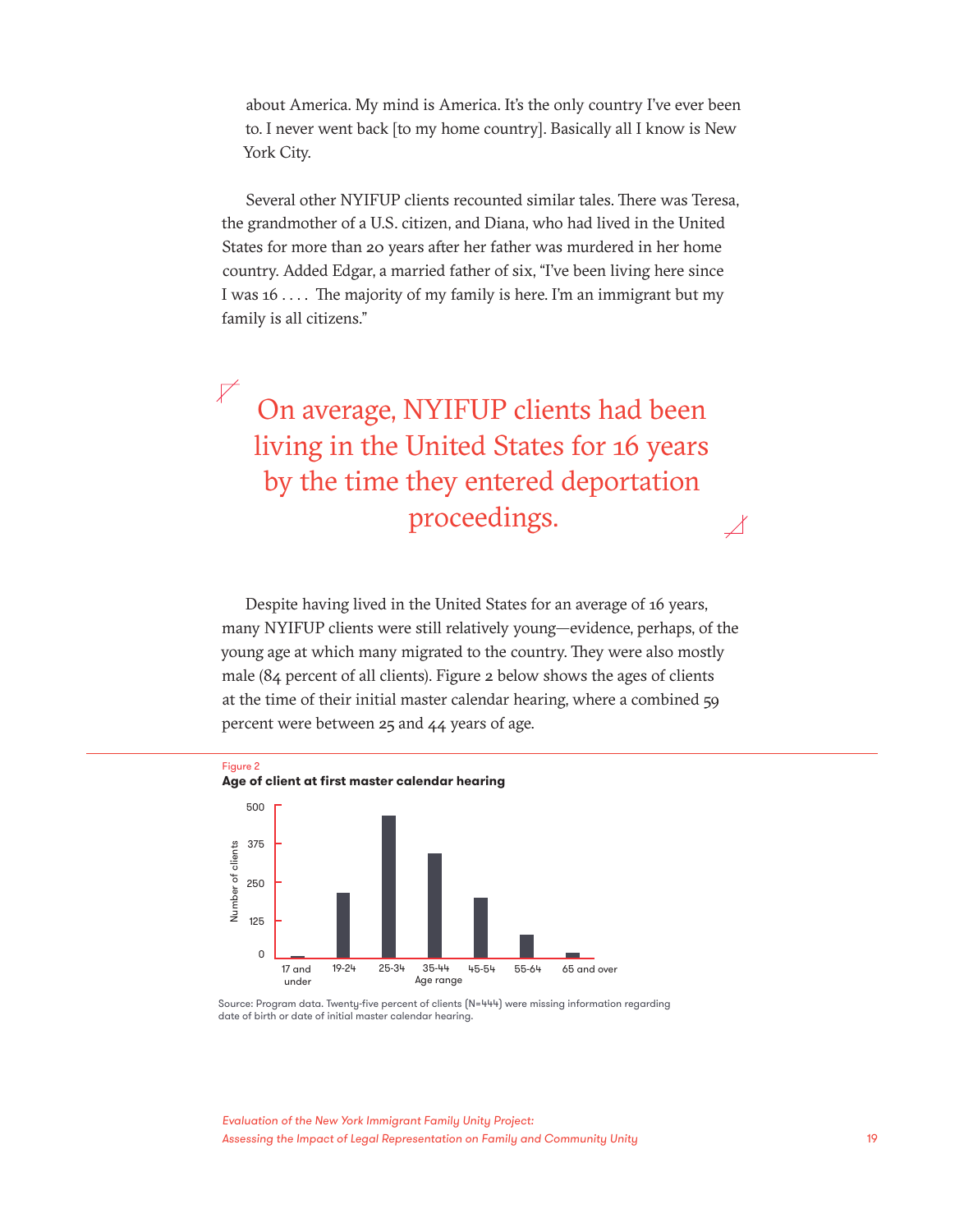Consistent with their age cohorts nationally, 47 percent of NYIFUP clients had children living with them in the United States.37 Table 1 below shows the number and the percentage of children who had legal status whose parents were represented by NYIFUP attorneys.

#### Table 1 **Children of NYIFUP clients**

| <b>Clients with</b><br>children | children | Total number of Total children with<br>legal status | Percent of<br>children with<br>status |
|---------------------------------|----------|-----------------------------------------------------|---------------------------------------|
| 840                             | 1.859    | 1.607                                               | 86%                                   |

Source: Program data.

Clients who were parents had an average of two children, just like other families in the United States.38 Eighty-six percent of their children had some form of legal status, primarily U.S. citizenship. Many clients were also married. Among the 37 percent of married NYIFUP participants, 61 percent had partners with legal status, also primarily citizenship. Thus, with the exception of their own legal status, NYIFUP clients resemble the typical American in many ways: they had the same workforce participation rates as New Yorkers statewide, had the same rates of parenthood, and matched the average number of children as the general U.S. population. For those clients who were parents, their children were almost always U.S. citizens. As Christian, the NYIFUP client introduced earlier, noted, "The only thing that separates me from an American citizen is what it says on my birth certificate."

NYIFUP clients also reflect the diversity of New York City, representing nearly 100 nationalities and 36 languages. Consistent with the extended periods of time NYIFUP participants had resided in the United States, 31 percent listed English as their primary language, while another 60 percent spoke Spanish. Table 2 illustrates the nationalities of those individuals served by NYIFUP. A more comprehensive list of nationalities is available in the Appendix 1.2 of the Quantitative Methodological Appendix.

Although Mexicans comprise the largest foreign-born group in the United States and proportionally comprise the largest group in immigration proceedings nationally—as well as make up the plurality of NYIFUP clients—they are slightly underrepresented in New York immigration courts compared to national rates. Likewise, Dominicans constitute only 1 percent of those in deportation proceedings nationwide, but are overrepresented in New York City and in NYIFUP specifically (at 15 percent). For much of the past century, Dominicans have comprised the largest group of foreign-born Latinos in New York City, and have had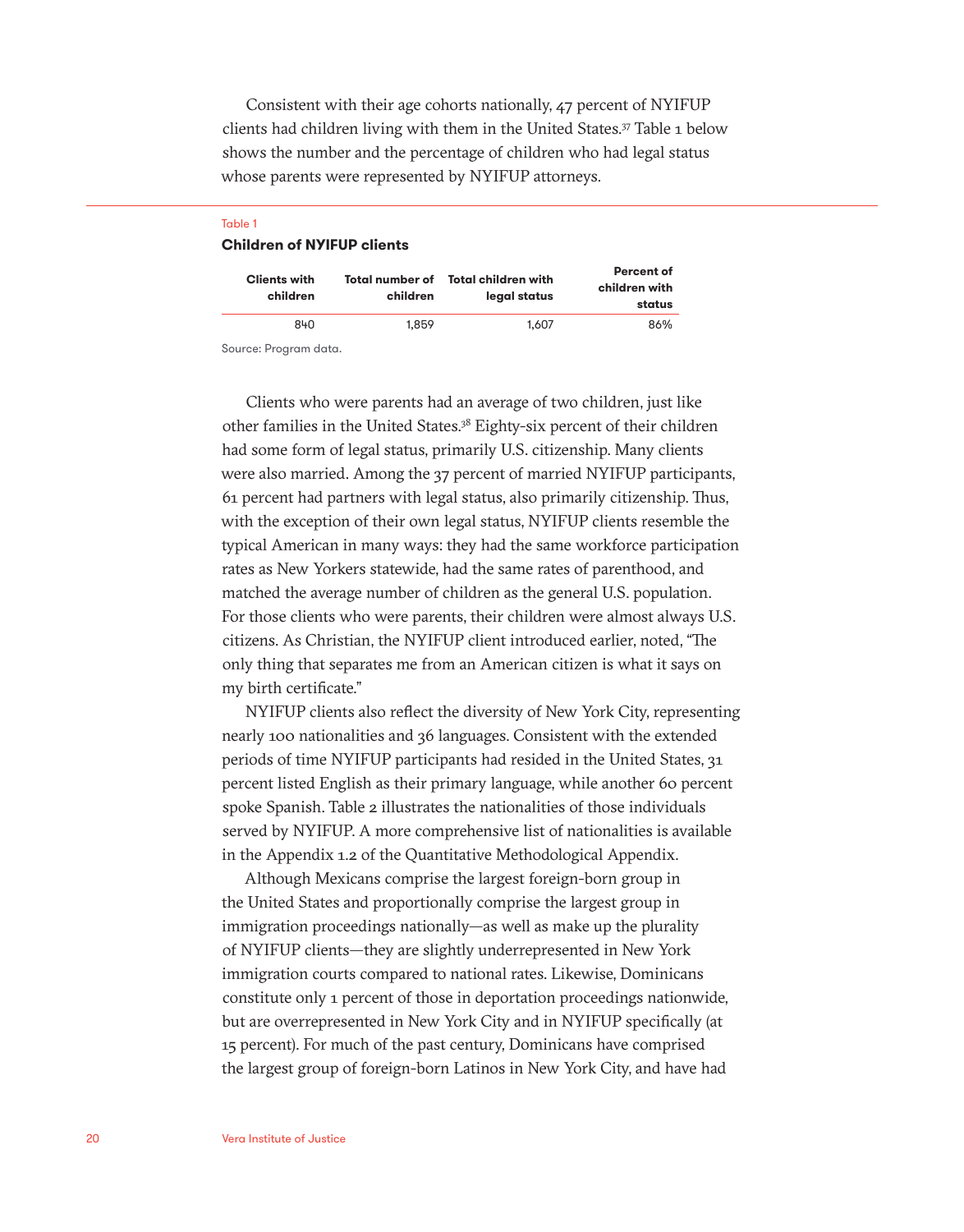lower rates of naturalization than other eligible foreign-born persons.<sup>39</sup> Immigrants from the three Central American Northern Triangle countries (El Salvador, Guatemala, and Honduras) register in the top five nationalities for individuals in immigration court both for NYIFUP and nationwide, consistent with high volumes of migration from that region over the past few decades.40

#### Table 2

#### **Nationalities of NYIFUP clients**

| <b>Nationality</b>                 | <b>Total cases</b> | Percent |
|------------------------------------|--------------------|---------|
| Mexico                             | 306                | 17%     |
| Dominican Republic                 | 268                | 15%     |
| Honduras                           | 227                | 13%     |
| Guatemala                          | 175                | 10%     |
| El Salvador                        | 157                | 9%      |
| Jamaica                            | 130                | 7%      |
| Ecuador                            | 63                 | 4%      |
| Colombia                           | 41                 | 2%      |
| Haiti                              | 37                 | 2%      |
| Trinidad and Tobago                | 32                 | 2%      |
| Other countries/<br>no information | 336                | 19%     |
| Total                              | 1,772              | 100%    |

Source: Program data.

### The effect of universal representation on individuals' legal cases

### Without an attorney, individuals are rarely able to effectively navigate the immigration legal system

As described previously, the U.S. immigration legal system is a complex system that does not guarantee the right to governmentfunded counsel. Unlike criminal proceedings, where upwards of 95 percent of cases resolve through guilty pleas, plea negotiations are not a significant feature of immigration practice. As a result, immigration cases in which an individual claims a right to remain in the United States almost universally require full litigation. In the absence of a universal representation program like NYIFUP, immigrants without the financial resources to hire an attorney would face the daunting task of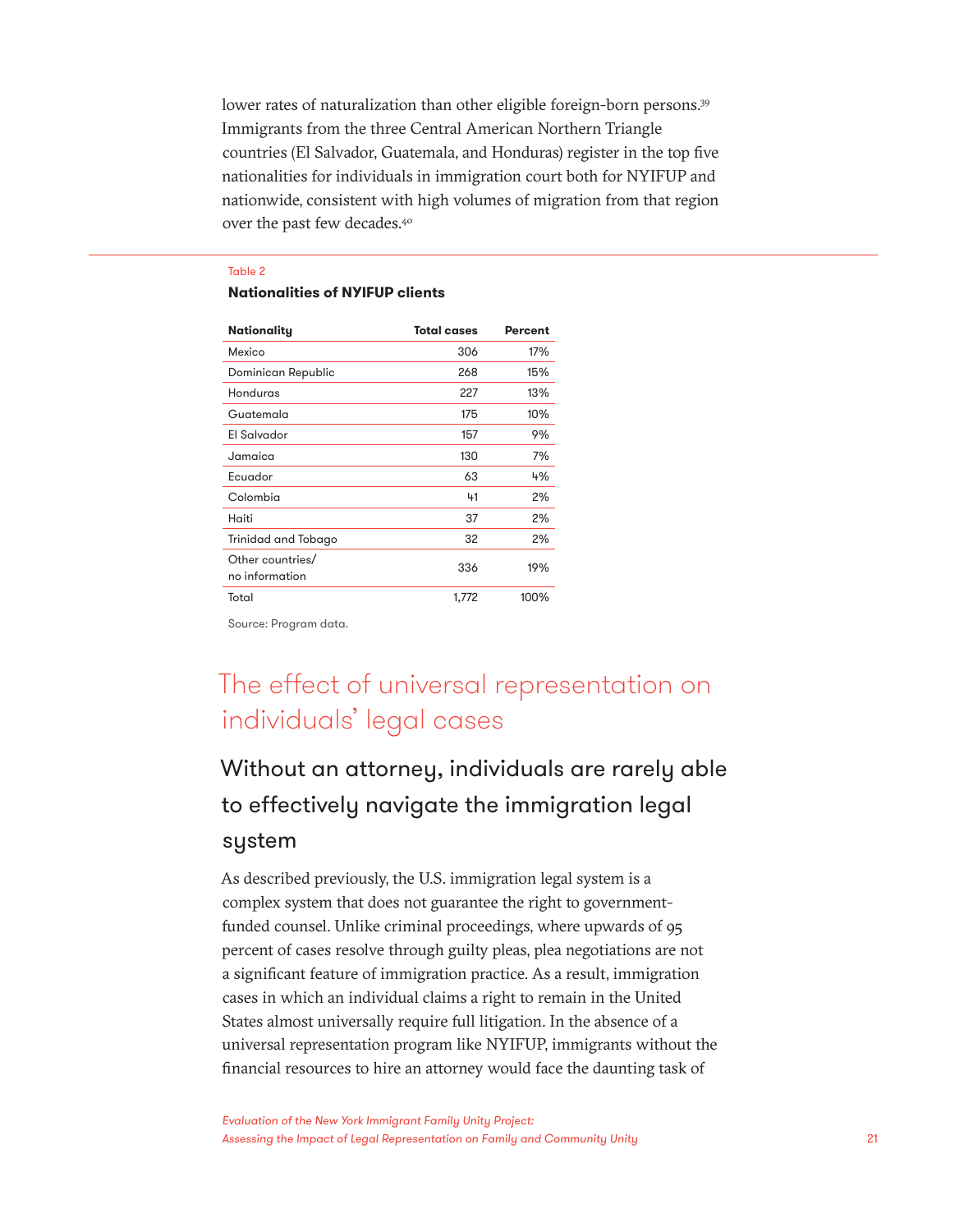representing themselves against a trained lawyer arguing on behalf of the federal government. Many individuals in deportation proceedings have valid legal claims to remain in the United States, yet can rarely effectively litigate their cases *pro se* without the assistance of counsel. The lack of a legal representative therefore prevents those individuals from effectively exercising the rights afforded to them under the law.

NYIFUP was born out of a recognition of this issue. Martin, a NYIFUP client who moved to the United States when he was only two years old, explained the complexity of immigration law from his perspective: "The legal system is a different kind of comprehension. They use different kinds of words with legal definitions. So a regular word would not be a regular word when applied legally. So you don't stand a chance without a lawyer." Martin went on to describe the challenges he would have faced in the absence of NYIFUP:

If I wasn't provided a lawyer, I couldn't stand a chance. I didn't know the law. Everybody in court needs a lawyer. To go in front of the court system without a lawyer, that's like suicide, because the government counsel, they know the law . . . . They know the cases … they know the rules, they have the experience—I don't. They know how to fight it, so there's no way I could win the case.

Like Martin, the majority of individuals facing deportation—and indeed the public writ-large—lack the training, resources, or understanding to effectively identify and exercise their legal rights, particularly those which permit them to remain in the country. This is significant, given that the consequences of deportation can often be a matter of life or death. Recounted Carlos, another NYIFUP client, "[I]f it weren't for my lawyer, then I wouldn't be here today. I wouldn't be alive in my country either."

NYIFUP attorneys understand the importance of their work and the need to ensure fairness within the system. As one attorney explained while describing the purpose of the program:

We are making it fair for people—many of whom have grown up in this country, worked here, went to school here, have U.S. citizen kids, have paid their taxes. . . . They've been, for all practical purposes, like a citizen and it's just that they never naturalized and now they're getting a double punishment. . . . [We are] at least having some fairness where the laws are just so complicated that it would be impossible for people to adequately represent themselves.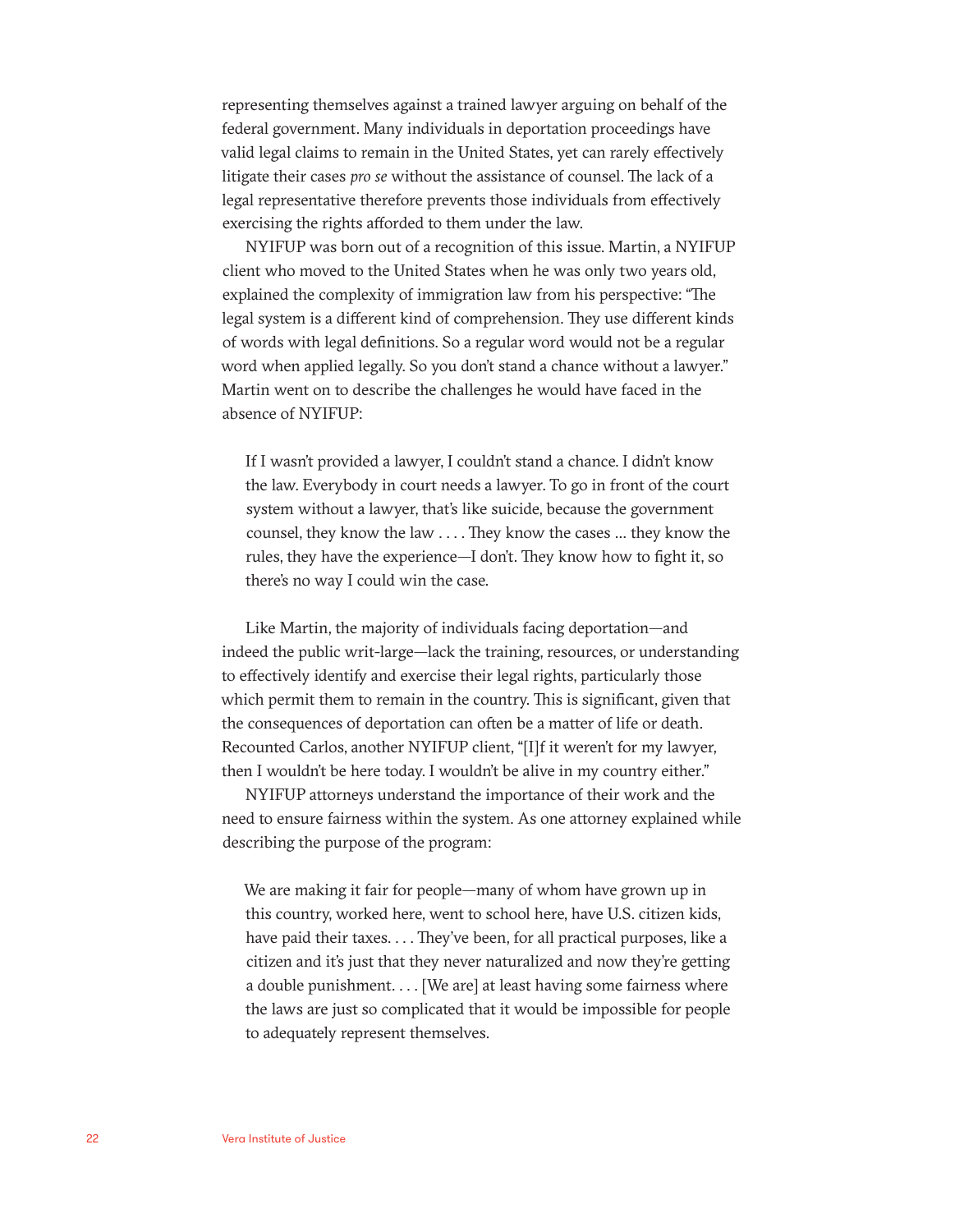As these individuals describe, the challenges of fighting deportation without an attorney are profound, yet are particularly acute for those in detention. As retired Immigration Judge Alan Page stated, "When you're locked up, you're in a much worse position than if you're on the outside." Detained individuals face an added layer of barriers by virtue of their custody status, and may experience substantial challenges completing the basic activities needed to develop a case. For example, individuals who have an asylum claim need to gather country conditions reports and other evidence from their home countries, such as police reports and family member affidavits, documents that cannot be easily gathered from the confines of a jail cell.

These difficulties are further compounded by the limited English proficiency of many people in deportation proceedings, including many of the NYIFUP clients. As retired Assistant Chief Immigration Judge Robert Weisel said:

When we talk about an immigrant population, we talk about a population that's very vulnerable. Then you complicate that vulnerability by not being represented, not speaking English, [and] being detained. It's an overwhelming theoretical unfairness.

For these individuals, having an attorney to coordinate activities related to the case is a significant determining factor in ensuring that the details of their cases are heard in court. Alex, a NYIFUP client and married father of two school-aged children, shared his experience: "Most of the information that [the NYIFUP attorney] get[s], I wouldn't have the chance to get that information to provide to the judge." He added, "So if I didn't have a lawyer, I wouldn't be here today. I would have been deported. I know I couldn't fight that case by myself and win it, no way." Retired Assistant Chief Immigration Judge Sarah Burr's comments underscore this point: "It seems to me that in the United States of America, where people are locked up … we as a country must be providing them with counsel. It's a very, very basic right." It is for this reason that NYIFUP focused its resources on representing people on the detained Varick Street docket.

This evaluation provides quantitative evidence that an unrepresented individual has a higher chance of being deported when compared to a similarly situated individual with representation. Qualitative evidence highlights the problem that unrepresented individuals do not understand the rights afforded to them or are unable to exercise those rights. The addition of a legal representative allows the facts of the legal case and the applicable law—and not simply the individual's lack of a lawyer or custodial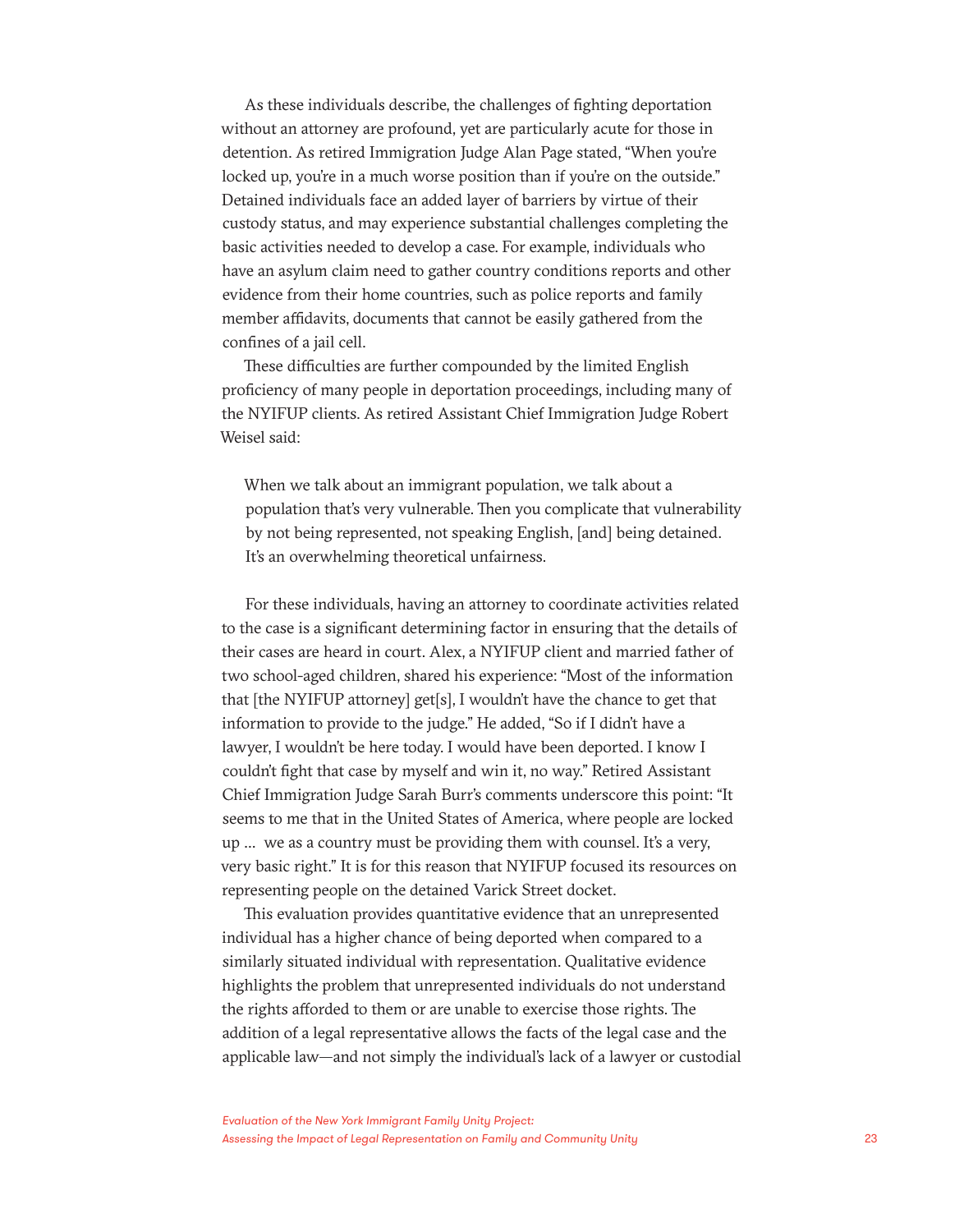status—to drive case outcomes. As shown in the following section, this results in significantly higher rates of success for represented individuals.

### Represented individuals experience significantly more successful legal outcomes than those without representation

The presence of a lawyer is crucial for increasing individuals' abilities to exercise their rights, which in turn keeps families united when there is a valid legal claim to relief. As demonstrated in Table 3, an individual's representation status is strongly associated with legal case outcomes. A "successful outcome," here and throughout the evaluation, is defined as an immigration court outcome of legal relief,<sup>41</sup> termination,<sup>42</sup> or administrative closure.43 These outcomes are considered successful from the client's point of view because the individual is permitted to remain in the United States. All other outcomes, such as an order of removal or voluntary departure, are considered "unsuccessful" because they require the individual to depart the United States.

#### Table 3

|                         | <b>National unrepresented</b> |                | <b>National represented</b> |         |
|-------------------------|-------------------------------|----------------|-----------------------------|---------|
|                         | Number of<br>cases            | <b>Percent</b> | Number of<br>cases          | Percent |
| Unsuccessful<br>outcome | 68,367                        | 94%            | 20,650                      | 54%     |
| Successful<br>outcome   | 4.009                         | 6%             | 17.868                      | 46%     |
| Total                   | 72.376                        | 100%           | 39.119                      | 100%    |

#### **Success rates across the United States for cases beginning in detention (November 1, 2013 to June 30, 2016)**

Source: EOIR data. The numbers include only completed cases and do not include re-opened cases or cases that had an appeal pending as of June 30, 2016. The statistical significance of these findings was tested using a chi-squared test. The difference in success rate between "National unrepresented" and "National represented" is statistically significant (p<0.001).

As this table demonstrates, unrepresented individuals whose cases begin while they are detained rarely achieve successful outcomes, with only 6 percent winning their cases. This is in stark contrast to the rate for represented individuals, who win 46 percent of the time.

In the years preceding NYIFUP, this trend of increased success rates for represented individuals was equally apparent at Varick Street and is a significant part of the reason for the creation of the program. These success rates are displayed in Table 4.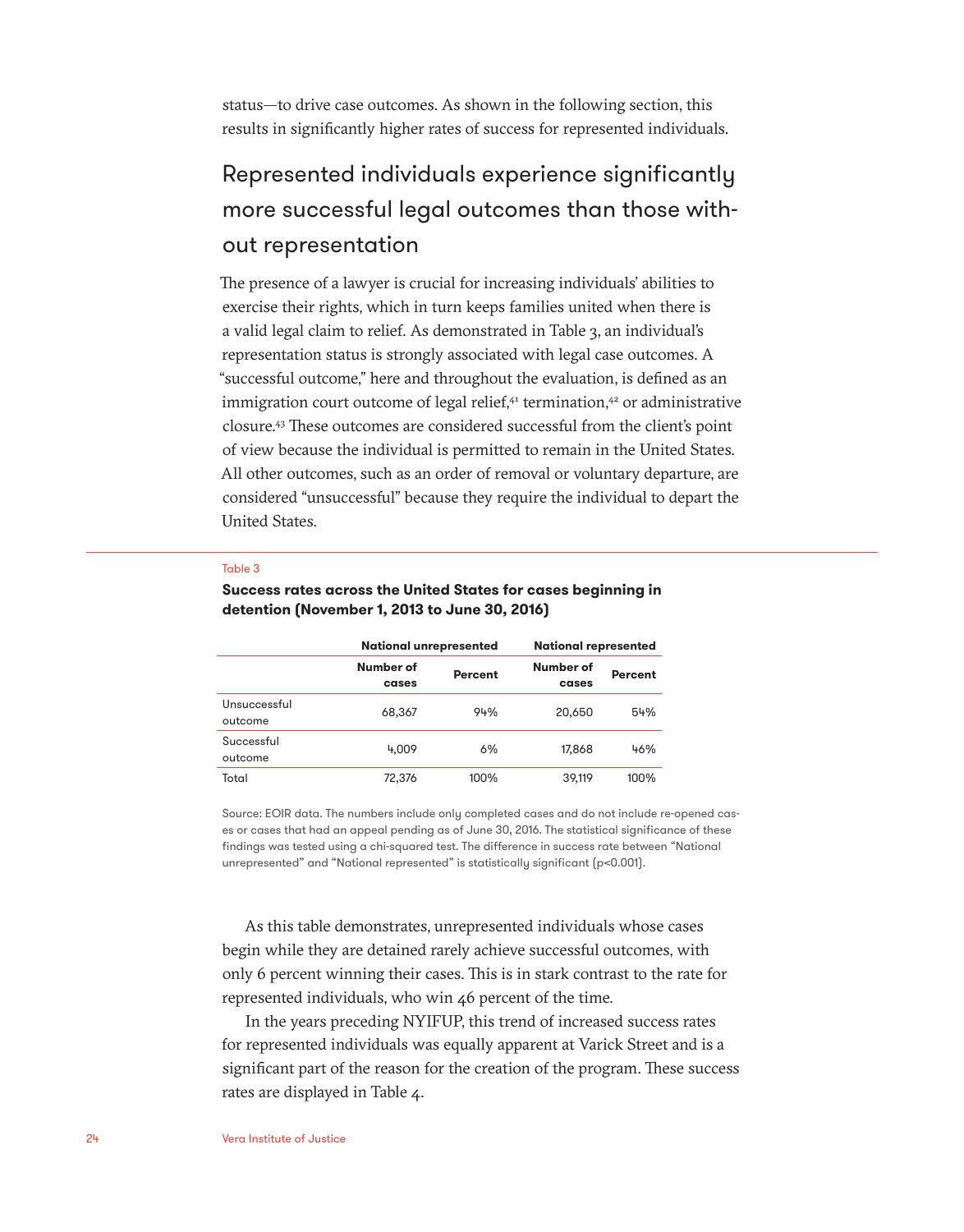#### Table 4

#### **Success rates for cases beginning at Varick Street Immigration Court, pre-NYIFUP (July 1, 2011 to November 1, 2013)**

|                      |                    | <b>Varick unrepresented</b> | <b>Varick represented</b> |         |
|----------------------|--------------------|-----------------------------|---------------------------|---------|
|                      | Number of<br>cases | Percent                     | Number of<br>cases        | Percent |
| Unsuccessful outcome | 2.121              | 96%                         | 1.174                     | 58%     |
| Successful outcome   | 81                 | 4%                          | 862                       | 42%     |
| Total                | 2.202              | $100\%$                     | 2.036                     | 100%    |

Source: EOIR data. The numbers include only completed cases and do not include re-opened cases or cases that had an appeal pending as of June 30, 2016. The statistical significance of these findings was tested using a chi-squared test. The difference in success rate between "Varick unrepresented" and "Varick represented" is statistically significant (p<0.001).

Like the nationwide numbers presented previously, the success rates for individuals at Varick Street in the years leading up to NYIFUP were strongly related to representation status. Unrepresented individuals achieved positive outcomes 4 percent of the time, compared to 42 percent for represented persons.

It should be noted that representation at Varick Street operated differently prior to NYIFUP and its implementation of universal representation. Before NYIFUP, legal representatives at Varick Street selected which cases to represent. This is commonly referred to as the "triage" model. Attorneys were able to select cases they perceived as more "winnable"—those with a higher likelihood of relief—or cases involving clients who appeared especially sympathetic. Further, characteristics of cases for individuals with the financial resources to hire a paid attorney were likely to differ from those of indigent individuals in ways that may correlate with case outcomes. For example, wealthier individuals may be more likely to obtain travel documents and be legally admitted into the country on a tourism or work visa, and may therefore be eligible for more forms of relief than individuals who enter without inspection while crossing the border. Thus, represented cases at Varick Street prior to NYIFUP, as well as the represented cases nationally—those selected under the triage model—are qualitatively different from those represented under NYIFUP, where the only criterion for representation was household income.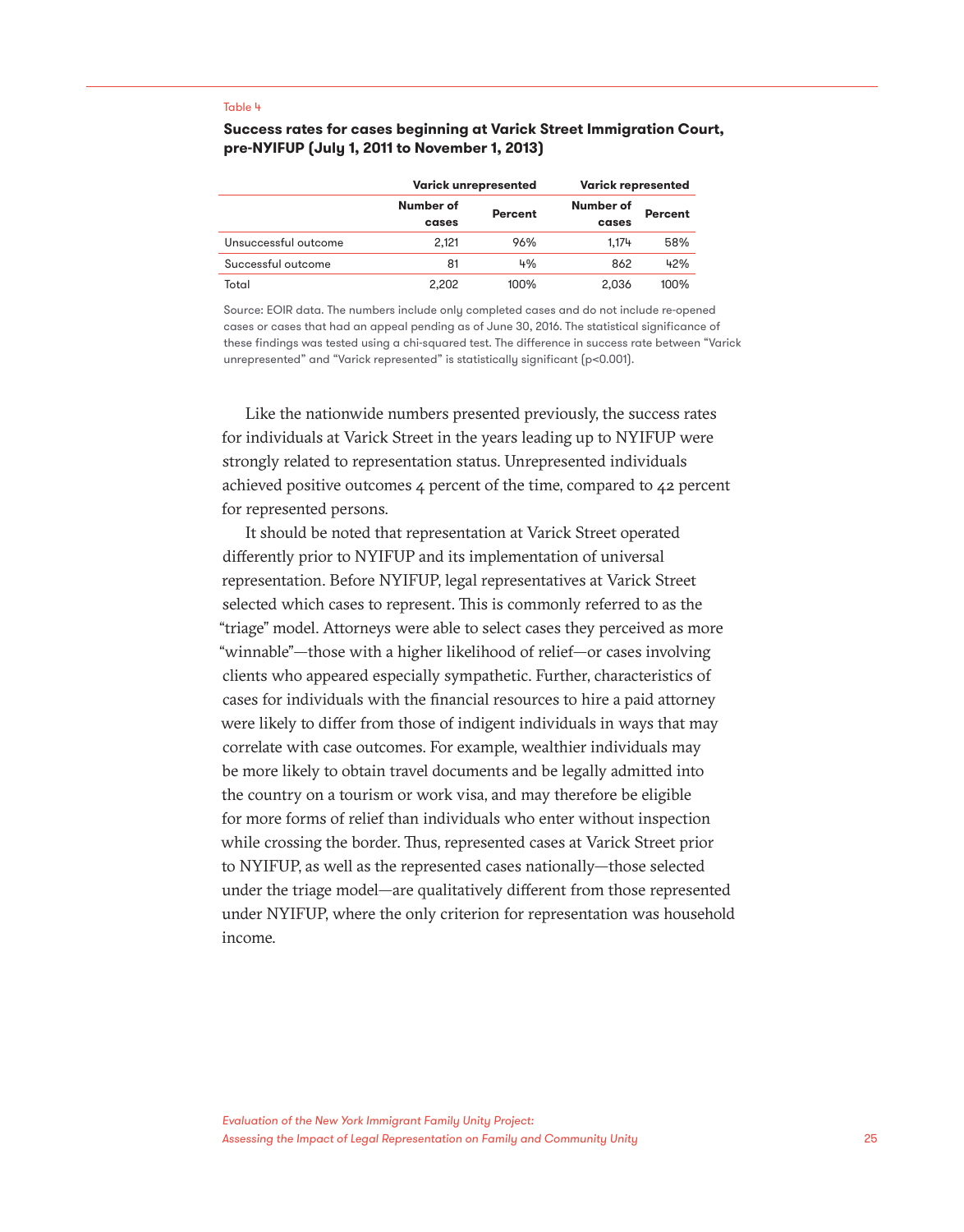### Vera estimates that 48 percent of NYIFUP cases will complete successfully, a 1,100-percent increase from the observed success rate for unrepresented cases at Varick Street before NYIFUP

By June 30, 2016, 839 NYIFUP cases had completed fully, 10 had initial dispositions but were awaiting a decision on appeal, and 681 remained pending. In order to assess the program's success rate, it is critical to understand the qualitative difference between the completed and pending cases. Figure 3 displays the outcomes for the NYIFUP cases that have concluded in immigration court, including the 10 awaiting appeal, by the length of the case (defined as the number of days from initial master calendar hearing to a decision by the immigration judge), and demonstrates that cases that ended in a successful outcome took a longer time period to conclude, while those that ended unsuccessfully were considerably shorter in duration.44 The completed cases (being generally shorter in duration) therefore contain a disproportionate number of cases with unsuccessful outcomes. In contrast, the pending cases (being generally longer in duration) contain a disproportionate number of cases that will eventually resolve with successful outcomes.



#### Source: EOIR data. The numbers include only completed cases, including those with pending appeal as of June 30, 2016. They do not include re-opened cases.

Figure 3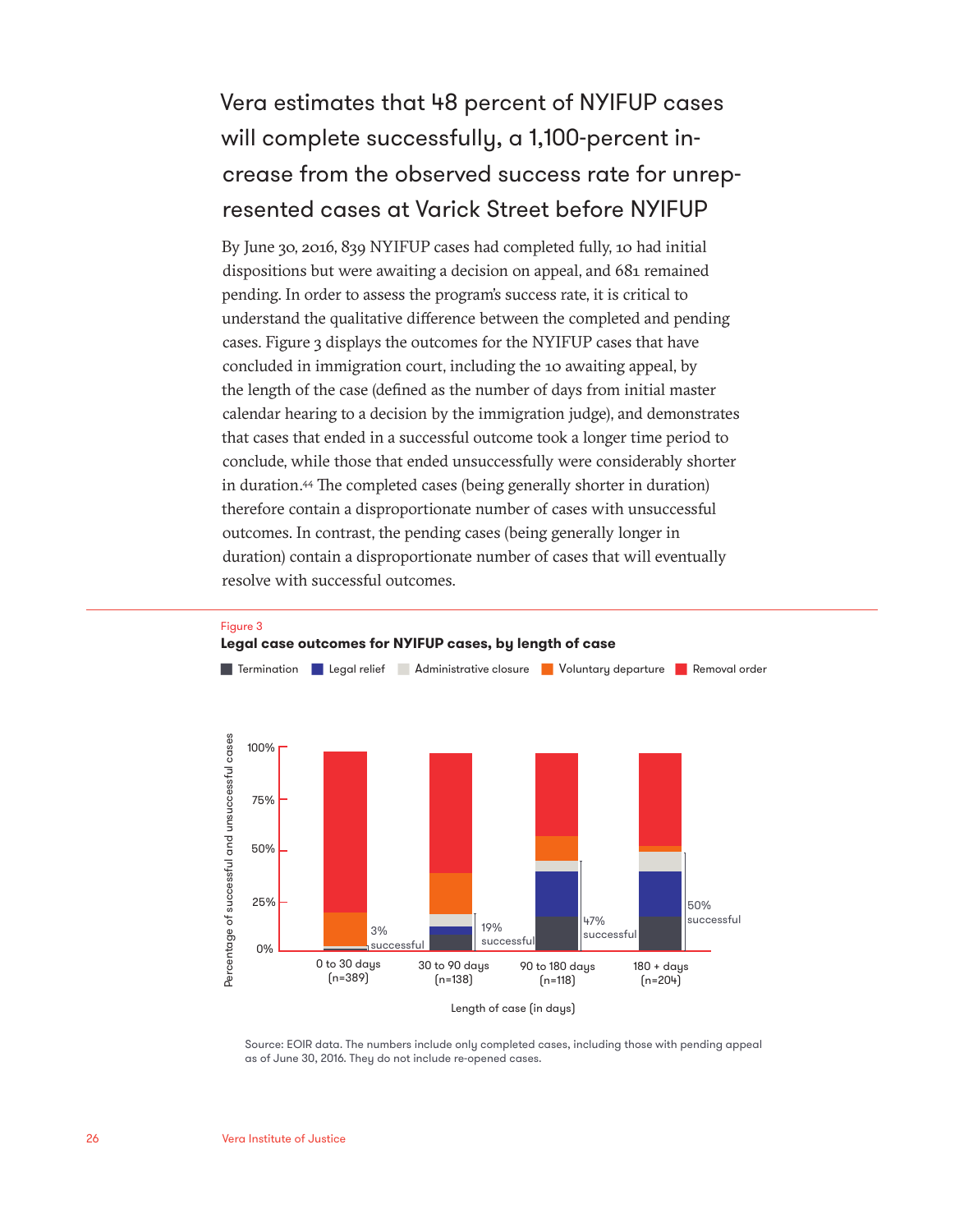Indeed, only 3 percent of NYIFUP cases that ended within 30 days resulted in a successful outcome, compared to 50 percent of cases that concluded after 180 days or more. A similar trend has also been observed and tested with non-NYIFUP cases. This correlation between case duration and outcome is likely driven by two factors. First, in detained cases with no relief, it is in everyone's interest to complete the proceedings as quickly as possible with the immigrant accepting a deportation or voluntary departure order. In contrast, when people have viable claims, it takes time for cases to proceed to trial or to brief and decide a motion to terminate. Second, individuals with a higher likelihood of success are generally better candidates for release on bond and, once a person is released, cases take much longer because the detained court proceedings are expedited to reduce detention time and associated costs to the government.

Given this significant correlation between the length of a case and its legal outcome, the outcomes for NYIFUP cases that have already completed are only part of the story, as they contain a disproportionate number of cases with unsuccessful outcomes. Accordingly, Vera estimated the outcomes for the 681 pending cases based on the known case qualities, using the statistical model described later in this chapter.45

Incorporating these estimates, Table 5 shows that NYIFUP is estimated to have successful outcomes for 48 percent of the cases accepted for representation between November 2013 and June 2016. This includes successful outcomes for 24 percent of the closed cases and 77 percent of the pending cases.

#### Table 5

#### **NYIFUP success rates**

|                      | <b>Outcomes of completed</b><br>cases (Nov. 1, 2013 - June<br>30, 2016) | <b>Outcomes of pending</b><br>cases (projected) | Total     |
|----------------------|-------------------------------------------------------------------------|-------------------------------------------------|-----------|
| Unsuccessful outcome | 636 [76%]                                                               | 160 (23%)                                       | 796 (52%) |
| Successful outcome   | 203 (24%)                                                               | 521 (77%)                                       | 724 (48%) |
| Total                | 839                                                                     | 681                                             | 1.520     |

Source: EOIR data and TRAC data. The outcome of completed cases include only completed cases and do not include re-opened cases or cases that had an appeal pending as of June 30, 2016. Ten NYIFUP cases have a pending appeal and are excluded from these numbers. This information comes from EOIR data. The outcomes of pending cases (projected) is generated from the statistical model which is presented in full in the Quantitative Methodological Appendix. The model data is produced from EOIR data and TRAC data.

Compared to the observed success rate for unrepresented cases at Varick Street before NYIFUP (4 percent) and the observed success rate for nationally unrepresented cases (6 percent), NYIFUP's 48 percent projected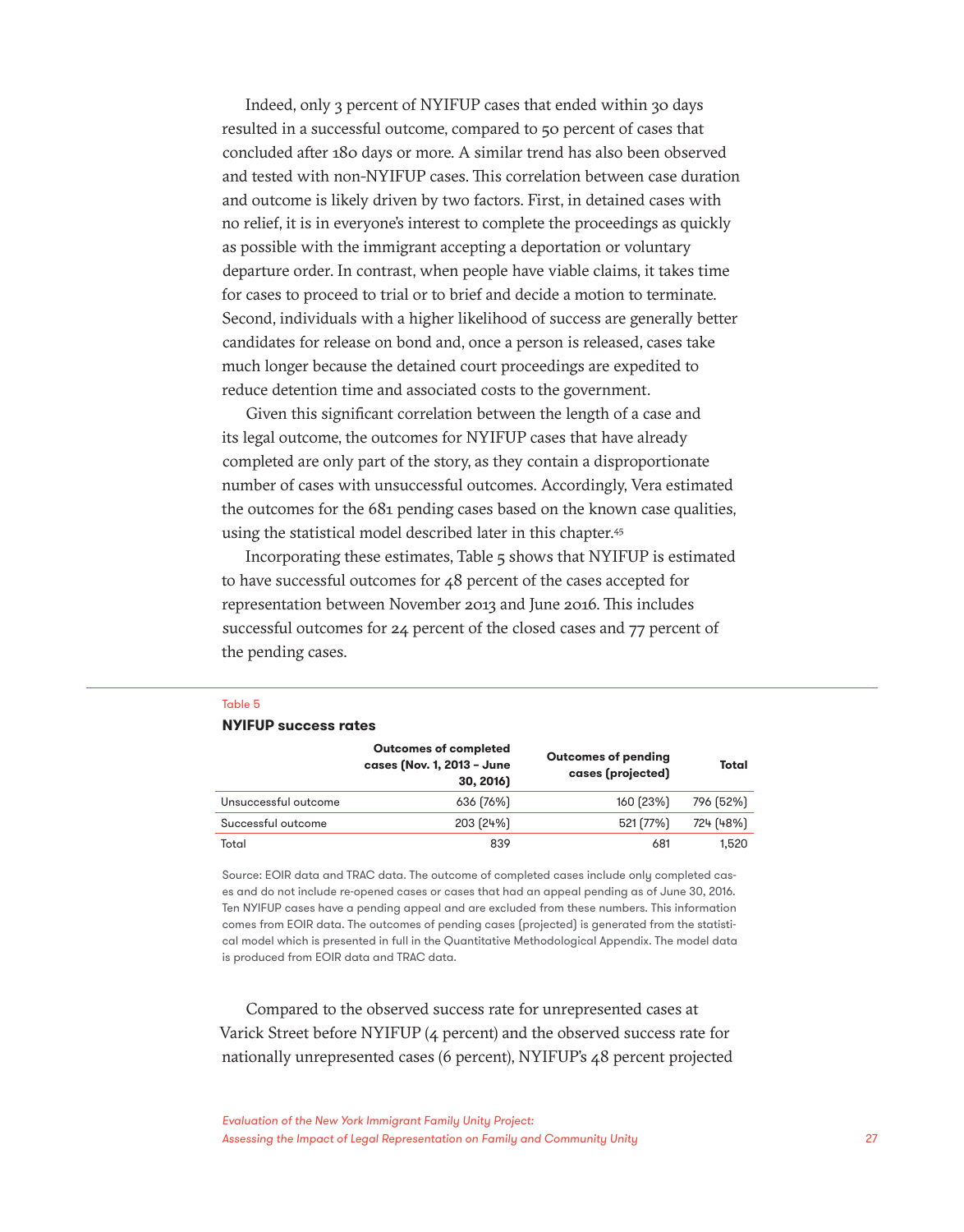success rate signifies a 1,100 percent increase and 700 percent increase in successful outcomes, respectively.<sup>46</sup>

Significantly, 76 NYIFUP cases (9 percent of the 849 completed cases) resulted in termination, the immigration court equivalent to a case dismissal, meaning that the government's charges, as stated, were insufficient to justify deportation. Without the help of their NYIFUP attorneys, these 76 individuals likely would not have known that their charges were insufficient and would thus not have achieved the same positive case outcome.

### Representation through NYIFUP increases individuals' chances of a successful legal outcome

Since representation is only one of many factors that could influence case outcomes, it is necessary to use a more sophisticated technique than simple comparisons to measure the independent impact of representation on legal outcomes. To do so, Vera developed a statistical model (using logistical regression) to compare the success rate for NYIFUP cases to similarly situated, unrepresented cases at Varick Street and three other comparison courts: the detained dockets at Arlington, Boston, and Newark. Together, the unrepresented cases at these three courts plus Varick Street during the time of NYIFUP will hereafter be referred to as "the comparison courts." These comparison courts were selected because the respondent populations in these courts were most similar to the population in the Varick Street court.47 NYIFUP cases are compared to similarly-situated cases without representation, because no representation, not private representation, is the more frequent option facing the individuals served by NYIFUP. As detailed in the Introduction at page 7, all of the individuals served by NYIFUP are below income levels set by the program design, making a private attorney option unfeasible for most.

The statistical model empirically tests whether representation itself was truly a causal factor predicting successful case outcomes by controlling for the influence of additional factors that may also affect outcomes. These include factors related to the forms of relief likely to be available, such as an individual's years in the United States since their most recent entry, the number and type of NTA charges, the individual's legal status (e.g., LPR), whether the person received bond (which is itself a proxy for other underlying factors, such as ties to the community), and the length of stay in detention prior to final disposition. The model also accounts for additional environmental factors that influence the probability of obtaining legal relief, such as the leniency of the judge (defined by the percent of asylum applications granted historically), the experience of the judge (defined by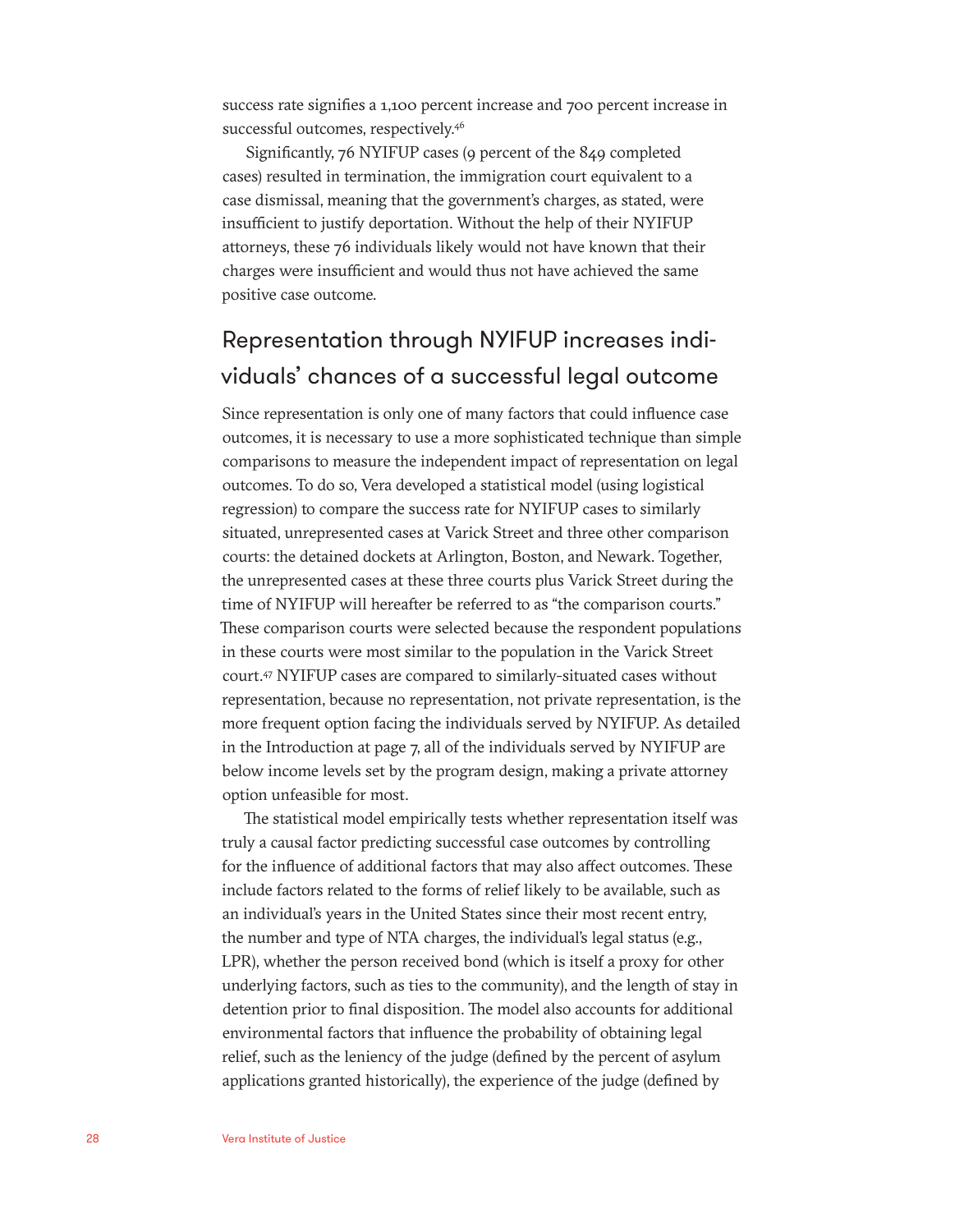total number of decisions made), the U.S. asylum grant rate toward the individual's country of birth, and the ICE field office that apprehended them. The statistical model holds each of these factors constant, isolating the unique impact of legal representation.

The logistic regression used to produce the predicted probability of successful outcomes passed a series of goodness of fit and reliability tests, providing confidence in the accuracy of the estimates.<sup>48</sup> The results of the model are graphically displayed in Figure 4, which shows the predicted probability of obtaining a successful outcome for people without representation at the comparison courts and for those who have a NYIFUP attorney. The horizontal axis demonstrates the number of years the person has been in the United States to illustrate how the impact of representation can vary across different circumstances. The bands surrounding each line represent the confidence intervals, meaning that there is 99 percent certainty that the true probability of receiving a successful outcome falls within each band.

#### Figure 4





Source: EOIR data. The numbers include only and do not include re-opened cases or cases that had an appeal pending as of June 30, 2016.

As illustrated by the gap between the lines for NYIFUP and unrepresented cases, the probability of a successful outcome is consistently higher with a NYIFUP attorney, and this difference is statistically significant. There is a direct, causal relationship between representation through NYIFUP and successful case outcomes. Notably, both groups— NYIFUP cases and those without representation—have a higher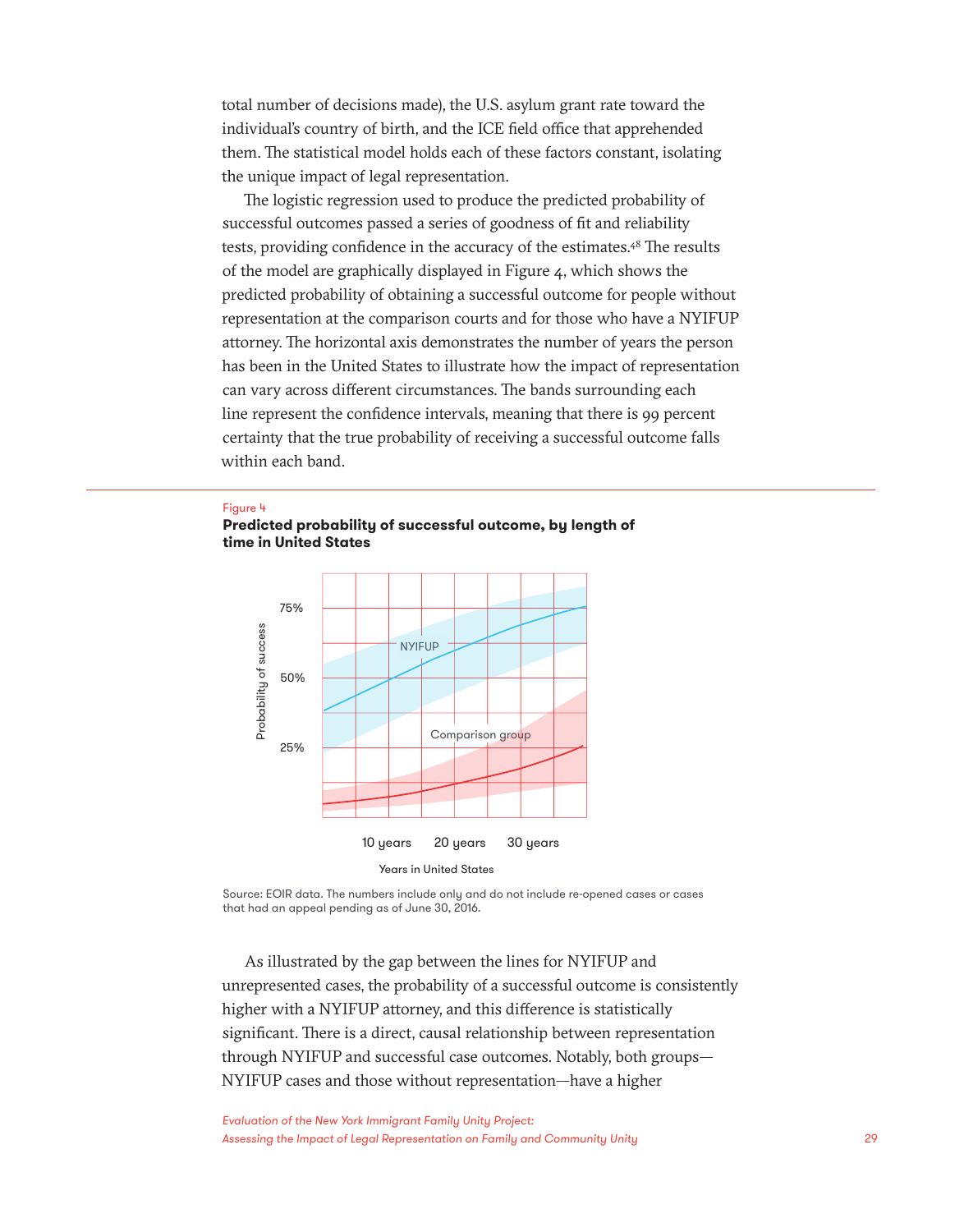probability of relief the longer they have been in the United States. This is unsurprising, given that certain lengths of time in the country are required for certain forms of relief, such as LPR cancellation of removal (seven year requirement) and non-LPR cancellation of removal (10 year requirement). Length of time in the United States is also likely related to additional factors that influence judges' discretion but are not measured in the EOIR data, such as the existence of U.S. citizen children, a history of paying taxes, and the ability to establish reasons why deportation would create extreme hardship for the individual's family.49

 $\not\!\!\!\nabla$ Statistical evidence demonstrates that individuals have a substantially higher likelihood of a successful case outcome with a NYIFUP attorney compared to if they represent themselves.

Λ

The statistical model allows for a greater understanding of how the likelihood of success differs based on various individual and courtroom characteristics. The extent of the positive impact of NYIFUP representation varies according to case characteristics other than representation. Table 6 provides several examples of how the impact of representation differs across scenarios based on estimates produced in the model.

#### Table 6

|                                                                                                                      | <b>NYIFUP predicted</b><br>probability of success | <b>Unrepresented predicted</b><br>probability of success | <b>Percent</b><br>difference |
|----------------------------------------------------------------------------------------------------------------------|---------------------------------------------------|----------------------------------------------------------|------------------------------|
| Female                                                                                                               | 79%                                               | 20%                                                      | 59%                          |
| Male, LPR                                                                                                            | 84%                                               | 27%                                                      | 57%                          |
| Male, no aggravated felony<br>charge                                                                                 | 64%                                               | 11%                                                      | 53%                          |
| Mexican male, under one year<br>in United States, drug charge,<br>in front of less lenient judge at<br>Varick Street | 19%                                               | 2%                                                       | 17%                          |

#### **Predicted probability of success based on representation status, by scenario**

Source: EOIR data and TRAC data. The outcome of completed cases include only completed cases and do not include re-opened cases or cases that had an appeal pending as of June 30, 2016. All coefficients and significance of the variables included in the model are in the Quantitative Methodological Appendix. However, coefficients (log odds) from logistic regression are not easily interpreted. It is common practice to instead provide a series of predicted probabilities resulting from the model. In this table Vera presents the variables that were adjusted only. All others were held constant at their mean value or, when categorical, at their modal value.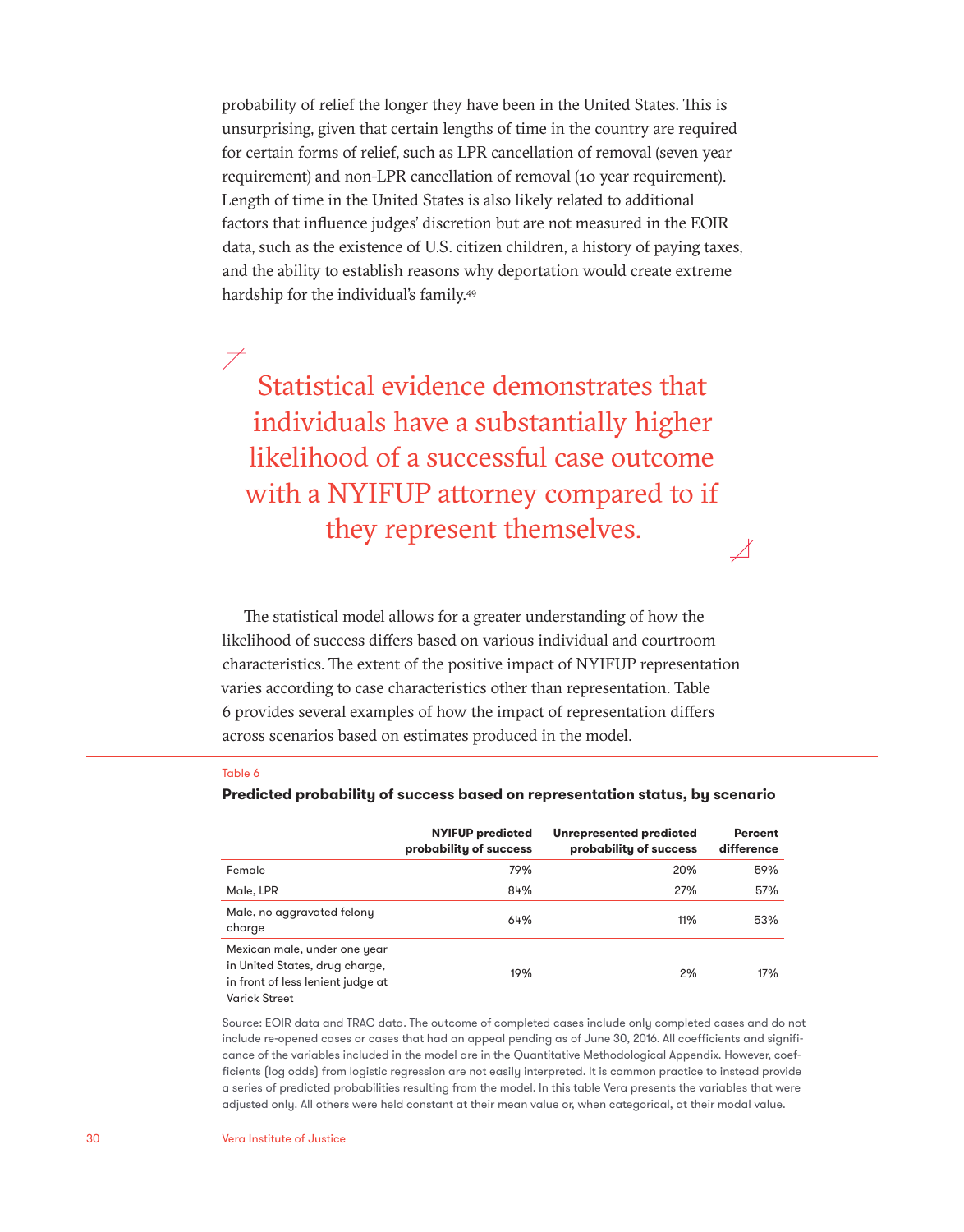As these predicted probabilities suggest, the characteristics and facts of the legal case itself and the context in which the case exists are also key determinants of legal outcomes, as one might expect. In other words, legal representation undoubtedly improves outcomes for individuals whose circumstances allow them to make valid legal claims to remain in the United States.

### The effect of universal representation on individuals receiving due process

### Representation improves fairness and the administration of justice in immigration court

The influence of a legal representative goes beyond success rates to ensuring that fundamental fairness is achieved in immigration proceedings. As discussed previously, the immigration legal system involves a complicated patchwork of laws, including laws that extend rights of due process to all individuals regardless of their claims to legal relief. For some, the law will permit them to legally remain with their families in the United States. Others may find that they have no legal recourse to remain in the country, yet are still legally entitled to due process under the U.S. Constitution.50 A just court system is one in which due process is afforded to all immigrants, where individuals can exercise the right to pursue their cases within the confines of the law. Without representation, non-citizens often lack the legal expertise to understand both their legal rights and the mechanisms used to exert those rights. As Immigration Judge Burr stated:

In order to have due process, you have to have representation of all of the parties before a judge. . . . The fact is that the Constitution guarantees all people due process and equal protection.

Judge Burr observed that in fact the most "significant part of [NYIFUP's impact] is that it provides due process." She explained:

What you have now because of NYIFUP is a more traditional court setup. You have lawyers for anybody who [qualifies for the program]. You have the government attorney, who was always there. And you have the judge in the middle … [T]hat basically embodies due process.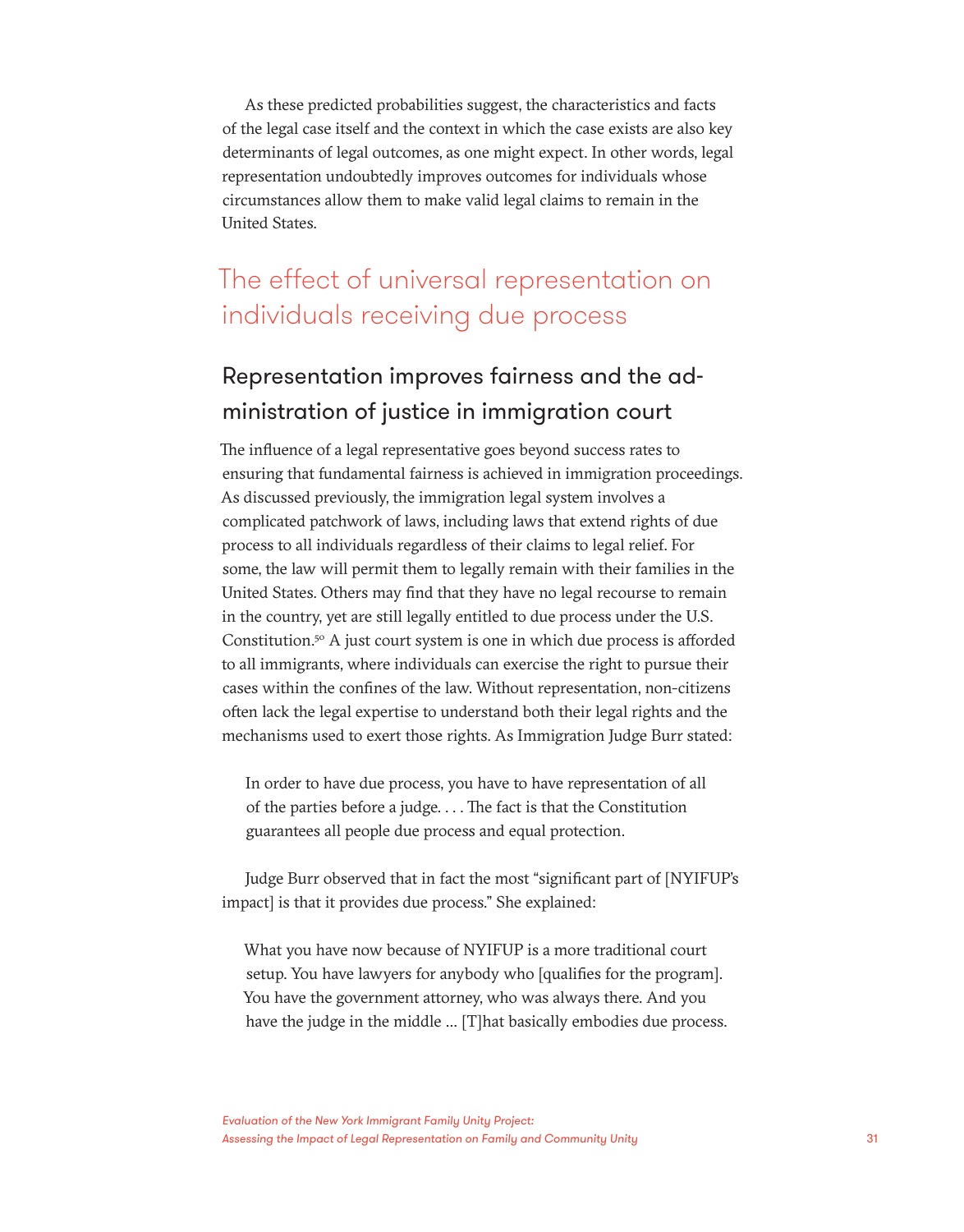One NYIFUP attorney made a similar point, succinctly summarizing a sentiment repeated by many of the legal professionals Vera interviewed: "This is what a fundamentally fair hearing looks like—it has lawyers in it. The case law is that the government has to provide people with a fundamentally fair hearing." Immigration Judge Page concurred, noting, "From the court's point of view, I want to be able to say, regardless of the decision I reached, that both sides had a fair hearing." As such, he continued, "NYIFUP is a crucial player in the delivery of justice."

Representation is a key component in the safeguarding of due process throughout the legal case. Within the context of universal representation, the presence of NYIFUP attorneys helps to guarantee fairness and balance in the immigration court system—even if the case ultimately results in deportation.

NYIFUP attorneys achieve this due process in various ways, including through the use of motions and applications—the procedural mechanisms used by parties in immigration court to request that the immigration judge make a determination on legal and factual issues being raised before the court. According to EOIR data, NYIFUP attorneys recorded a high level of activity in their cases, including 587 motions (filing motions in 28 percent of cases) and 1,219 applications for relief (filing applications in 36 percent of cases) through June 30, 2016. Although further details about these motions are not specified in the EOIR data, they include both substantive and procedural motions. Substantive motions include motions to terminate (asserting that the person is not actually subject to deportation or, in extreme cases, is a wrongfully detained U.S. citizen), motions for a custody redetermination (seeking release from detention), and motions for safeguards for mentally ill individuals who cannot participate adequately in their proceedings, among others. Procedural motions include motions to continue (to ensure adequate time to prepare a case), motions for telephonic testimony, and motions to accept late filings, among many others.

These motions are an essential part of NYIFUP attorneys' pursuit of due process for their clients. While some motions can be made orally even by an unrepresented individual—such as a motion to continue requesting additional time—many motions require substantive legal research and briefing that can only realistically be adequately prepared by an attorney.

For individuals with a potential claim for legal relief, the attorneys can file applications for relief to fight their clients' cases. Applications for relief include asylum applications, applications for LPR cancellation (discretionary relief for long-term LPRs), and applications for non-LPR cancellation (a form of relief for long-term undocumented residents who have U.S. citizen or LPR family), among several others. If granted, these applications generally provide an individual permanent residence and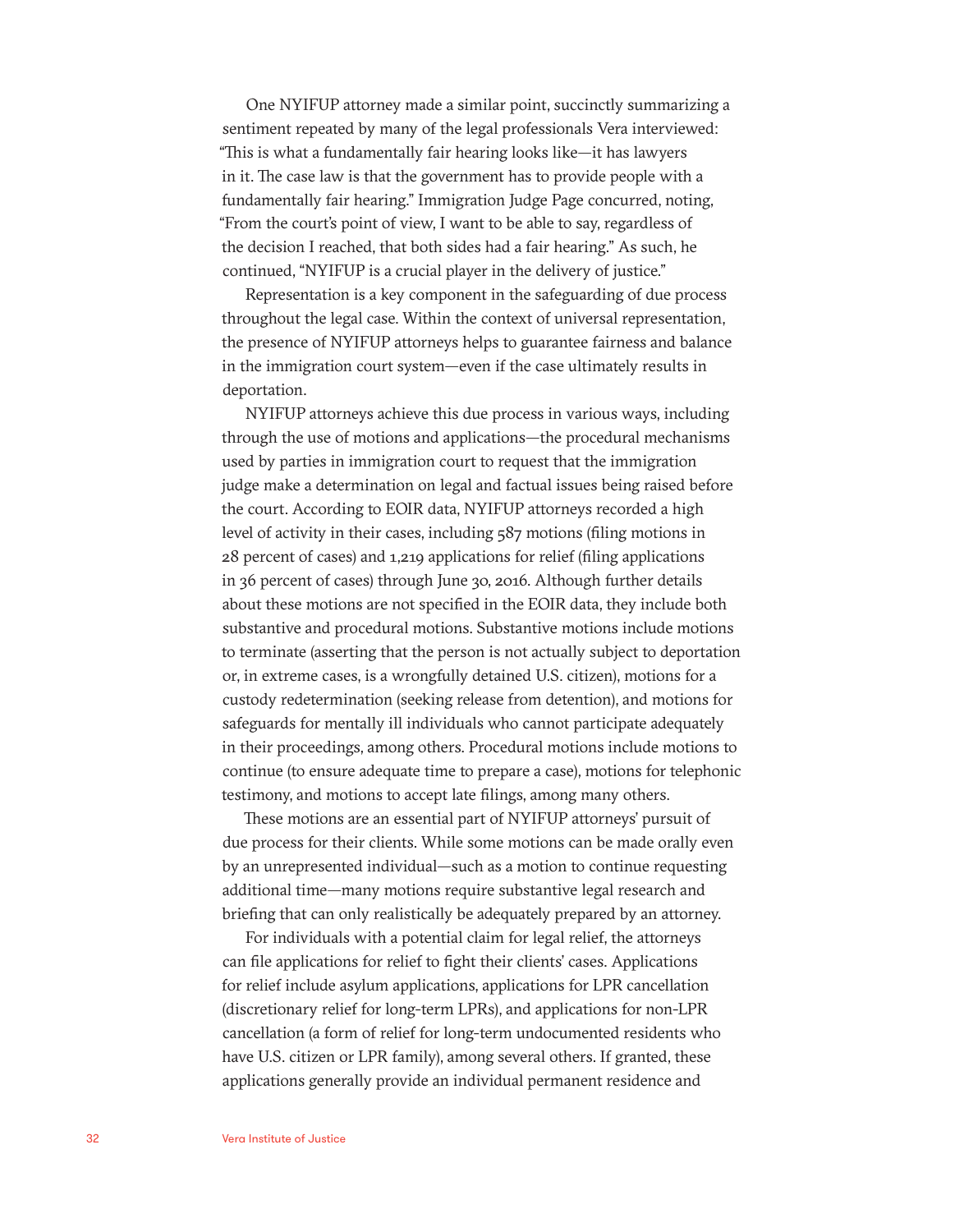place the client on the path to U.S. citizenship. However, regardless of the outcome, the ability to pursue legal relief through applications stands as another testament to the ability of NYIFUP attorneys to safeguard due process.

Overall, 45 percent of NYIFUP cases involved applications for relief in the immigration courts, while an unknown number also involved applications for immigration status (citizenship or visas that create a pathway to legal residency) to U.S. Citizenship and Immigration Services (USCIS) that are not tracked in court data. Table 7 shows the number of immigration court applications filed for NYIFUP clients. I-589 applications for asylum, withholding, and protection under the Convention Against Torture (CAT) are the most frequent applications filed. Applications are not mutually exclusive, meaning the same person can file multiple applications. This is particularly common for those applying for asylum, withholding, and CAT, as these forms of relief are submitted with a single application.

#### Table 7

**Types of applications filed in NYIFUP cases (November 1, 2013 to June 30, 2016)**

| <b>Application</b>               | <b>Percent of total applications</b> | Count          |
|----------------------------------|--------------------------------------|----------------|
| Convention Against Torture (CAT) | 28%                                  | 385            |
| Withholding                      | 27%                                  | 369            |
| Asylum                           | 21%                                  | 282            |
| Voluntary departure              | 10%                                  | 137            |
| Cancellation of removal-non-LPR  | 8%                                   | 108            |
| Cancellation of removal-LPR      | 4%                                   | 46             |
| 212(c)                           | $1\%$                                | 11             |
| Adjustment of status             | $1\%$                                | 9              |
| Other waivers                    | 0%                                   | 5              |
| <b>NACARA</b>                    | 0%                                   | $\overline{c}$ |
| Unknown                          | 0%                                   | $\overline{c}$ |
| Total                            | 100%                                 | 1.356          |

Source: EOIR data, includes all cases. The same individual can have multiple applications filed on his or her behalf. Applications for Withdrawal of Request for Admission (n=4) are omitted from this list.

Of the applications filed by NYIFUP attorneys, 532 (39 percent) have been filed in cases that have completed and do not have an appeal pending. These 532 applications were filed on behalf of 323 unique individuals, illustrative of the fact that the same person can submit many applications. Disregarding applications for voluntary departure, there are 208 unique individuals with applications filed. Of these non-voluntary departure applications already decided, 52 percent (N=109) had at least one application granted, indicating a successful legal outcome. These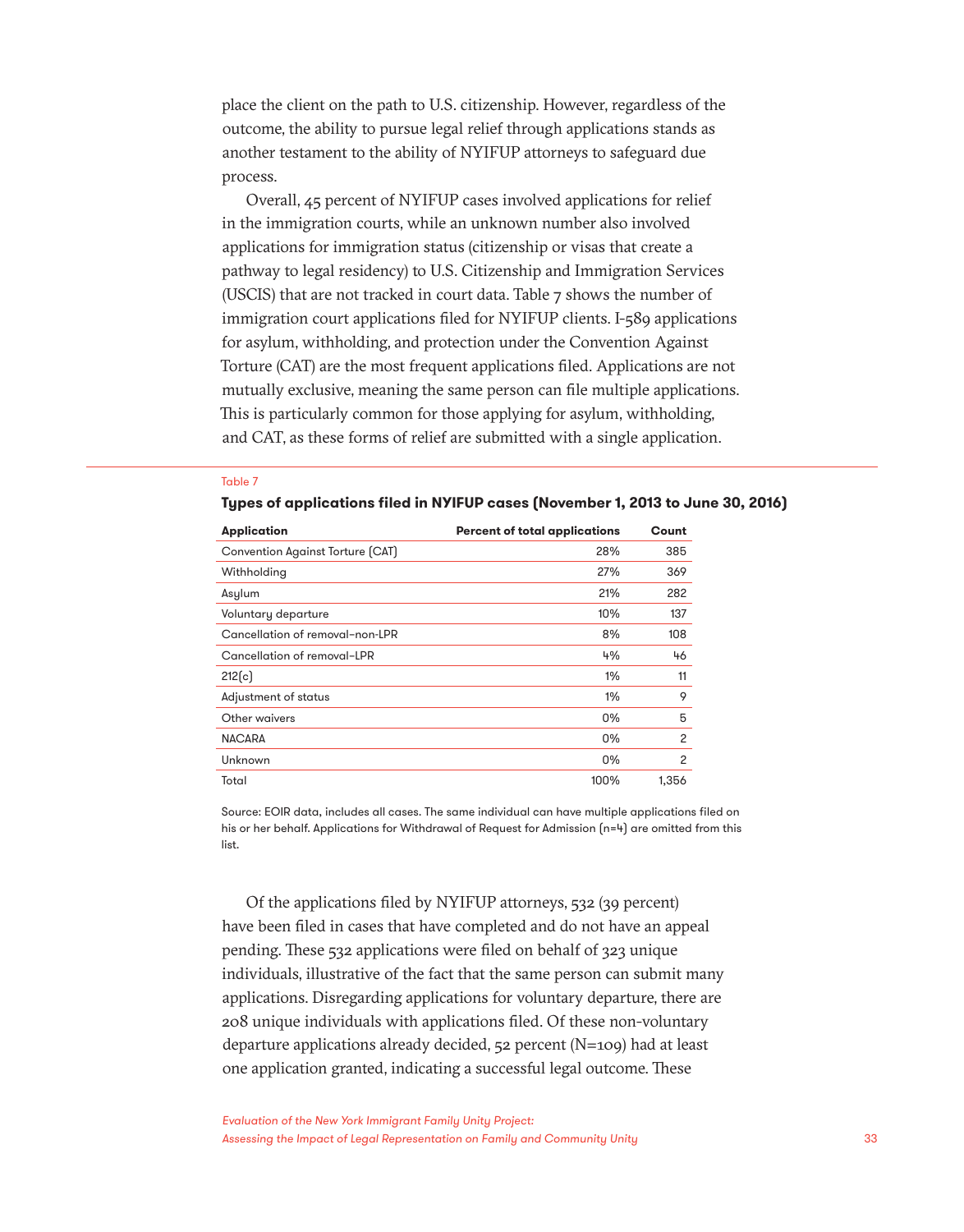applications represent the breakdown of the types, frequency, and outcome of applications filed by NYIFUP attorneys in pursuit of successful legal outcomes. Vera did not, however, empirically test the extent to which these applications contribute to explaining the increased likelihood of success for those individuals represented by a NYIFUP attorney. Additional research would be required to test whether these same individuals would have been able to prepare an application effectively on their own. The low success rates of unrepresented individuals provides preliminary evidence that this would not be the case.

### The presence of an attorney helps the proceedings themselves run more smoothly, to the benefit of all

NYIFUP attorneys also serve a critical role in increasing the ease of proceedings for all involved. When individuals appear in court without representation, immigration judges are required to explain court processes and procedures to the non-citizen, often through an interpreter, before asking if they wish to proceed unrepresented or want to find an attorney. This process prolongs the hearing and burdens judges. Immigration Judge Burr explained that representation through NYIFUP alleviates these concerns:

In the old days [before NYIFUP], if [someone] were unrepresented, the judge would have to … step in and provide rights and remedies to the respondent. Now, what's wrong with that picture? The judge is also the person who's deciding your case.

Judge Burr continued, "It makes the judge a lot more comfortable to know that this person is represented by competent counsel. Because then the judge can just be a judge." Similar feelings of role strain were also identified by the other two judges interviewed, who felt that they needed to go beyond their traditional judicial duties to provide individuals with some semblance of due process. This slows down the hearing, introducing inefficiencies that could be easily handled by an attorney outside of court hours, and hinders the court from operating at its full potential.

The presence of an attorney during a hearing also ensures that individuals understand and engage with the dialogue and events that take place, further helping the process to run more smoothly. This desire for immigrants to understand the proceedings has been universally expressed. As explained by Khalilah Taylor, ICE's Deputy Chief Counsel at Varick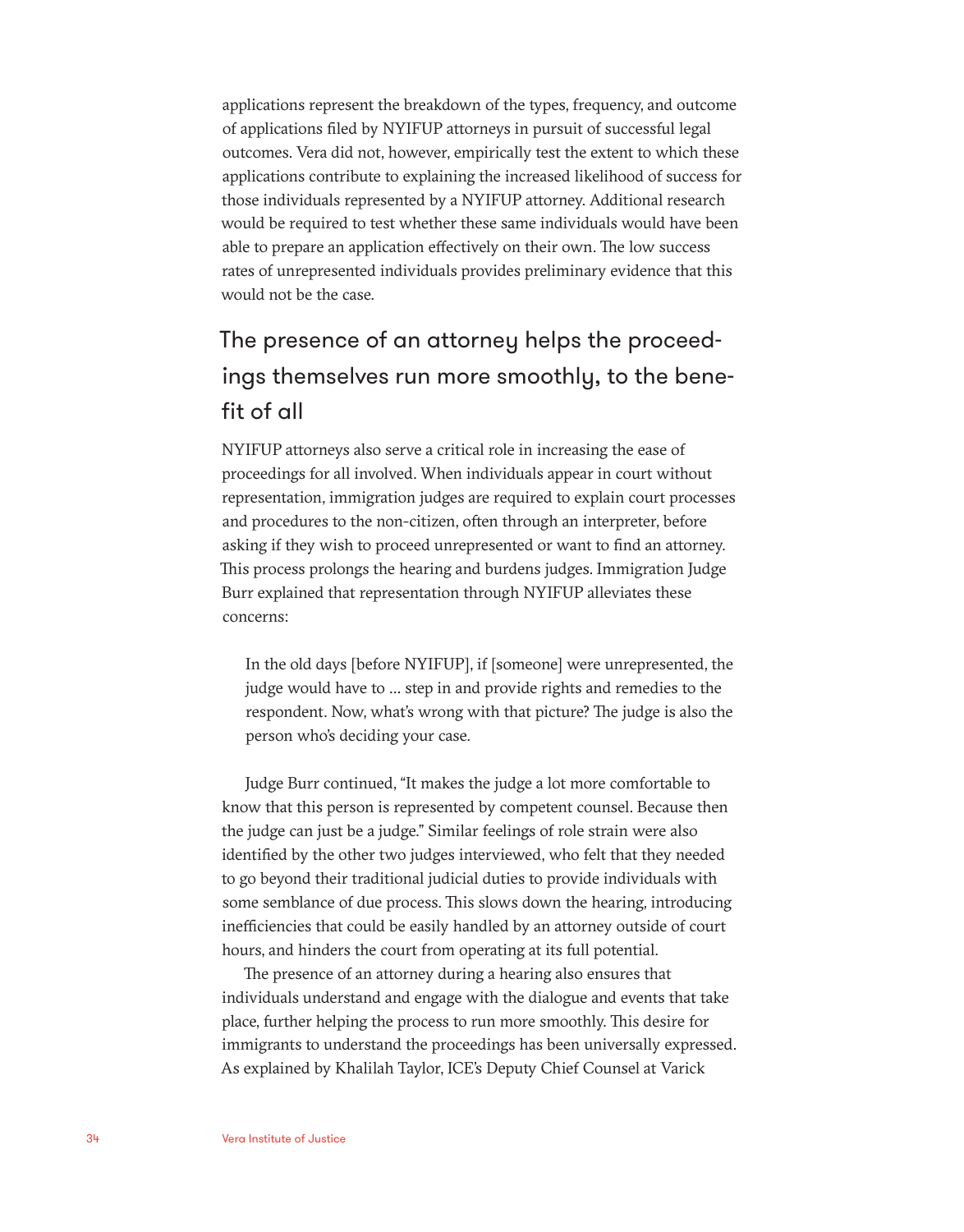Street, "Litigating cases where the respondent is represented is beneficial, as it allows for easier communication about issues that can be resolved with agreement." Immigration Judge Weisel shared this sentiment, adding, "If an [ICE] trial attorney is sitting across from another attorney, then that might speed the process because their language is the same. They can resolve issues faster." Immigration Judge Page noted that having lawyers prepare their clients also means the judge does not have to consume additional docket time explaining basic procedural issues, which is even more time consuming given that it often occurs through interpreters:

[Representation] is a major assistance to the court, because you have to explain all of these rights through an interpreter to somebody who really has no knowledge of the immigration system; whereas if you have a competent lawyer, it'd take you five minutes.

Proceedings in immigration court—including spoken language and written materials—occur entirely in English. Ninety-one percent of the individuals served by NYIFUP were born in non-English speaking countries, although the language barrier does often diminish with longer periods of residence in the United States. Although the court typically provides interpreters for non-English speaking individuals, the entirety of the court hearing is sometimes not interpreted directly to the immigrant, despite regulations requiring interpretation of the entire proceeding. Conversations between the judge and the attorneys, for example, may not be interpreted to the individual in proceedings.

Many native English speakers are often unable to fully comprehend complex legal jargon, let alone immigrants who do not speak English or speak English as a second language. New York Assembly Member Marcos Crespo visited a deportation proceeding and witnessed the challenges posed by language barriers for immigrants before a judge. In an interview with Vera staff, he noted how important it is to address language barriers to ensure due process. Language barriers hinder people's ability to understand their rights and prevent them from effectively identifying appropriate avenues for relief and pursuing those claims to legally remain in the United States. NYIFUP attorneys help to address this gap by conducting client meetings and explaining legal processes in clients' native languages. Most members of the provider legal teams are fluent in Spanish, and they also rely on telephonic and in-person interpreters as an aid to ensure they are able to meaningfully communicate with their clients.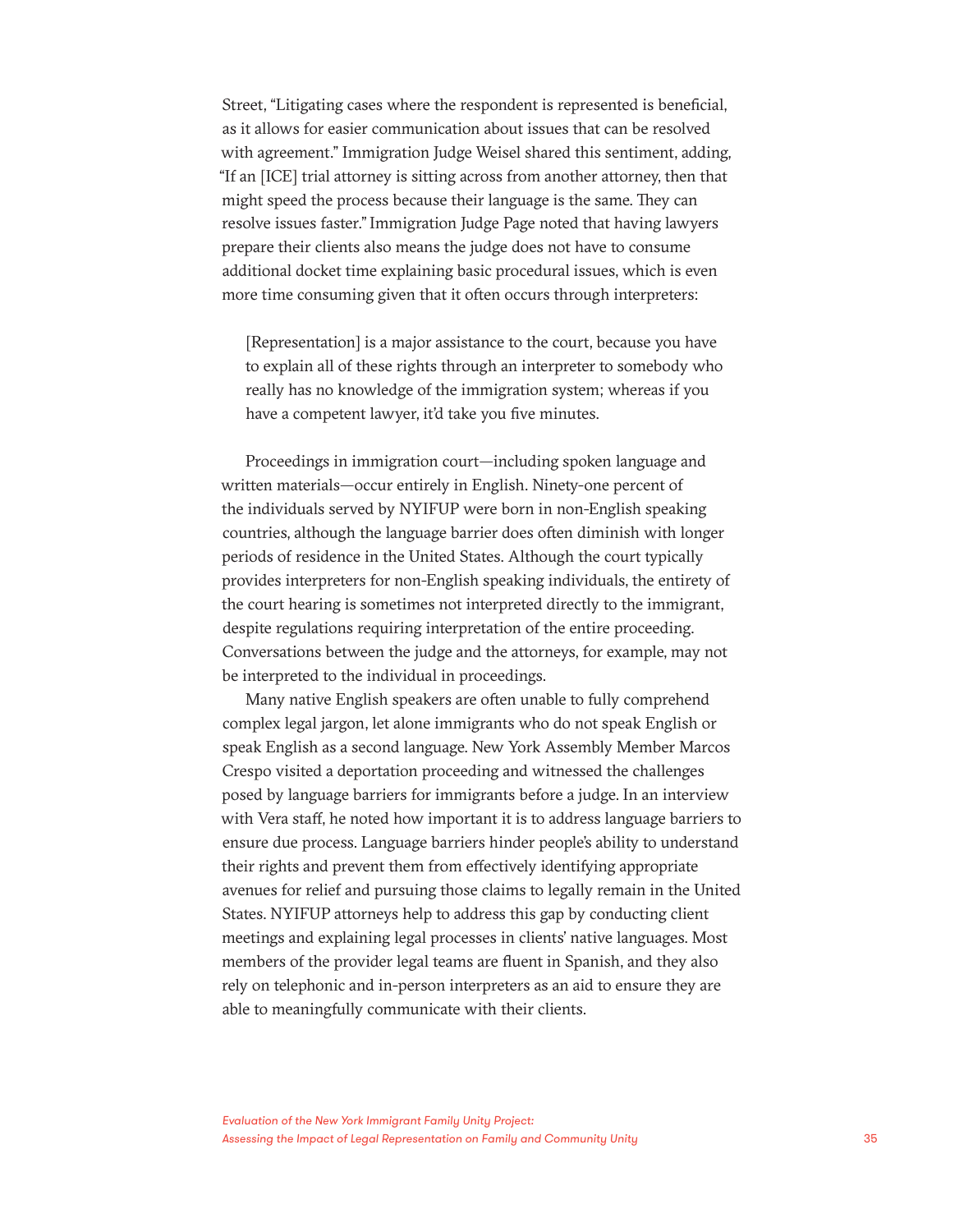### NYIFUP attorneys more frequently win appeals to the Board of Immigration Appeals

When an immigration judge issues a decision, both the government (represented by ICE) and the non-citizen have the right to appeal that decision to the Board of Immigration Appeals. Table 8 shows the number of appeals filed for NYIFUP and unrepresented cases (combining ICE and non-citizen appeals), and the percent of completed appeals that ended in the non-citizen's favor.

#### Table 8

|                                    | Total<br>cases | <b>Cases with</b><br>appeal filed | Percent of<br>cases with<br>appeal filed | <b>Cases with</b><br>completed<br>appeals | <b>Percent of completed</b><br>appeals ending in<br>respondent's favor |
|------------------------------------|----------------|-----------------------------------|------------------------------------------|-------------------------------------------|------------------------------------------------------------------------|
| <b>NYIFUP</b>                      | 1.530          | 159                               | 10%                                      | 72                                        | 14%                                                                    |
| National<br>unrepresented          | 121,632        | 4.229                             | 3%                                       | 2.906                                     | $1\%$                                                                  |
| Comparison courts<br>unrepresented | 3.743          | 178                               | 5%                                       | 133                                       | 2%                                                                     |

#### **Number of appeals filed (November 1, 2013 to June 30, 2016)**

Source: EOIR data, includes all cases. Includes both bond and case appeals. A statistical test to determine whether the NYIFUP proportion of appeals is significantly higher than the comparison group confirmed the difference of means. P-Value<0.01. The statistical significance of these findings was tested using a chi-squared test. The difference in the percentage of individuals with appeals filed is significant (p<0.001). However, too few cases won on appeal in each of the unrepresented groups to conclude significance in terms of appeal success.

As the above table shows, NYIFUP clients' cases experienced a higher rate of appeals than for unrepresented individuals at comparison courts and nationally. Ten percent of NYIFUP cases had an appeal filed compared to 3 percent of national unrepresented cases or 5 percent of unrepresented cases at the comparison courts. The higher rate of appeals accompanying cases that, in the absence of NYIFUP, would have otherwise gone unrepresented makes sense: as NYIFUP clients more frequently won successful outcomes and obtained bond at Varick Street, the government decided to contest more decisions. Alternately, as clients lost their cases or did not receive bond, NYIFUP attorneys were able to continue to represent their clients' interests to the BIA, seeking to ensure due process throughout the duration of the case.<sup>51</sup> Table 8 also shows that NYIFUP attorneys won appeal outcomes that were favorable to their clients in 14 percent of their BIA cases as compared to 1 percent of national unrepresented cases and 2 percent of unrepresented cases at comparison courts. Given that the goal of appeals is to prove to an administrative body that the immigration judge should have reached a different conclusion in the case, the same challenges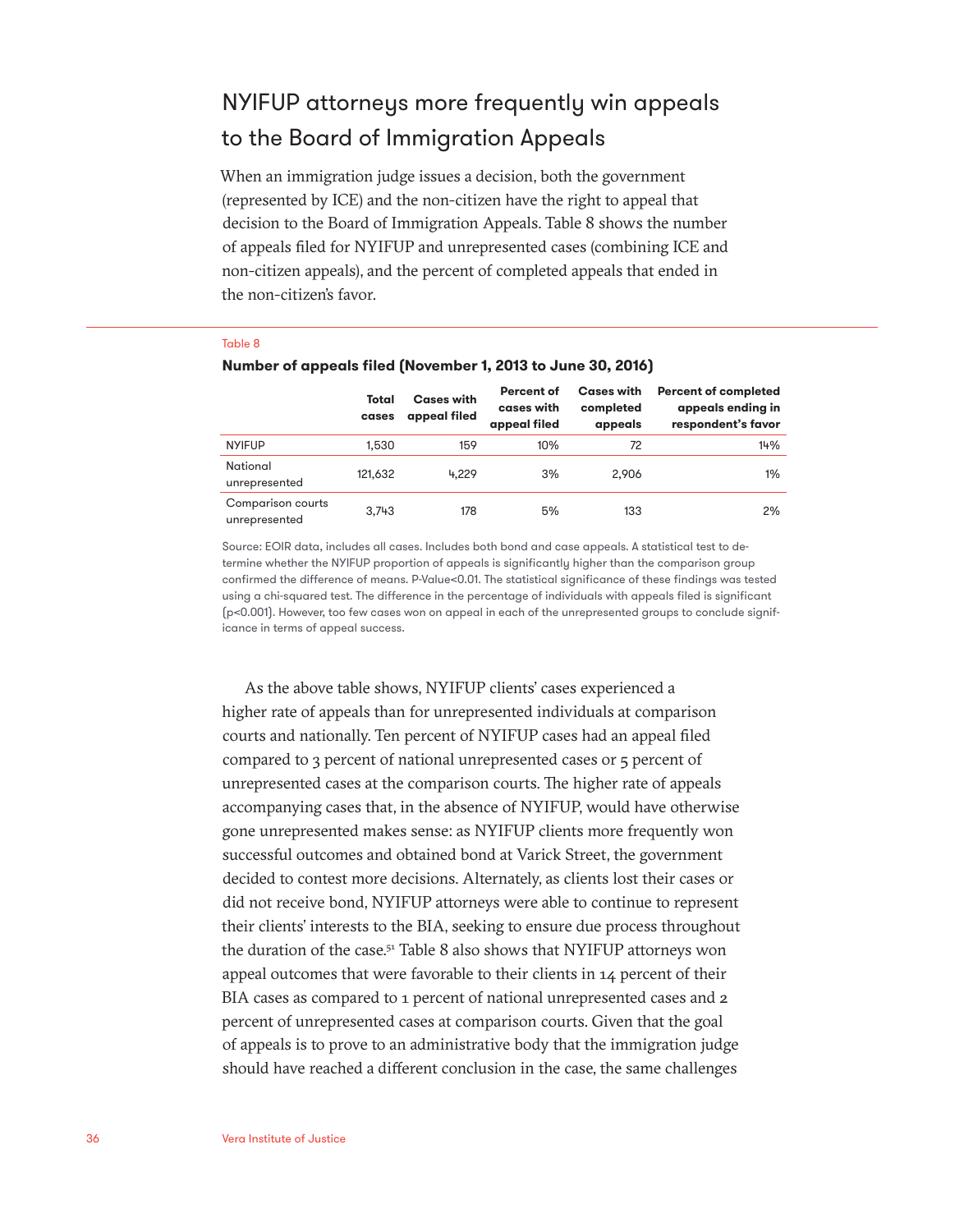that make it difficult for unrepresented persons to achieve successful case outcomes in front of an immigration judge also apply in this context. It is therefore unsurprising that unrepresented individuals would fare poorly on appeal. That NYIFUP attorneys won outcomes favorable to their clients in only 14 percent of their appeals is also not surprising given the overall low rate (5 percent) of non-citizen success on appeal nationally.

An explanation for the relative success of NYIFUP cases on appeal was offered by a NYIFUP attorney, who explained that good immigration lawyers seek to preserve as many issues as possible for appeal, should one become necessary, by comprehensively raising legal issues (a process known as "making a record"). The attorney's point highlights both the complexity of immigration court defenses and the positive effects of maintaining representation from start to finish of a case: the same attorney has a thorough knowledge of the record on which to base arguments for appeal. Moreover, as NYIFUP attorneys pointed out, in a model that does not employ universal representation, clients who received poor quality representation at the immigration court level often seek counsel to pursue an appeal. In those instances, the record may not support all the possible issues that could be raised on appeal, requiring attorneys to attempt to interject new issues that with more skilled representation would have been raised at the immigration court level—an added efficiency NYIFUP achieves. However, because of strict legal rules requiring legal arguments to have been raised, in the first instance, to the immigration judge, lack of representation at the initial stages often forecloses later appellate review of newly raised issues. As discussed below, the ability of NYIFUP attorneys to raise and preserve evolving legal issues at the initial stages and through BIA appeals is therefore a critical factor in ensuring that issues can be properly addressed on appeal. This contributes not only to improved outcomes for individuals but also to the proper development of precedential case law from the BIA and ultimately from the federal courts.

Although NYIFUP cases that pursue relief take longer on average to complete than unrepresented cases, this may be indicative of effective representation

For those individuals who do not pursue relief, NYIFUP has proven successful at facilitating efficient court operations by quickly resolving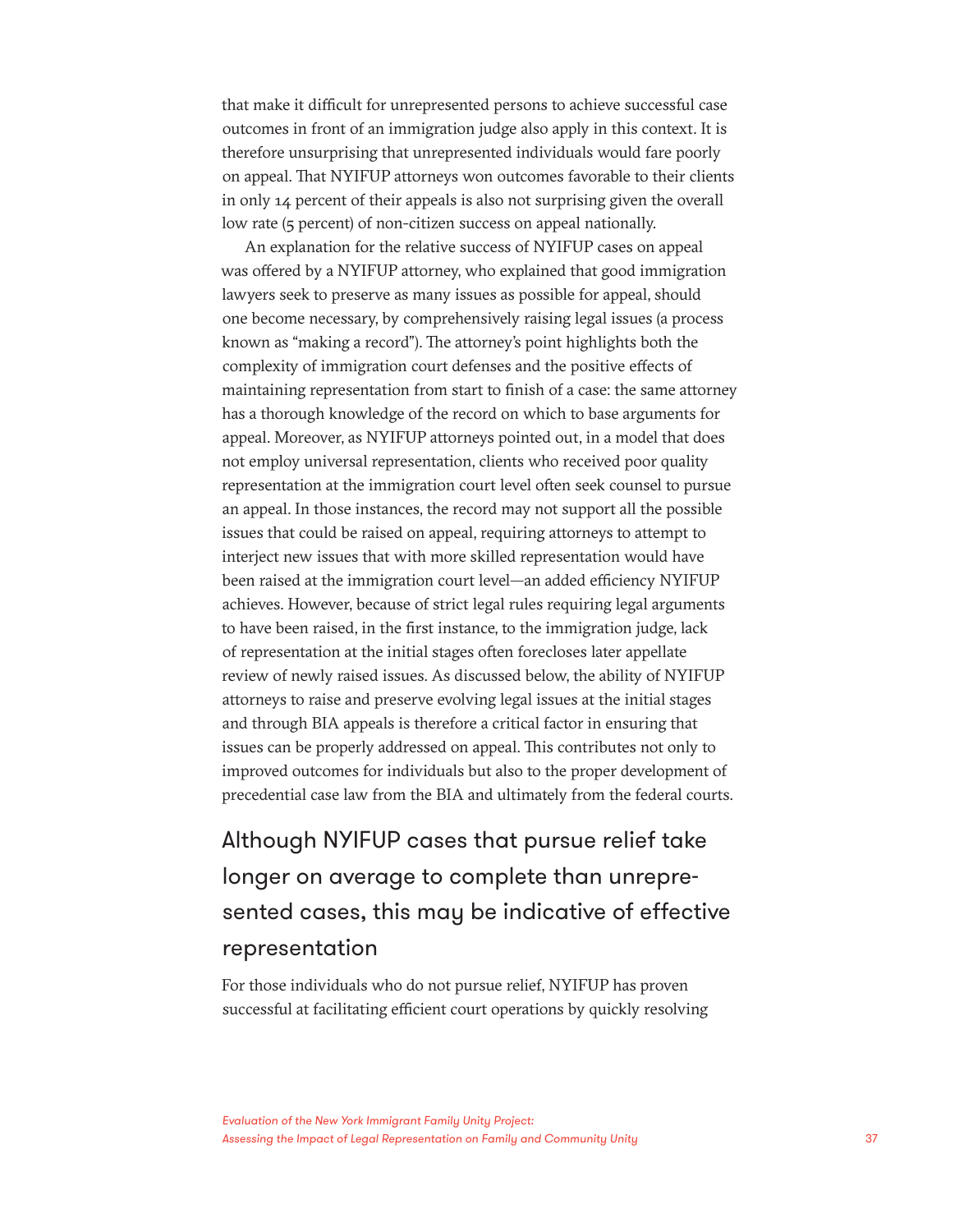large numbers of cases with no viable relief early in the immigration court process. This is evidenced by the fact that none of the cases that ended within 30 days of the first master calendar hearing had relief applications filed. The vast majority of these cases end in deportation.

#### Table 9

**Case time for cases that concluded with successful outcomes on the detained court dockets, by legal outcome (November 1, 2013 to June 1, 2015)**

|                | Average days from initial master calendar hearing to close |               |
|----------------|------------------------------------------------------------|---------------|
| <b>Outcome</b> | <b>Comparison courts</b><br>unrepresented                  | <b>NYIFUP</b> |
| Relief         | 124                                                        | 186           |
| Termination    | 50                                                         | 158           |
| Admin closure  | 49                                                         | 113           |

Source: EOIR and program data. The numbers include only completed cases and cases with appeals that completed on the detained docket. They do not include re-opened cases. Vera analyzed this data from the beginning of NYIFUP to the retirement of Judge Page—an immigration judge at Varick Street—on June 1, 2015, at which point the reduction in judge capacity led to substantial court backlogs unrelated to lawyer activity. For comparison courts unrepresented, n=96. For NYIFUP, n=62.

From an efficiency standpoint, resolving a substantial number of cases very quickly—and doing so after allowing for consultation with a trained attorney—enables the court to direct more resources towards those individuals with claims to legal relief.

Those cases that remain in the NYIFUP caseload beyond the first hearing take longer on average to complete compared to unrepresented cases at the comparison courts. These are the cases for which attorneys have identified possible defenses or forms of relief and undertake activities to pursue those remedies (see the discussion of applications and motions above at page 32).<sup>52</sup> Table 9 depicts the average number of days from the initial master calendar hearing to the case's disposition in immigration court, by legal outcome, for cases that concluded successfully on detained court dockets.

As is apparent from the table, unrepresented cases at comparison courts have significantly shorter case times compared to NYIFUP cases. In certain situations, variables that influence case time, like the scheduling of hearings or the lengths of continuances, are out of the attorney's control. At other times, however, the longer case times for NYIFUP may be due to the activity of the attorney pursuing a wide range of relief for clients.

The steps required for an attorney to vigorously litigate a case take time—preparing a defense, obtaining documentation and other evidence,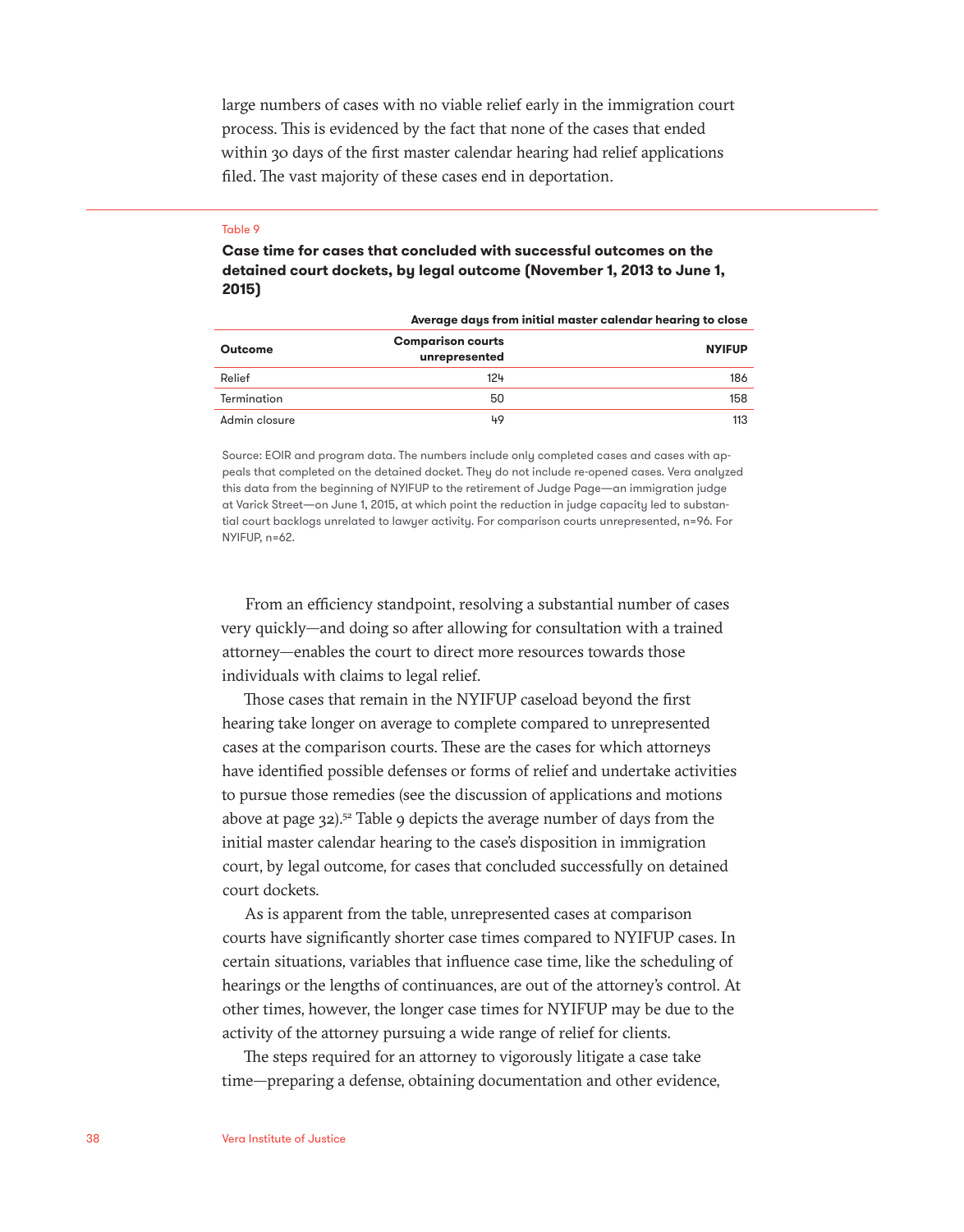traveling to detention centers to interview clients, making motions, filing applications for relief, or engaging in collateral proceedings—particularly when balancing caseloads of multiple clients. This was observed by Khalilah Taylor, ICE deputy chief counsel at Varick Street:

Since the introduction of NYIFUP, case completions have decreased … 53 Anecdotally, since the introduction of NYIFUP, case completions are achieved with many more scheduled master and merits hearings. . . . Given the decrease in case completions statistically, all sides could benefit from a more strategic approach in litigating cases.

Immigration judges recognize that case duration may be negatively impacted by effective representation. However, judges interviewed by Vera opined that increased representation was valued enough to endure longer cases. As Judge Weisel shared, "Slowing the process down is really not the determinant. The determinant is whether someone gets due process." Judge Burr made a similar observation:

Will some cases be a lot longer because they have diligent representation? Yes. But a lot of cases will be a lot shorter and, to my mind, it's a judge's dream to sit in court and to have a lawyer on each side who knows what they're doing.

While unrepresented cases pre-NYIFUP concluded more quickly, the dramatic improvement in win rates achieved by the NYIFUP program suggest that, prior to NYIFUP, many individuals with a legal right to remain in the United States were instead deported. The pursuit of all forms of legal relief afforded under U.S. immigration law may increase case times, but it is this pursuit that drives the increased success rate and that also has residual effects on the legal precedent used to interpret those laws. As the next section will detail, representation through NYIFUP has impacted cases far beyond New York City through the advancement of immigration case law.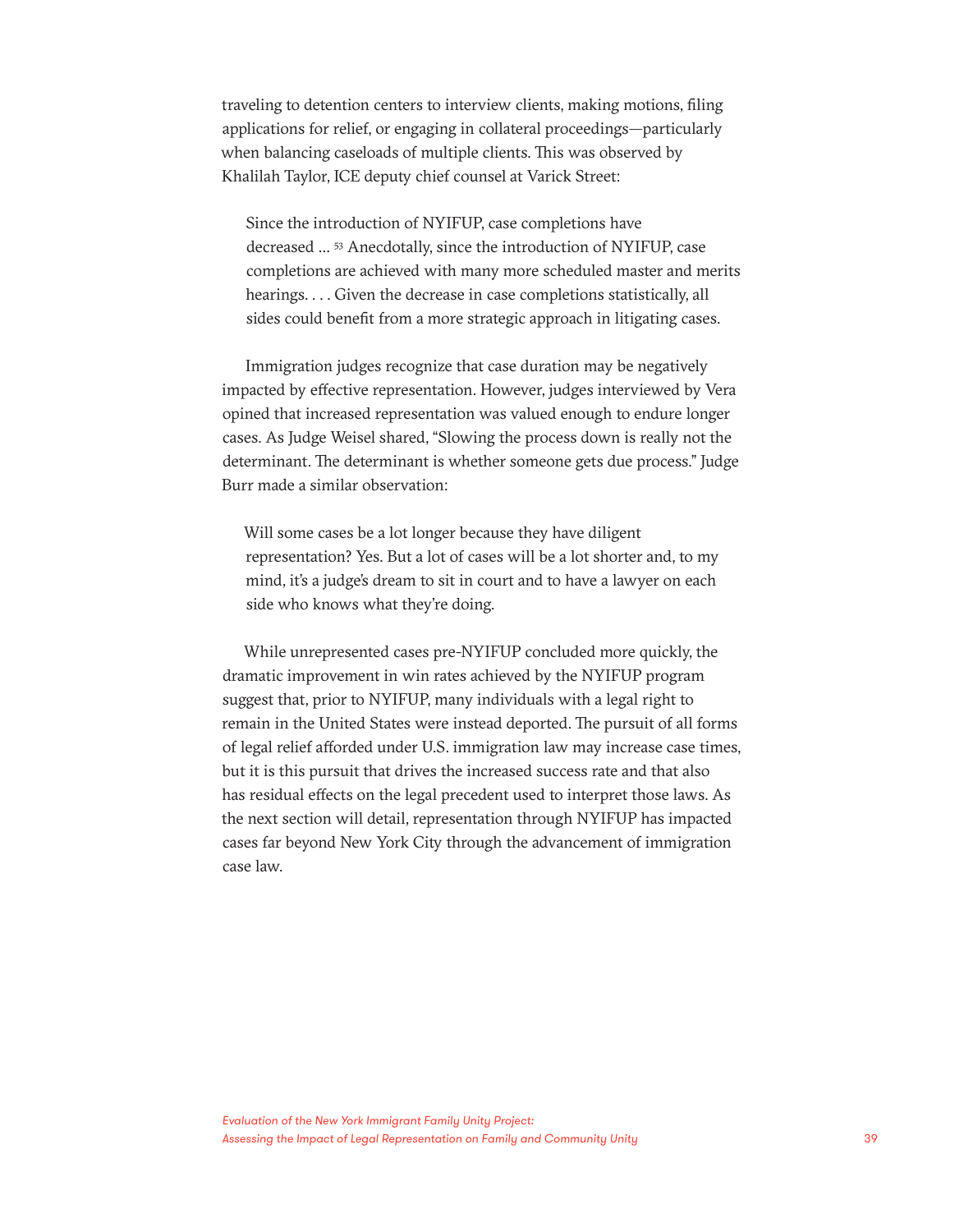The increase in legal representation has also contributed to the development of case law, as NYIFUP has helped establish legal precedent that has impacted proceedings well beyond the project

One of the most significant long-term impacts of NYIFUP will be its contribution to the development of the law. When Judge Katzmann originally sounded the alarm about the lack of adequate representation for immigrants, he highlighted the fact that the lack of lawyers in deportation proceedings meant that important legal issues were not appropriately preserved for review by appellate courts. As a result, prior to NYIFUP, the law was not always able to develop as it should through precedential appellate decisions because appellate courts can only rule on issues that are properly raised in the original deportation proceedings. NYIFUP has changed that, since almost all detainees in New York now have counsel and since there are institutional defenders with the vision and ability to identify and litigate important issues of law, something immigration judges routinely noted in interviews about NYIFUP.

Since appeals to the federal courts can take several years, NYIFUP cases are just now starting to percolate to the federal courts. One of the first NYIFUP cases to reach the U.S. Court of Appeals was *Lora v. Shanahan*, which was decided in 2015 by the Second Circuit.54 In *Lora*, the court ruled that it was unconstitutional to hold immigrants in detention for more than six months without providing them with a bond hearing, regardless of prior criminal convictions. Prior to *Lora*, ICE would hold many individuals in detention for the full duration of their case—which could last years without any individualized assessment of whether they were a danger to the community or a risk of flight. The *Lora* decision has allowed scores of NYIFUP clients to win release and, beyond NYIFUP, has become the legal standard for all deportation cases in the Second Circuit (spanning Connecticut, New York, and Vermont).55

Subsequent litigation by NYIFUP attorneys has expanded the impact of the *Lora* decision to asylum seekers originally detained at the border.<sup>56</sup> NYIFUP attorneys also achieved a groundbreaking recent ruling from a federal district court, which ruled that, in setting bond amounts, immigration judges must consider an immigrant's ability to pay because it cannot "be the case that people are being detained simply for being poor."57 Examples of NYIFUP cases contributing to the development of the law are sure to proliferate as the direct appeals of NYIFUP cases are just now beginning to reach the federal courts.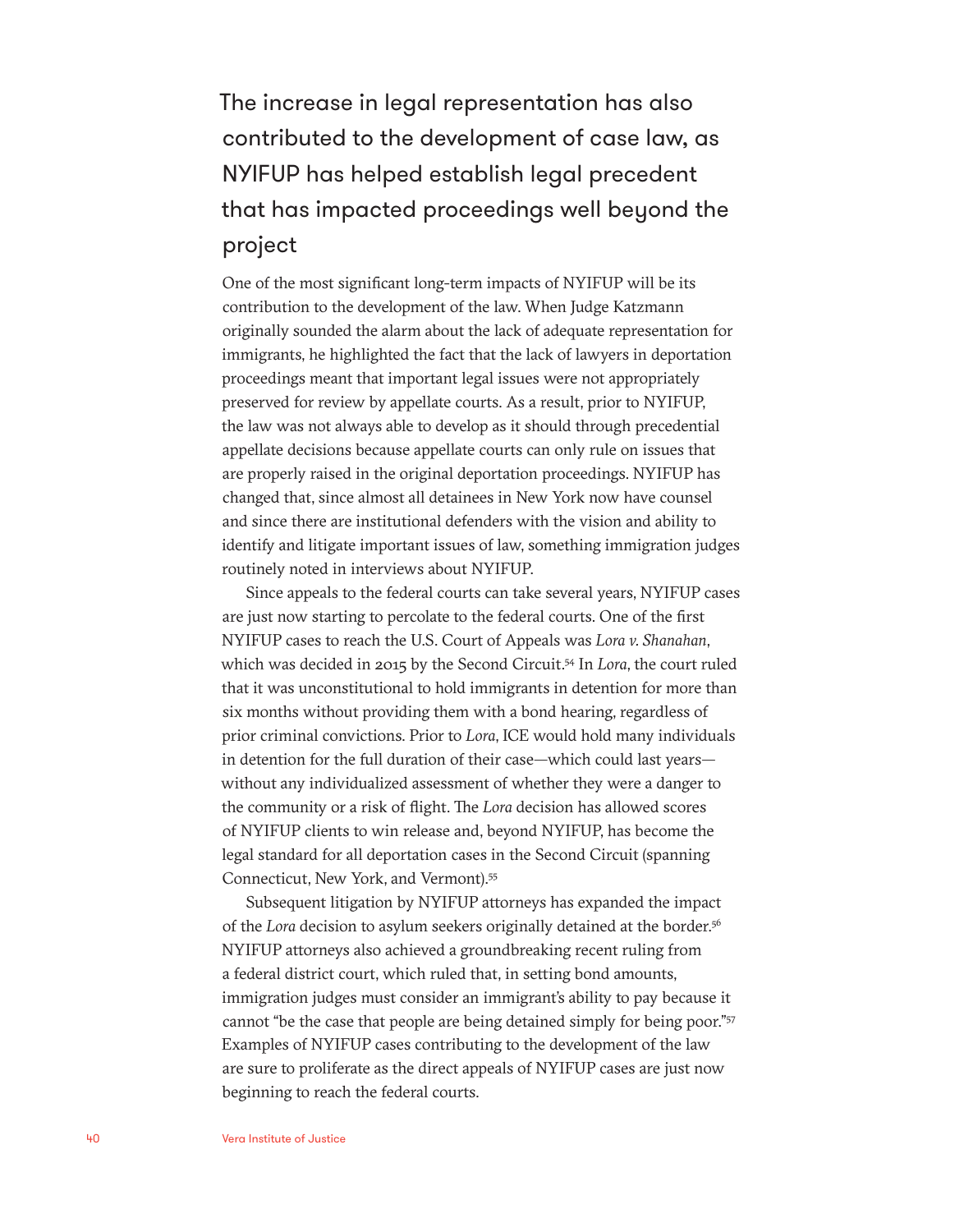### Beyond immigration court, NYIFUP attorneys initiate collateral proceedings to advance their clients' opportunities for a successful case outcome

Success in immigration court often hinges on collateral proceedings in other legal venues, which may shape an individual's criminal charge history, immigration status, bond eligibility, and broad access to relief. These collateral proceedings benefit from NYIFUP's holistic approach to legal cases and regularly occur in the following venues outside of immigration court:

- **Criminal Court**: Coordination with defense attorneys in pending criminal cases and post-conviction motions to vacate defective criminal convictions that trigger deportation;
- **U.S. Citizenship and Immigration Services (USCIS):** Applications for legal immigration status outside the immigration court that can form the basis of defenses to removal cases and may lead to deportation proceedings being terminated;
- Family Court: Actions to obtain special family court orders, which are necessary to establish eligibility for special immigrant juvenile (SIJ) status certification from USCIS for abused, abandoned, and neglected children;<sup>58</sup> and
- › **Federal District Court:** Habeas corpus petitions challenging detention, most typically the refusal to hold a bond hearing.

While unrepresented persons may be able to pursue *pro se* relief applications in immigration court, it is almost impossible to succeed in collateral proceedings without the assistance of an attorney. Even for experienced immigration attorneys, success in collateral proceedings often requires consultation with experts in other subject areas of the law. Beyond the legal complexities involved, persons who are detained face basic challenges to accessing or filing applications or documents in collateral venues and to appearing for hearings.

NYIFUP providers described the many ways in which their clients benefited from collateral proceedings, and the importance of comprehensive legal screenings to identifying defenses to deportation outside of immigration court applications. In assessing clients' defenses in immigration proceedings, attorneys review potential eligibility for benefits provided by USCIS, including citizenship, derivative citizenship, and special visa categories for persons who are victims of various forms of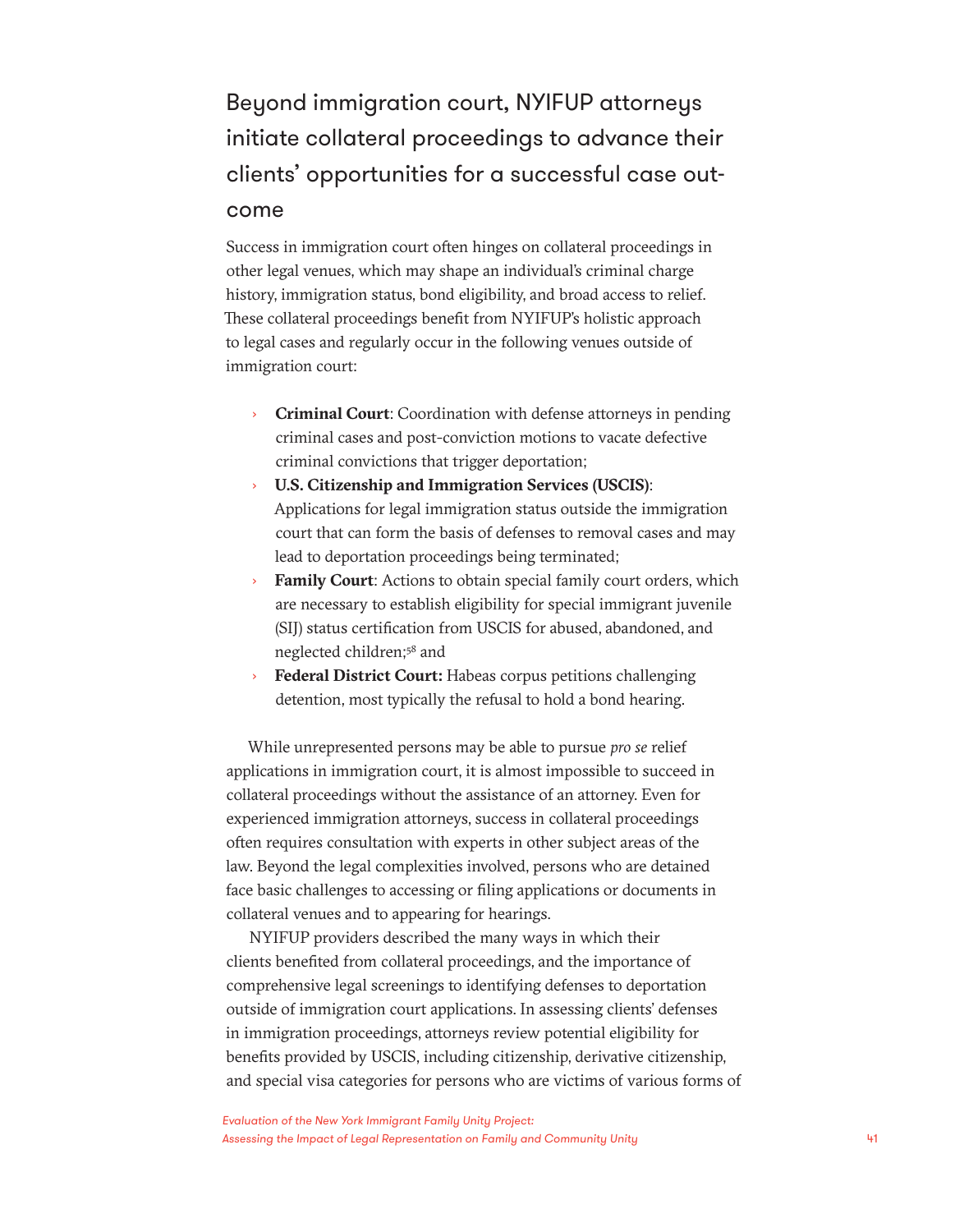abuse, crime or human trafficking; who cooperate in federal criminal cases; or who belong to other vulnerable groups protected by immigration law.

Several NYIFUP clients ultimately proved citizenship, or eligibility for citizenship, as an outcome of their immigration proceedings, some because they had derivative citizenship status at some earlier point and were not subject to deportation, and others because the outcomes of their cases meant they were now eligible to apply and be approved for citizenship. Others were potentially eligible for relief from deportation but were unable to access that relief without the help of attorneys making applications to USCIS.

Simon's case illustrates the complexities involved in defending deportation cases and the overlap of multiple collateral venues. Simon had lived in the United States for more than 25 years as an LPR after migrating here from the Dominican Republic. For several years, Simon managed a family-owned bodega, and most recently worked as a deliveryman for a large company. In 2014, Simon was placed in removal proceedings after ICE officers arrested him at his home based on a 1999 misdemeanor conviction for possession of a controlled substance, for which he received a one year conditional discharge and no jail time. Despite adverse BIA precedent, his NYIFUP attorneys argued that he was bond-eligible. While the judge expressed sympathy given the time that had passed since his single conviction, he ruled that Simon was not eligible for bond. His NYIFUP attorneys concurrently filed an application for cancellation of removal in immigration court and a petition for writ of habeas corpus in federal district court arguing for a bond hearing. While the habeas petition was still pending, the immigration court granted the application for cancellation of removal. Simon was released, returning to live with his LPR wife and sons. The outcome of his immigration case enabled him to successfully apply to USCIS with the help of his NYIFUP team to naturalize and become a citizen, and his underage son thereby automatically received derivative citizenship.

Federico's case similarly required NYIFUP attorneys to engage in multiple collateral proceedings simultaneous to the immigration case. Federico, who was barely an adult when the NYIFUP team met him, came to the United States when he was 10 to reunite with his family. After Federico arrived, his father became physically abusive and threatened to kill the family. A few months before Federico's 21<sup>st</sup> birthday, NYIFUP attorneys won a family court order finding that Federico had been abused and abandoned by his father and that it was in his best interest to stay in the United States with his mother. His legal team subsequently pursued Special Immigrant Juvenile Status (SIJS) from USCIS with the family court finding. Simultaneously, they referred Federico's case to a criminal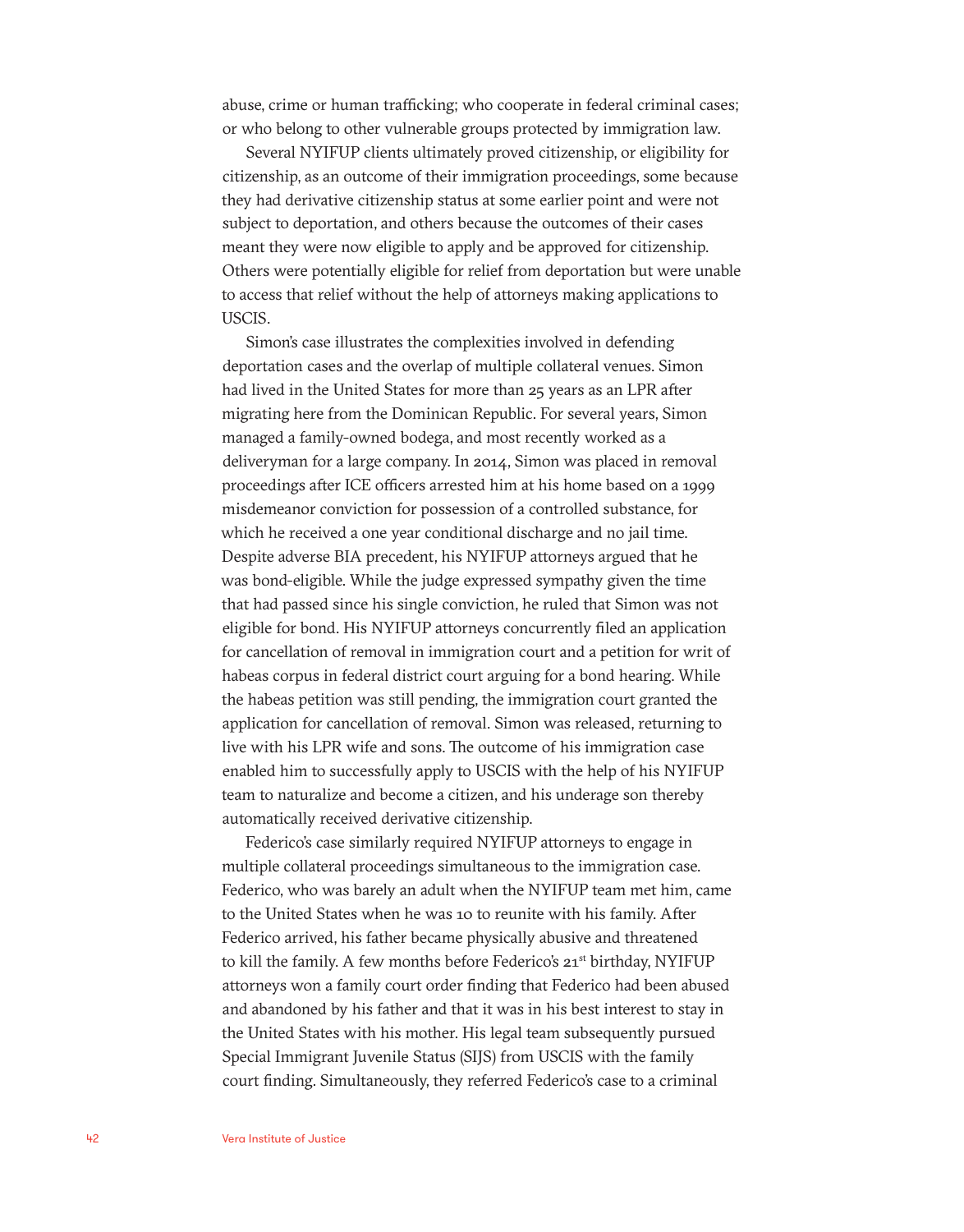appellate attorney who filed a motion seeking to file a late notice of appeal to enable Federico to appeal his sole criminal conviction for petit larceny, a conviction that barred him from obtaining a green card**.** After the late notice of appeal was accepted and the SIJS petition was granted, ICE agreed to terminate Federico's case. Federico was released from immigration detention and has been pursuing his criminal appeal and green card application with the direct support of his family.

NYIFUP providers occasionally even used collateral proceedings to aid in post-deportation relief to bring back persons who had already been physically removed from the United States, a remarkable feat far beyond the scope of most immigration practices. In 2013, Roberto was deported to Mexico. The NYIFUP attorneys had sought a U Visa, a special visa for victims of certain crimes, based on wage theft and witness tampering. This process involved certification with the Department of Labor and filing with USCIS. After the deportation, the NYIFUP team continued to seek the visa, responding to multiple USCIS requests for evidence. In 2017, nearly four years after NYIFUP had first taken on the case, the visa was approved by USCIS and Roberto was able to return to New York City with lawful status and with several years of lost wages waiting in an escrow account. The NYIFUP supervising attorney recounted, "It was a very emotional moment and a reminder of why we work so hard."

As these examples highlight, the cumulative benefits of legal representation extend beyond having a lawyer in immigration court to having a lawyer who can handle collateral proceedings in order to expand defenses to deportation and chances of successful outcomes.

### NYIFUP attorneys' use of holistic legal services and wide-ranging subject matter expertise enable legal strategies across varied scenarios

NYIFUP attorneys are successful at initiating collateral proceedings in part because the organizations they work at represent indigent persons in a range of areas, including criminal defense, family defense, housing defense, and immigration defense. This allows NYIFUP attorneys to leverage inhouse resources across areas of subject matter expertise to the benefit of their clients' cases. NYIFUP staff repeatedly emphasized the importance of this team-based approach. One attorney explained:

The outcomes we get for our clients aren't just because they're working with a good lawyer, but because there's a good *team* working with that client. [We have] social workers and criminal defense attorneys who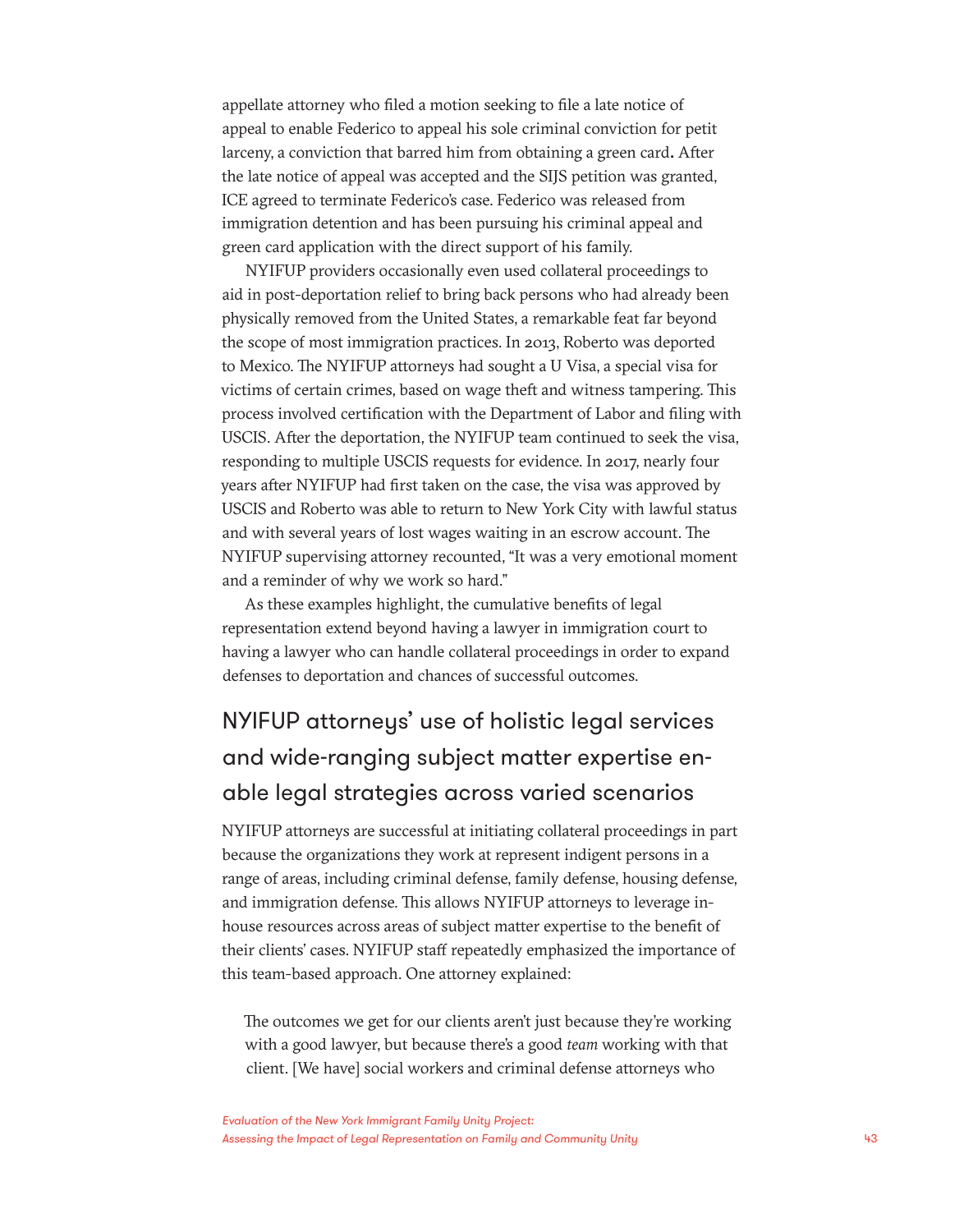inform us about the [circumstances] that brought [the clients] into the immigration system in the first place. [There are] family court lawyers who can tell us details and provide the documents they had from a family court case 15 years ago.

Providers also fund in-house professionals in other areas, such as social workers, who work alongside attorneys on NYIFUP cases. "We have our social workers or [can retain] psychiatrists or physicians," said one NYIFUP attorney. "Those kinds of experts identify what is actually going on with the client." Remarked another attorney:

When I talk to other immigration attorneys who are not part of NYIFUP and don't have social workers on staff, I don't know how they do it… . I don't know how to explain [mental health issues] to the judge. [W]henever we need, we can get a report from our [mental health] staff and that goes a long way.

Clients receive assistance on an array of issues from these staff who support the immigration attorneys, which helps attorneys build their cases and provides long-term benefits to the clients and their families. This attorney added, "If your client gets out of detention, [social workers] can connect them to the services they need to thrive. . . . It can help change their lives." Social workers are particularly needed to work with clients who have suffered trauma. They are trained in how to safely work with a client to elicit information about historical trauma while minimizing the re-traumatization that occurs with recounting this information. Often, the identification of the trauma determines whether someone qualifies for relief. Clients do not always divulge this level of detail in initial screenings with attorneys. This issue is acutely felt in a triage system, as noted by Immigration Judge Burr:

A triage model is difficult . . . . You have to make decisions quickly and you can miss things. It's just that simple. . . . The level of detail you have to get into for certain forms of relief is just not amenable to triage.

NYIFUP attorneys who participated in focus groups repeatedly returned to the theme of how important their access to other subjectmatter experts was for the success of their cases. As part of the holistic model they described, attorneys also mentioned the use of outside experts to enhance their legal arguments: "[W]e work with experts all the time and they're great … subject matter experts, medical experts, forensic experts, all kinds of experts."

In-house expertise in criminal law particularly benefited NYIFUP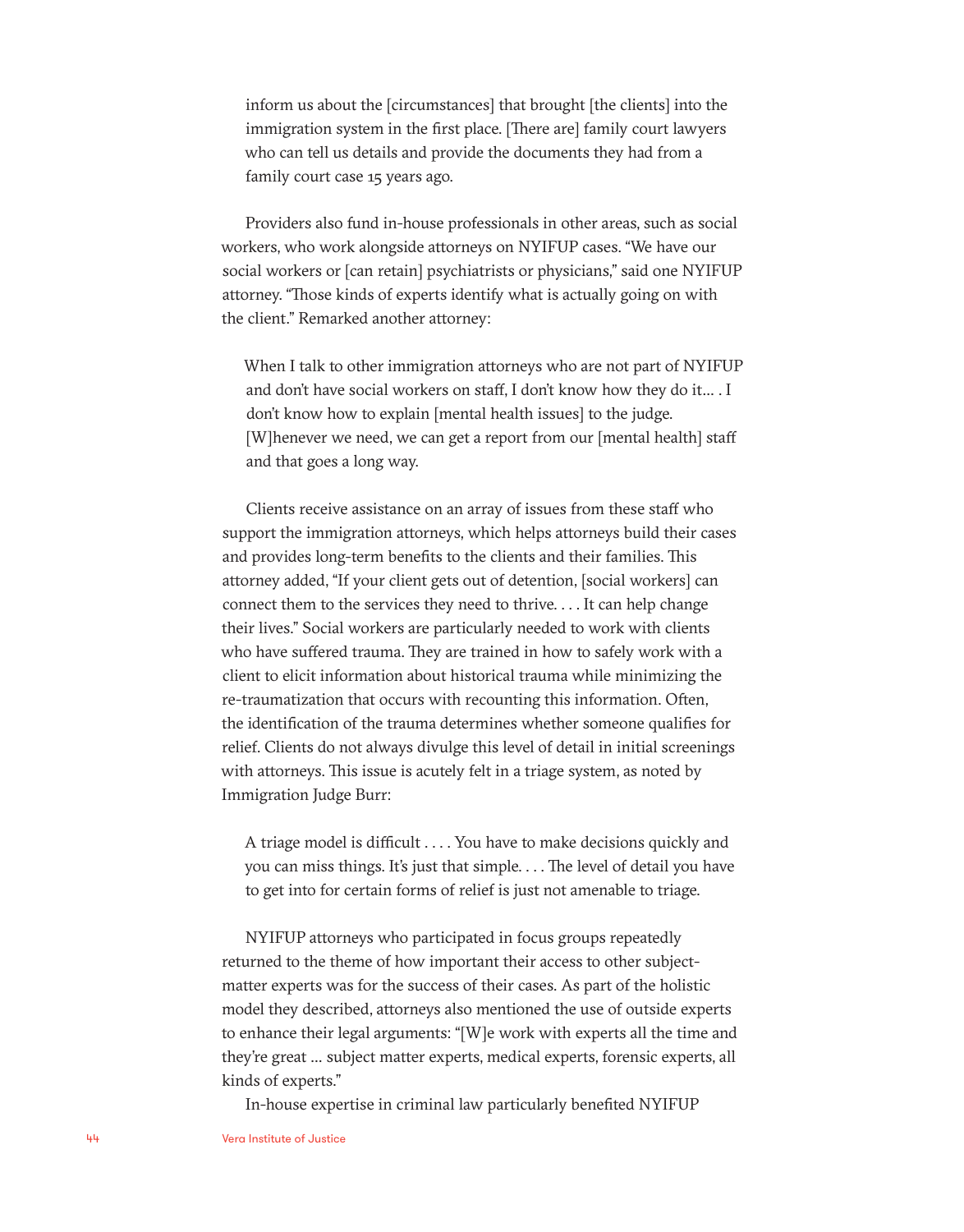cases. The intersection of criminal and immigration law is extraordinarily complex, and the result of many deportation cases depends on proceedings in both systems. For example, Congress has designated certain categories of crimes that can trigger deportation, but state criminal laws do not map easily onto the federal deportation categories. It can, therefore, be extremely difficult—even for attorneys, let alone unrepresented persons to determine whether a conviction actually subjects an individual to deportation. This is a common issue for LPRs, who generally cannot be deported unless they have committed one of the categories of crimes designated by federal law. As another example of the complex and sometimes counterintuitive nature of the intersection between criminal and immigration law, "aggravated felonies" are the most serious category of federal deportation charges, yet an aggravated felony need not be either aggravated or a felony under state law.59 Similarly confusing is the fact that crimes as minor as turnstile jumping or shoplifting can trigger deportation for an LPR, $60$  but a gun possession conviction does not necessarily bar someone from obtaining a green card in the first place.<sup>61</sup> Thus, the government's classification of someone as deportable, like its classification of people as subject to mandatory detention, may be rebutted with additional background materials or legal arguments provided by subject matter experts. Immigration judges noted that one substantial difference between NYIFUP attorneys and the private bar was that NYIFUP attorneys worked at organizations that had experience with criminal statutes and were able to successfully intervene in cases involving criminal convictions. Judge Weisel explained:

NYIFUP fills a tremendous gap … and it raised the bar. . . . I was particularly impressed by the comments made by the judges that I supervised at Varick Street about the quality of the briefs [from] the NYIFUP attorneys. . . . I attribute it to this: the [providers] are steeped in criminal law. They do criminal defense, so they know the criminal statutes. They may know criminal statutes better than an immigration practitioner who is more of a generalist.

This suggests that one reason NYIFUP clients with criminal charges may have greater success than other represented cases is because of the particular familiarity NYIFUP organizations have with criminal cases and the inconsistencies and challenges plaguing the criminal justice system. Several NYIFUP attorneys provided examples of situations where clients' Notices to Appear (NTAs) incorrectly alleged criminal charges that the attorneys were able to correct. One NYIFUP attorney explained the frequency of errors in the legal documents, "We've found several times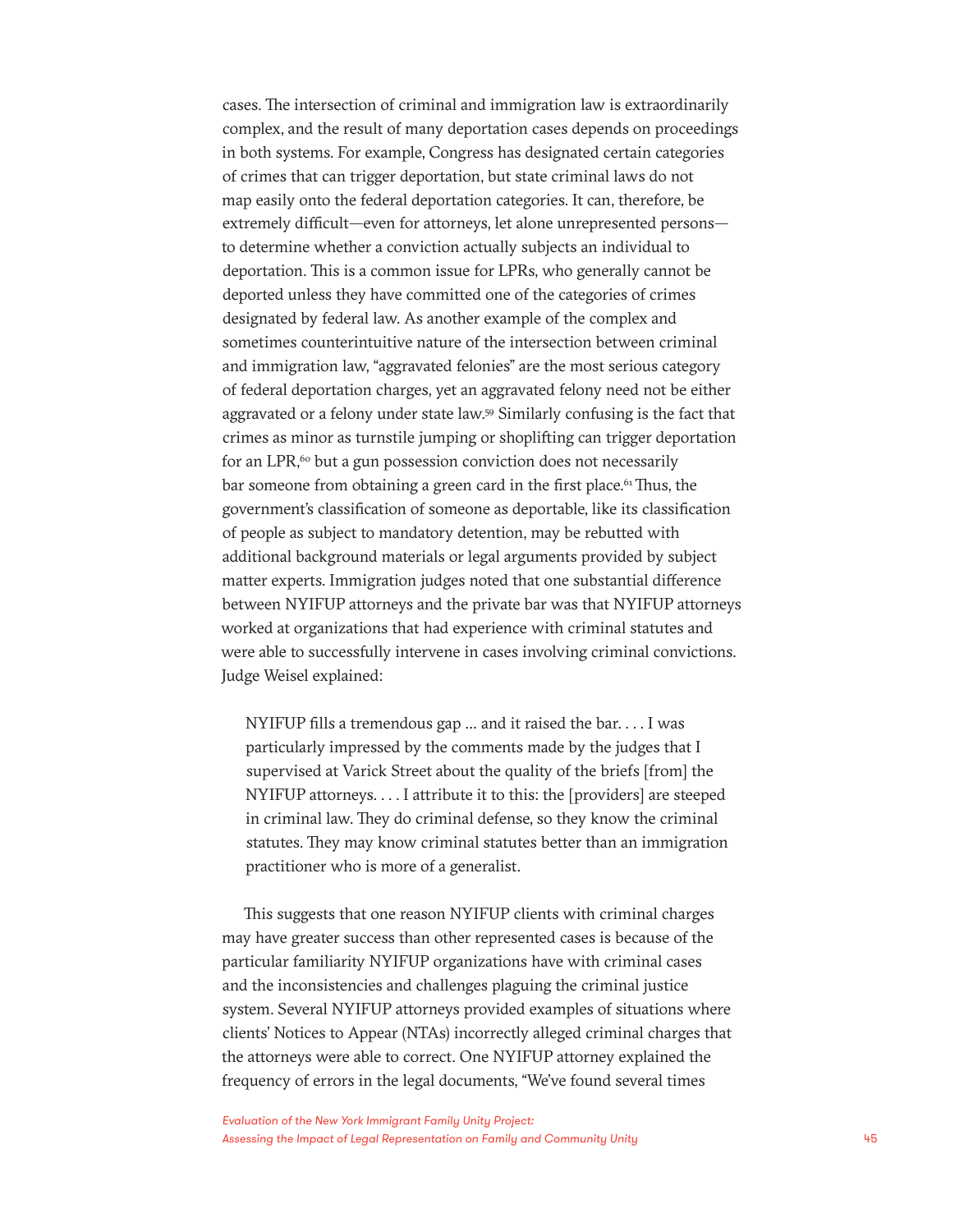that the certificates of disposition submitted by the government had errors in them. [When] we went back to check the record, they were actually not convictions for immigration purposes." These sorts of errors not only impacted whether clients were deportable, but also whether they were subject to mandatory detention or the amounts of bond set in their cases. NYIFUP attorneys are able to navigate this terrain and greatly increase the chance of a legal success for people with criminal charges. As articulated by one NYIFUP attorney:

Had any other lawyer seen his case other than a NYIFUP lawyer, [the lawyer] would've said, 'You have no case, no chance'. . . . The guy has been here [in the United States for] 35 years and he would have 100 percent been deported if it weren't for NYIFUP. He's just one case of hundreds. And now he's out and he's going to win … And it's because of the holistic public defender model.

Lisa's case illustrates the complexity of overlapping jurisdictional and legal issues lawyers must grapple with in these cases, which benefit from the comprehensive and holistic approach NYIFUP employs. Lisa's family came to the United States from Central America when she was in elementary school, and she has lived here as an LPR for more than 20 years. Lisa completed a few years of college, but she dropped out when she became involved in a relationship with a man who was physically and emotionally abusive. In the context of this relationship, she was arrested and charged with two counts of embezzlement, accused of taking money from two stores where she worked. After her arrest, her abusive boyfriend disappeared. Desperate and alone, she followed the advice of her public defender and accepted a plea deal to the two counts of embezzlement and a sentence of probation. Lisa successfully completed her probation and found work, supporting her aging mother, who suffers from several medical conditions.

Nearly 10 years later, Lisa was apprehended by ICE in her home and put into deportation proceedings. ICE charged that her convictions rendered her subject to mandatory detention. Lisa's family scraped together money and hired an unscrupulous private attorney who pursued relief for which Lisa was ineligible and withdrew from representing her the day before her trial. At her next court date, Lisa was screened by a NYIFUP attorney who found her financially eligible for representation. Her NYIFUP attorney was able to secure *pro bono* counsel at a large law firm and co-counseled with the firm on a petition for habeas corpus in federal district court, arguing that Lisa's detention without bond was illegal. In the meantime, her NYIFUP attorney filed an application in immigration court for withholding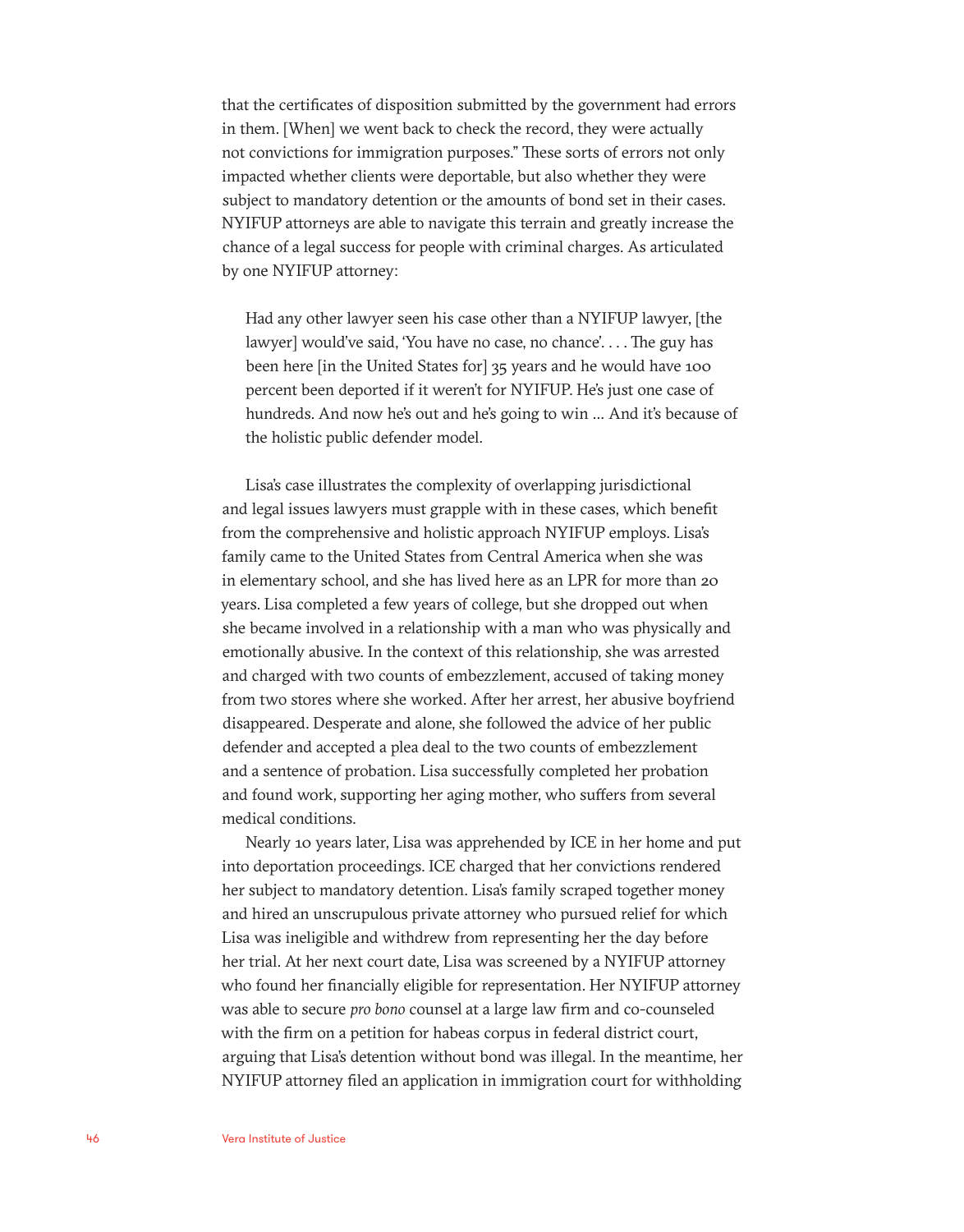of removal.<sup>62</sup> The federal district court ultimately granted Lisa's habeas corpus petition and ordered the immigration judge to hold a bond hearing in her case. At that hearing the judge set a low bond that Lisa's family was able to pay. She was released on bond and has continued to pursue her application for withholding of removal outside of detention.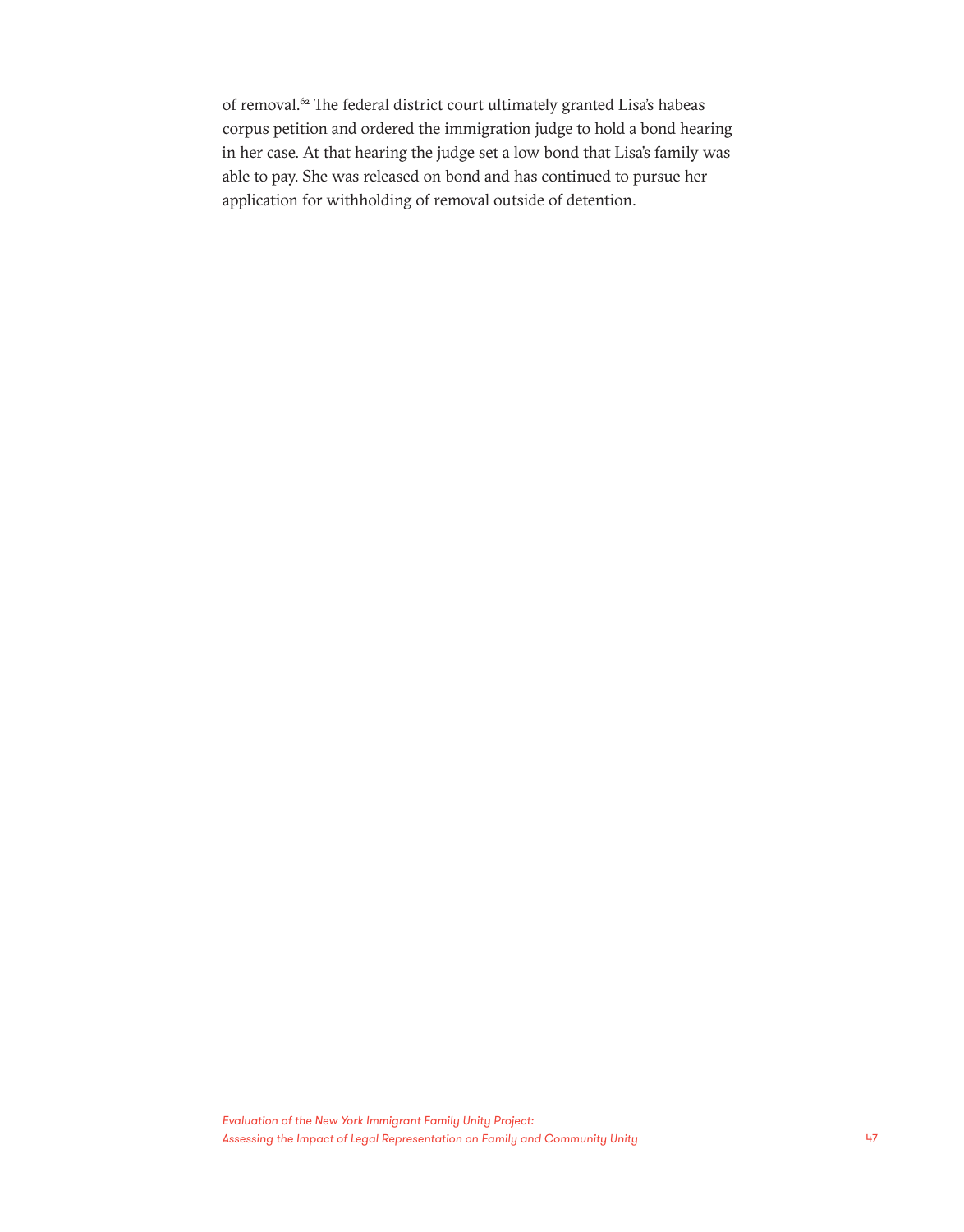# Chapter II: The impact of universal representation on family unity

Thereas the findings in Chapter I explore the impact of universal<br>representation on case outcomes, Chapter II offers evidence<br>of the more expansive impact of representation on reducing<br>detention and the collateral benefits representation on case outcomes, Chapter II offers evidence of the more expansive impact of representation on reducing detention and the collateral benefits of reduced detention for families and communities. Beyond showing how representation helps keep families together, this chapter also illustrates the compounding benefits of representation for families of indigent defendants when members of their households are released from detention.

### The effect of universal representation on reduced detention

NYIFUP clients repeatedly detailed the negative ripple effect of their detention and consequent lost income across their extended social networks. They often described the stakes of winning or losing bond or, ultimately, the immigration case, as extending far beyond their individual cases to the broader financial and emotional stability of their children and families. As such, clients explained that release from detention was as important as the final outcome of the case, because it allowed them to remain with their families, work in their communities while their deportation cases are pending, and prepare their affairs should the court order them to leave the country. Daniel, who was detained at the time he was interviewed and whose family almost lost their apartment as a result of his lost wages, expressed the frustration many NYIFUP clients felt over their detention, "I could have been working. I could have been doing something with my life."

While immigration judges must apply the law in order to determine who is eligible for bond, there is often ambiguity about bond eligibility. NYIFUP not only led to the *Lora* decision described in the previous chapter, but program attorneys also regularly argued, with success, that their clients had been wrongly denied bond hearings, or had bond amounts set disproportionately high.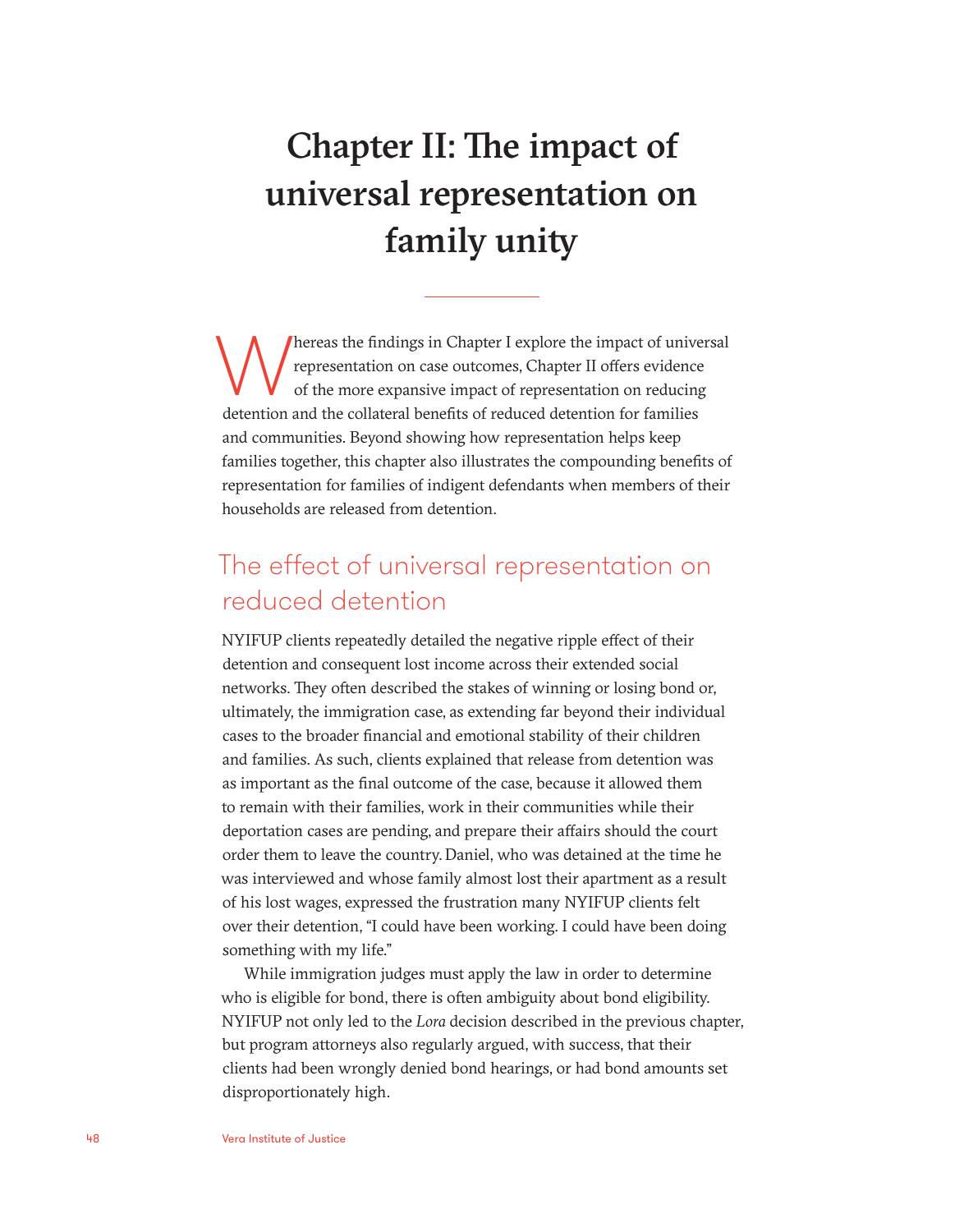To be granted bond, those who are eligible must be able to effectively demonstrate to the judge that they are not a "flight risk"—that they have sufficient ties to the community that they will not abscond from future court appearances—and that they are not a danger to the community.<sup>63</sup> Individuals served by NYIFUP have been living in the United States for an average of 16 years, 30 percent of NYIFUP clients were LPRs at the time of intake, and 64 percent were employed at the time of apprehension all factors that illustrate strong community ties and a high likelihood of continued appearance in immigration court upon release. Indeed, those NYIFUP clients who were released from detention during their immigration proceedings continued to appear for immigration court hearings at rates that far surpass national averages for unrepresented immigrants.<sup>64</sup>

### NYIFUP clients obtain bond and are released from detention at higher rates compared to unrepresented individuals at similar courts

NYIFUP obtains significantly higher rates of release for clients compared to unrepresented individuals, and with lower bond amounts. More than 750 clients, as of the data cutoff of June 30, 2016, have been reunited with their families.

NYIFUP attorneys screen all clients to assess their eligibility for bond, request timely bond hearings, and sometimes challenge the government's initial assessment of their clients as ineligible for bond. NYIFUP attorneys then work with their clients and their families to obtain evidence such as recommendation letters from religious leaders, employers, and other members of the community to support character claims and to help the clients understand the importance their roles in their families can play in bond decisions. One NYIFUP attorney described the team effort that goes into preparing materials for a bond hearing, "You have a team that can put together a bond packet for you and contact people that you may not be able to contact otherwise to get letters and set up services. The ripple effect of that is really, really huge for so many people."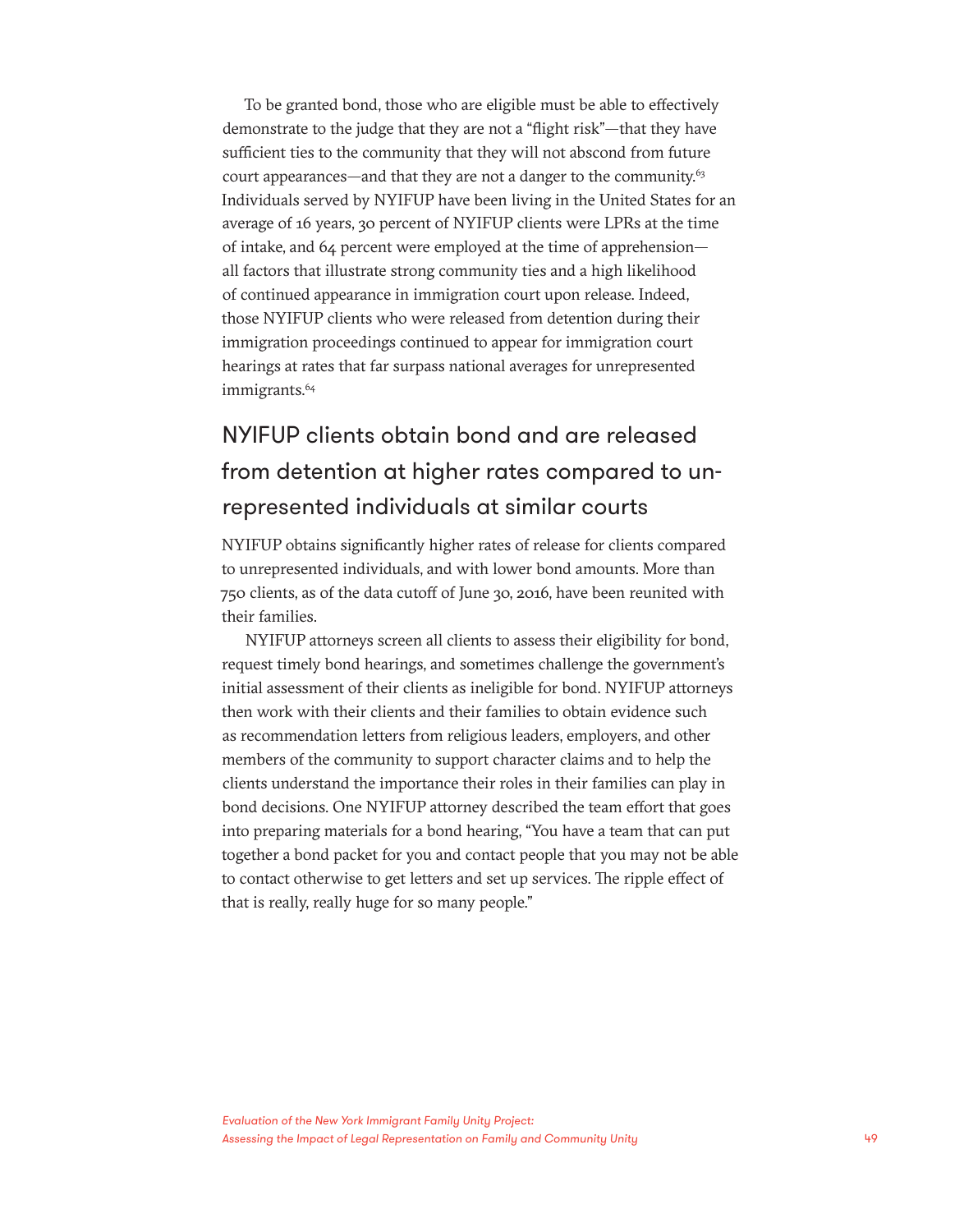### $\nabla$ The release rate of NYIFUP clients is 24 percentage points higher than unrepresented individuals at similar courts.

 $\angle$ 

As shown in Table 10, 40 percent of the 1,530 NYIFUP clients identified in the EOIR data had been released on bond at the time of analysis and permitted to fight their deportation cases while in the community, a percentage that likely rose as additional clients received bond hearings following the June 30, 2016 cutoff of the EOIR dataset. In contrast, at similarly situated comparison courts, only 22 percent of unrepresented individuals whose hearings began in detention had been released on bond at the time of the analysis. The NYIFUP release rate is higher whether considering release on bond or release at disposition of the case by the immigration judge (IJ). When factoring in both types of release, 49 percent of NYIFUP cases are released and 25 percent of unrepresented cases at similar courts are released, a difference of 24 percentage points. In large part because of NYIFUP attorneys' aggressive pursuit of habeas corpus and other collateral proceedings, as well as the *Lora* decision, NYIFUP was able to secure the release of 42 percent of clients charged with aggravated felonies, more than 10 times the 4 percent rate achieved in the comparison courts.

#### Table 10

| (November 1, 2013 to June 30, 2016) |                                 |                                    |                            |                                      |  |  |
|-------------------------------------|---------------------------------|------------------------------------|----------------------------|--------------------------------------|--|--|
|                                     | <b>Total number</b><br>of cases | <b>Percent overall</b><br>released | Number released<br>on bond | Number released<br>at IJ disposition |  |  |
| <b>NYIFUP</b>                       | 1.530                           | 49%                                | 611 (40%)                  | 146 (10%)                            |  |  |
| Aggravated felony                   | 275                             | 42%                                | 80 (29%)                   | 35 (13%)                             |  |  |
| No aggravated felony                | 1,255                           | 51%                                | 531 (42%)                  | 111 (9%)                             |  |  |

### **Rates of release from detention during immigration legal case**

Source: EOIR data, includes all cases. The statistical significance of these findings was tested using a chisquared test. The difference in the percentage of individuals released is significant  $[p<0.001]$ .

**Comparison Courts** 3,743 25% 834 (22%) 92 (2%) Aggravated felony **537** 4% 11 (2%) 13 (2%) No aggravated felony 3,206 28% 823 (26%) 79 (2%)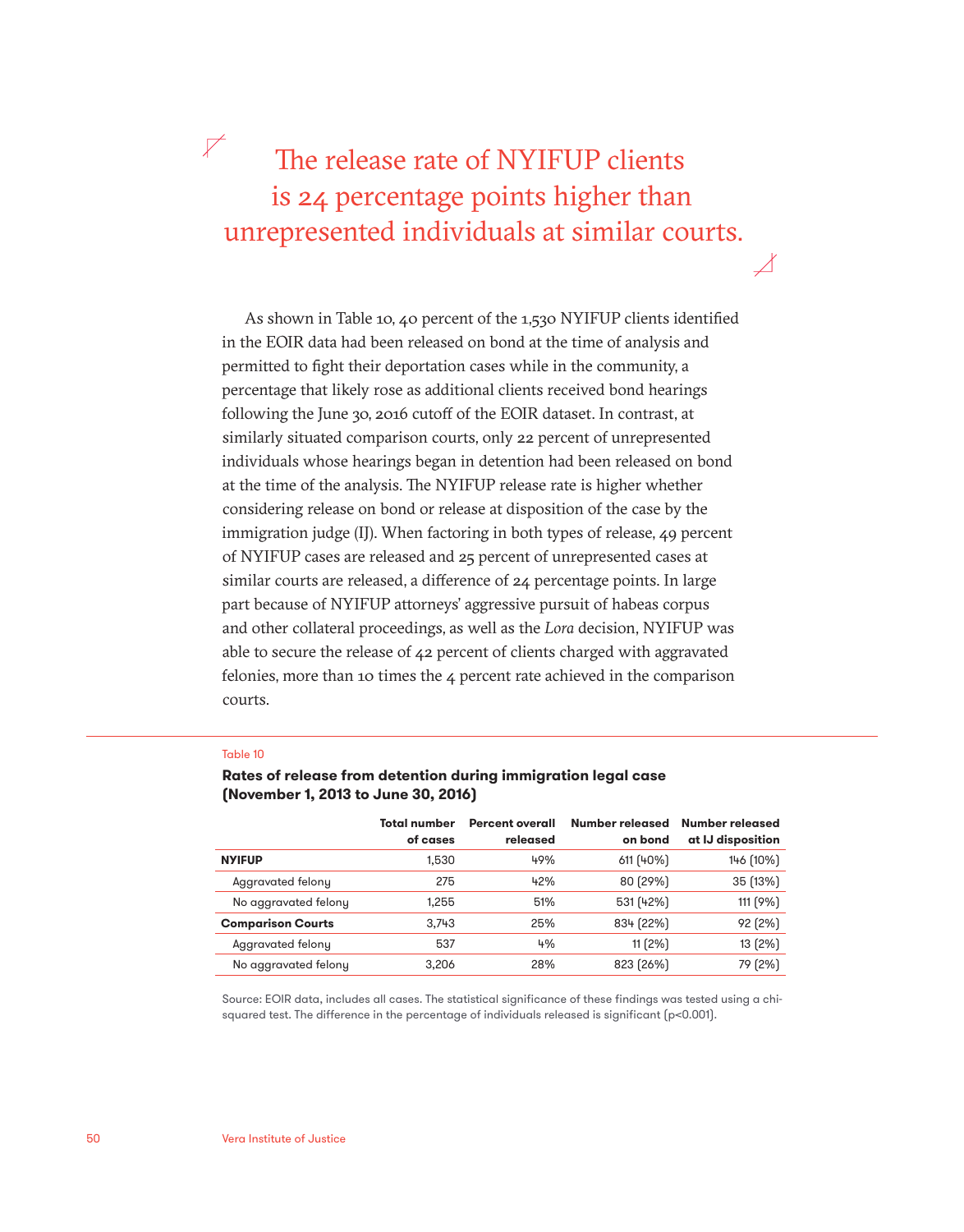As some of the previous case examples have already illustrated, NYIFUP attorneys repeatedly intervened to help secure bond hearings for persons previously deemed ineligible. Annie is a 50-year-old woman married to a U.S. citizen and the mother of three U.S. citizens, including a teenage son suffering from severe mental and physical disabilities resulting from a recent traumatic brain injury and for whom Annie is the primary caretaker. Annie has lived legally in the United States for more than half her life. She was detained by ICE in a pre-dawn raid at her home because of an eight-year-old drug conviction for which she did not serve a day in jail. ICE argued that Annie was subject to mandatory detention, but the NYIFUP legal team filed a habeas corpus petition in federal court, which was granted, requiring the immigration court to conduct a bond hearing. The judge, after considering Annie's individual facts in favor of bond (including the more than 20 letters from friends and family in support of her release), found that she was not a danger to the community or a flight risk and set low bond. Annie was released the next day and reunited with her son for the first time in nearly six months. Absent NYIFUP representation, Annie would not have been able to establish eligibility for bond through the collateral habeas proceedings, nor would she have been able to gather overwhelming evidence that she was neither a flight risk nor a danger to the community.

### Following the *Lora* decision, bond amounts were set at significantly lower amounts for NYIFUP clients, limiting the role of poverty as a barrier to release

In addition to higher release rates, NYIFUP representation is also associated with lower bond amounts for those granted bond, as is shown in Table 11. In this analysis, Vera used the latest bond amount found in the EOIR data, regardless of whether that amount was the original bond set by ICE or a pre-determined amount set by the court. Vera found that while there was no statistically significant difference in bond amounts pre-*Lora*, the average bond amount for NYIFUP clients was statistically significantly lower than that of unrepresented individuals at Varick Street post-*Lora*.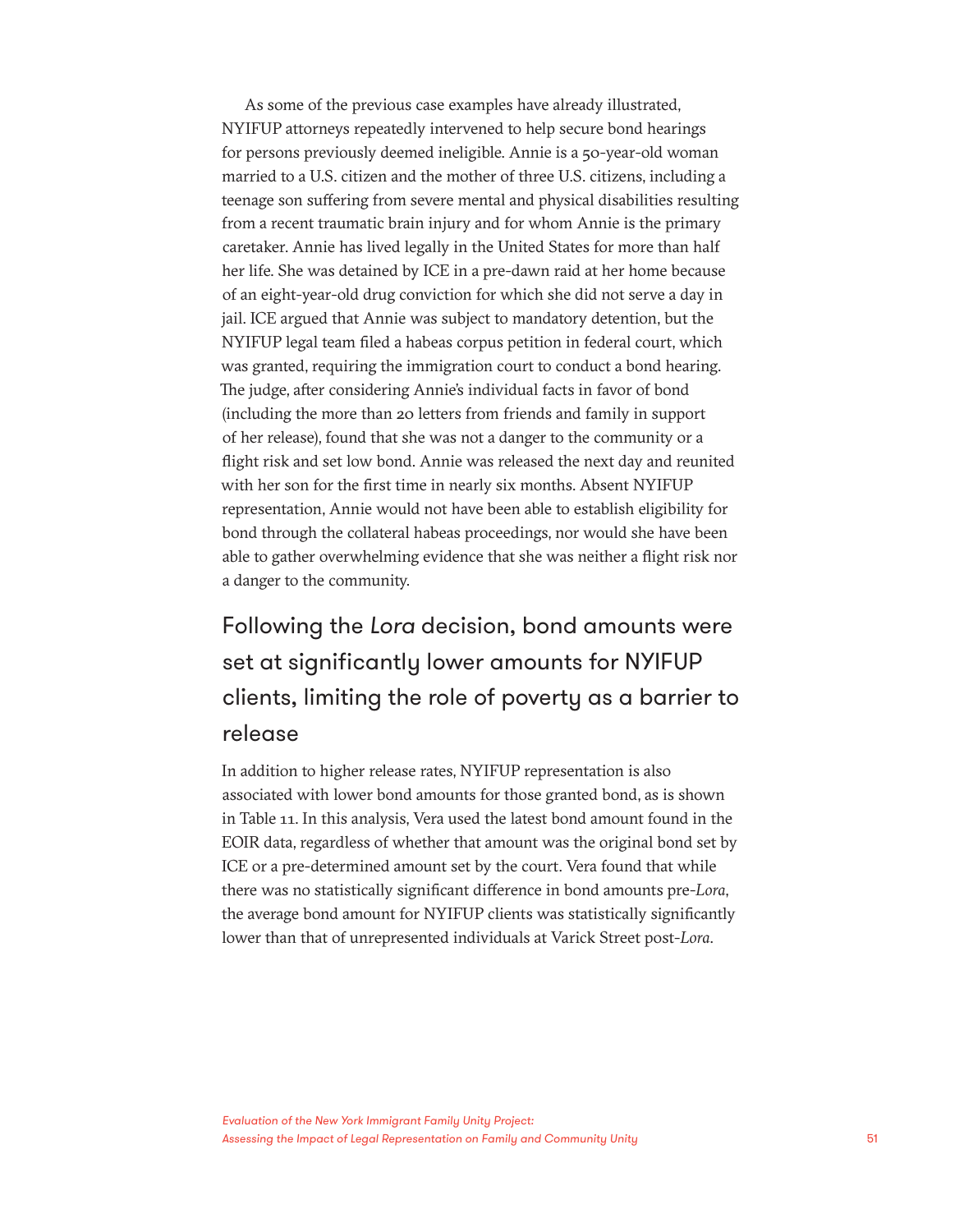#### Table 11

| <b>Time period of initial MCH</b>             | Population              | <b>Total number</b><br>of cases | <b>Average</b><br>bond |
|-----------------------------------------------|-------------------------|---------------------------------|------------------------|
| Pre-Lora                                      | <b>NYIFUP</b>           | 1.211                           | \$8,100                |
| (Nov. 1, 2013 to Oct. 27, 2015)               | Unrepresented at Varick | 316                             | \$9,235                |
| Post-Lora<br>[Oct. 28, 2015 to Jun. 30, 2016] | <b>NYIFUP</b>           | 319                             | <b>\$6,519</b>         |
|                                               | Unrepresented at Varick | 38                              | \$11,473               |

#### **Average bond set, by time period of initial master calendar hearing (MCH)**

Source: EOIR data, includes all cases. The statistical significance of these findings was tested using an Analysis of Variance (ANOVA). The difference in average bond between "NYIFUP pre-*Lora*" and "Unrepresented at Varick" (both pre- and post-*Lora*) is not statistically significant. However, the difference in average bond between "NYIFUP post-*Lor*a" and "Unrepresented at Varick" (both pre- and post-*Lora*) is statistically significant (p=0.042 and p=0.011, respectively).

The differences in bond amounts post-*Lora* demonstrate the ability of NYIFUP attorneys to obtain lower bonds for their clients, which is likely directly related to the higher NYIFUP release rate as compared to those who are unrepresented. For many people, having a bond set is only half the battle; for the bond to truly matter, it must be affordable for the individual and his or her family to pay. If the bond amount is too high to be paid, the individual will remain in detention for the duration of the case. Consequently, lack of financial resources acts as a barrier to release and, given the financial eligibility criteria for NYIFUP, this issue is particularly concerning for its clients. The lower bond amounts associated with NYIFUP therefore limit but do not eliminate—the role of poverty in determining whether individuals are released from detention. One provider saw this clearly with the case of Perez, who had suffered depression and homelessness as a result of his HIV-positive status and abuse by former partners. Perez, who was seeking withholding, obtained a bond hearing through his attorney's efforts at which his bond was lowered from \$15,000 to \$6,000. Perez still could not afford to pay the lower bond and was forced to remain in detention. The recent federal court decision referred to in Chapter I could change the situation faced by Perez and others, as it determined that a person's ability to pay should be a factor in setting a bond amount.

One NYIFUP attorney explained the impact of the *Lora* decision on her ability to help clients secure bond:

We had clients who'd already been in [detention] for over a year who were the sole financial providers for their families. Their detention destroyed their families financially, emotionally. And getting them out on *Lora* not even necessarily winning their case, just getting them out of detention, saw a family be able to rebuild again. They had someone who could now bring in money for their family, who could now support them. You had children who were reunited with their parents again.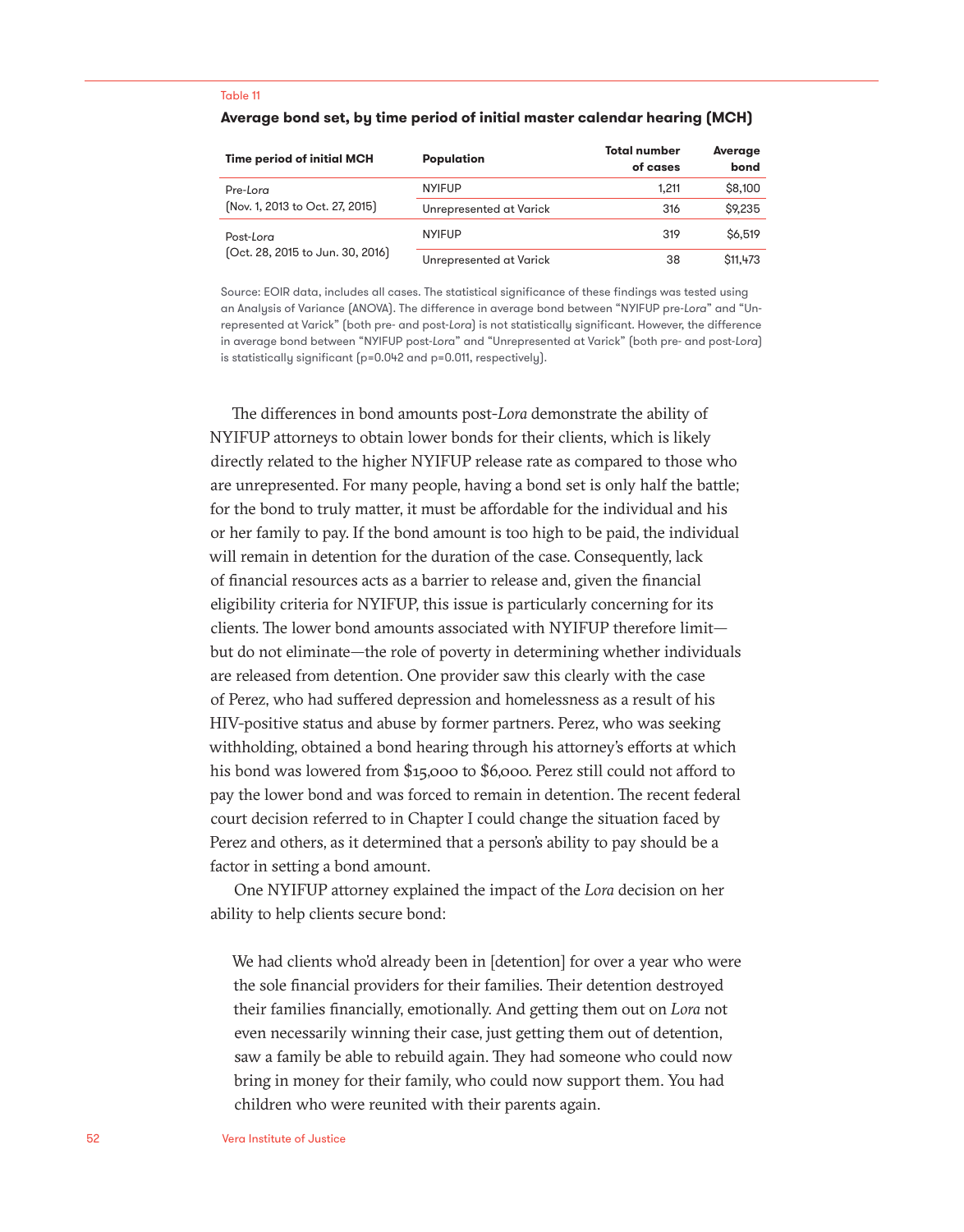### Representation in the immigration case has collateral benefits for other legal issues

NYIFUP providers repeatedly provided descriptions of cases their teams had represented for individuals who not only won release on bond but subsequently also pursued or won victories in other legal proceedings that impacted their children and families. Owen, for example, is a national of Mexico who has resided without authorization in the United States for more than a decade. He was initially taken into immigration custody without bond. His NYIFUP attorney helped him both secure a bond hearing and present compelling evidence concerning his infant U.S. citizen son who is currently in the custody of New York State because of having tested positive for methadone through his biological mother (a U.S. citizen). Owen presented evidence to the immigration court showing that the social services agency has considered Owen as a potential custodian for the baby and, based on this evidence, the immigration judge set a \$6,000 bond Owen was able to pay to secure release. Once out of custody, he was able to actively fight for his parental rights and reunification with his son.

David's experience also illustrates the poignancy of NYIFUP's impact on ancillary legal issues following release from detention. After almost a year in detention, David's family was experiencing financial instabilities that almost led them to lose their home. He explained, "We fell behind on our mortgage. The bank filed foreclosure on us. . . . [W]e had a certain amount saved up for the kids, for college … [but] everything was being depleted." David's NYIFUP attorney was able to win relief for him so that he may now remain in the United States legally. Though his family was still struggling to recover economically, winning relief, and subsequently getting out of detention, enabled David to fight to keep his family's home, appearing in person at foreclosure proceedings. Slowly, his family was beginning to regain economic footing. He expressed his relief, "We're still fighting it. Thank God this is a state that you fight through the court system ... the banks can't just foreclose on your house here ... here you have to go through the courts, arbitration, and all those procedures."

Repeatedly, client narratives showed that individuals in custody were rarely able to successfully manage legal issues beyond their immigration cases from within detention. Thus, while bond helps clients to return to work and stabilize their household finances and family lives, release from custody also more broadly enables people to engage in other legal proceedings that will help their families maintain stability and unity. Reflecting on costs and benefits of NYIFUP, one of the attorneys underscored the importance of their work achieving family unity, observing, "We really do represent entire families. On almost every case, we represent an entire family."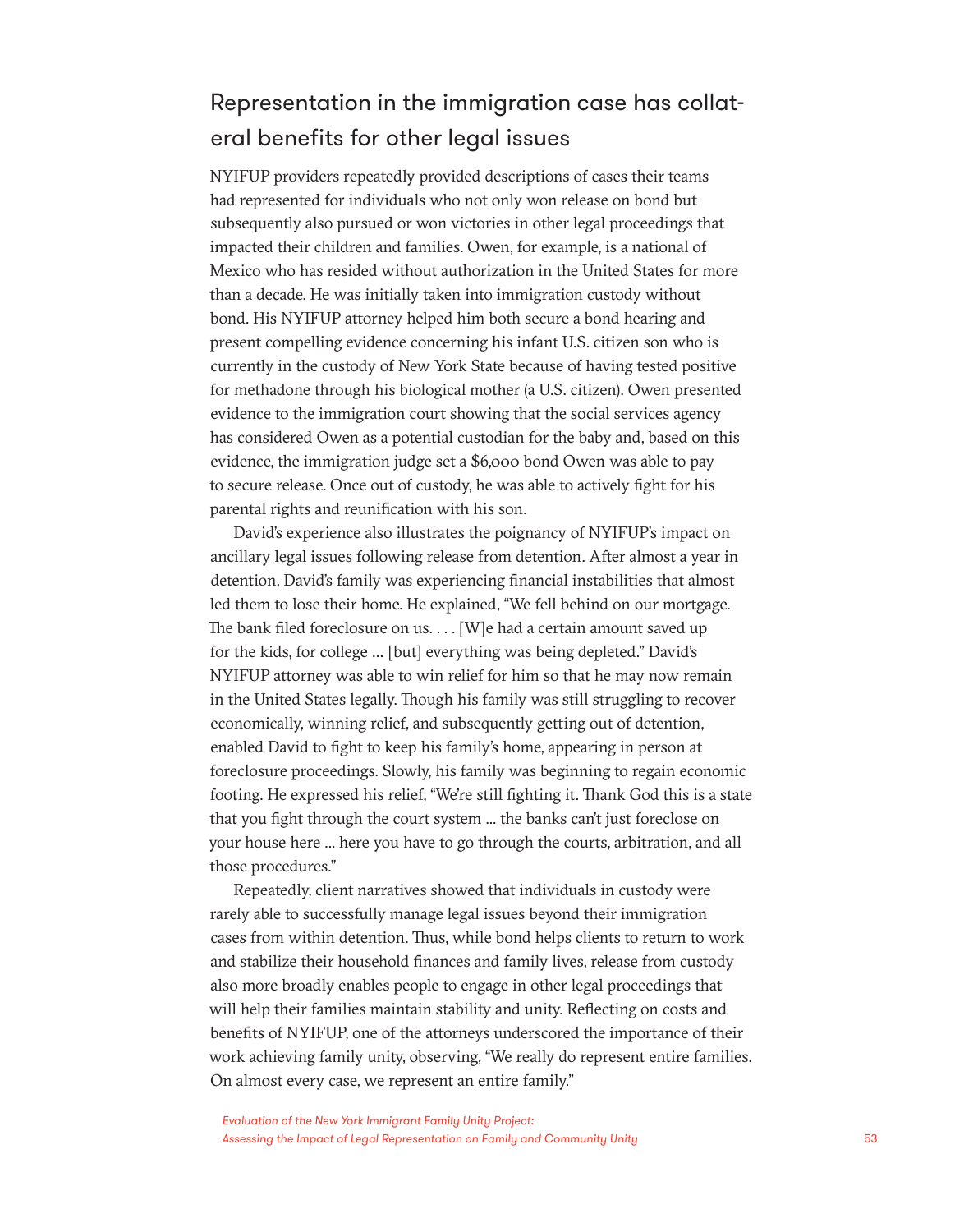# Chapter III: The impact of universal representation on federal, state, and city tax revenue

The impact of universal representation on New York's workforce and economy

Immigrants, including NYIFUP clients, comprise a substantial portion of New York City and State's workforce, contributing directly to the state's economy

In 2016, 4.4 million immigrants resided in New York State and accounted for approximately 22 percent of the state's population of 19 million people. In New York City, where the largest proportion of the state's immigrants reside, more than one-third of the population is foreign-born.<sup>65</sup> This immigrant-to-native-born ratio is almost three times the national average and has shaped the economic and social fabric of the city. The 1,772 NYIFUP clients represented as of June 30, 2016, are part of this economic and social fabric. Consistent with the statewide labor force participation rate of 63.5 percent,<sup>66</sup> 67 percent of NYIFUP clients reported having a career or vocation, though only 64 percent of clients were actively working at the time of their legal intake.<sup>67</sup>

Although immigrants in New York State contribute to "every major industry sector,"68 80 percent of NYIFUP clients employed at intake were concentrated in three job categories, classified by Vera as "services" (34 percent of working clients), "construction" (24 percent of working clients), and "repair, installation, and maintenance" (22 percent of working clients).<sup>69</sup> Given the 200 percent poverty-level threshold requirements for NYIFUP participation, it is not surprising that such a high percentage of employed clients worked in relatively low-wage occupations.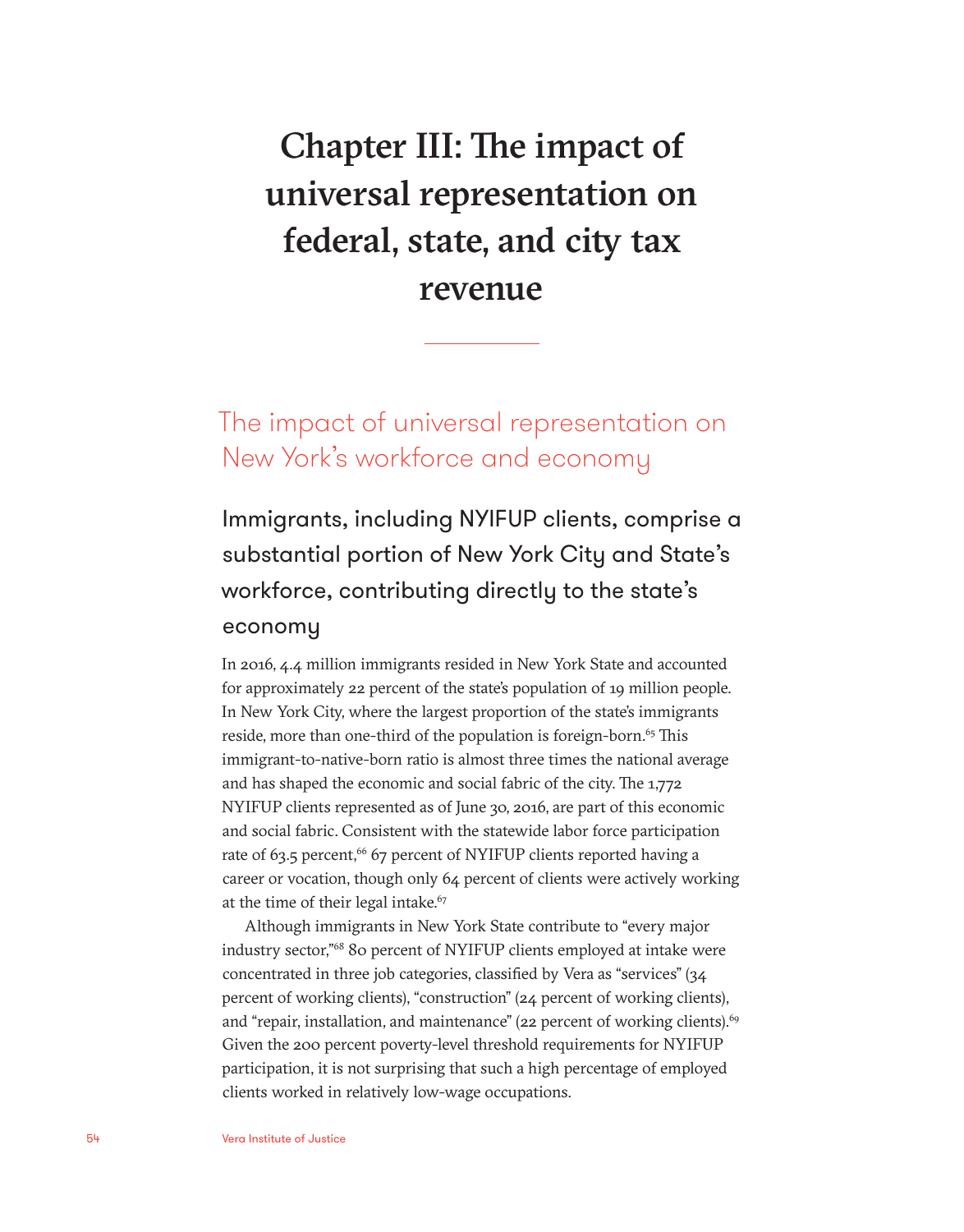Though NYIFUP clients were not earning high incomes, their economic contributions nonetheless comprise an important source of tax revenue for New York. The NYC Comptroller's Office recently reported that immigrants account for 32 percent of total earnings in New York City,<sup>70</sup> or nearly one-third of the city's total gross product.71 The Institute of Taxation and Economic Policy further estimates that in 2012, undocumented immigrants—who make up about  $5.7$  percent of the state's workforce<sup>72</sup> alone contributed \$1.1 billion in state and local taxes, including \$566.1 million in sales taxes, \$185.7 million in personal income taxes, and \$341.7 million in property taxes.73 If all undocumented immigrants in New York were to have lawful permanent residence and work authorization, they would pay an additional \$200 million in state and local taxes.74

### The success rate of NYIFUP cases has resulted in receipt or retention of work authorization for many individuals, who can now contribute to state and local tax revenue for New York

By helping individuals obtain work authorization through successful legal outcomes, NYIFUP has contributed to the transition of individuals from the under-the-table economy to the licit, tax-paying economy. As detailed in Chapter I, an estimated 48 percent of NYIFUP cases will end in a successful legal outcome. Many of these clients lacked legal status and were thus without work authorization at the time they entered deportation proceedings. For individuals and their families, the impact of these successful outcomes can be life-changing, as detailed by qualitative evidence previously discussed in Chapters I and II. For government, the NYIFUP clients' gain of status and subsequent work authorization is also beneficial because of the tax revenue that results from an individual's transition to a tax-paying job. Vera estimates that a total of 136 NYIFUP clients based in New York City and 106 people based in New York State will gain work authorization as a result of their successful legal outcomesindividuals who previously did not have work authorization when they entered deportation proceedings. Table 12 shows the number of people expected to gain work authorization as a result of NYIFUP, by the borough within New York City where they live and presumably work.

Vera generated these estimates first by identifying the legal status of the NYIFUP clients at their initial intake. For clients whose cases have completed, Vera identified 53 New Yorkers (including 45 in New York City and eight outside the city in New York State) who lacked status at the time of intake, and whose cases resulted in legal relief or termination—case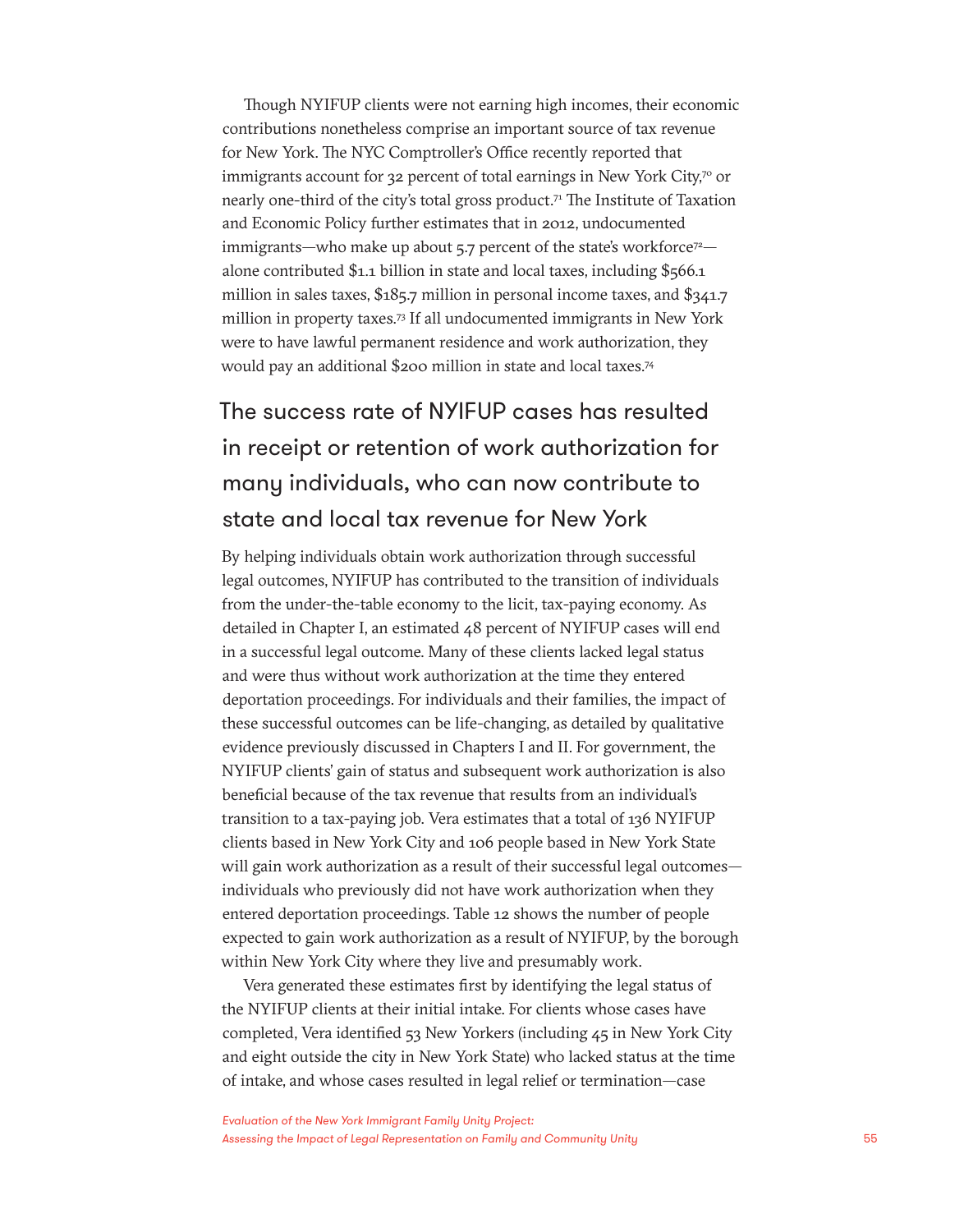outcomes which are virtually always accompanied by work authorization. An additional 21 previously-undocumented New Yorkers received the successful outcome of administrative closure, which often includes work authorization but is not guaranteed. For this reason, these individuals are characterized in Table 12 as "work authorization likely."

#### Table 12

**Number of out-of-status clients who gained work authorization due to successful case outcomes, by New York City borough**

| Location              | <b>Obtained work</b><br>authorization | Work authoriza-<br>tion likely | <b>Projected to obtain</b><br>work authorization<br>(pending cases) | Total |
|-----------------------|---------------------------------------|--------------------------------|---------------------------------------------------------------------|-------|
| <b>NYC</b> total      | 45                                    | 15                             | 76                                                                  | 136   |
| <b>Bronx</b>          | 15                                    | 5                              | 12                                                                  | 32    |
| Brooklyn              | 15                                    | 5                              | 28                                                                  | 48    |
| Manhattan             | 3                                     | O                              | 9                                                                   | 12    |
| Oueens                | 11                                    | 5                              | 24                                                                  | 40    |
| Staten Island         |                                       | O                              | 3                                                                   | 4     |
| <b>New York State</b> | 8                                     | 6                              | 92                                                                  | 106   |
| Total                 | 53                                    | 21                             | 168                                                                 | 242   |

Source: EOIR and program data. The first two columns, titled "obtained work authorization" and "work authorization likely," include only completed cases and do not include re-opened cases or cases that had an appeal pending as of June 30, 2016. The third column, titled "projected to obtain work authorization," includes pending cases.

Vera applied the same approach to the large volume of pending cases, using the statistical model described in Chapter I to estimate the success rate—and, by extension, work authorization—for these pending cases. Based on this technique, an additional 168 NYIFUP clients in New York are projected to have a successful outcome. This produces an estimate of 242 people who may gain work authorization due to NYIFUP.75

In addition to those who gain legal status in part due to representation through NYIFUP, many others were LPRs who are able to maintain the legal status that they already had. A number of clients either established they were citizens as a defense to deportation or were subsequently naturalized following the successful outcome of their cases. Using the same procedure described above, Vera calculated the number of individuals who maintained legal status by achieving a successful outcome in their legal case.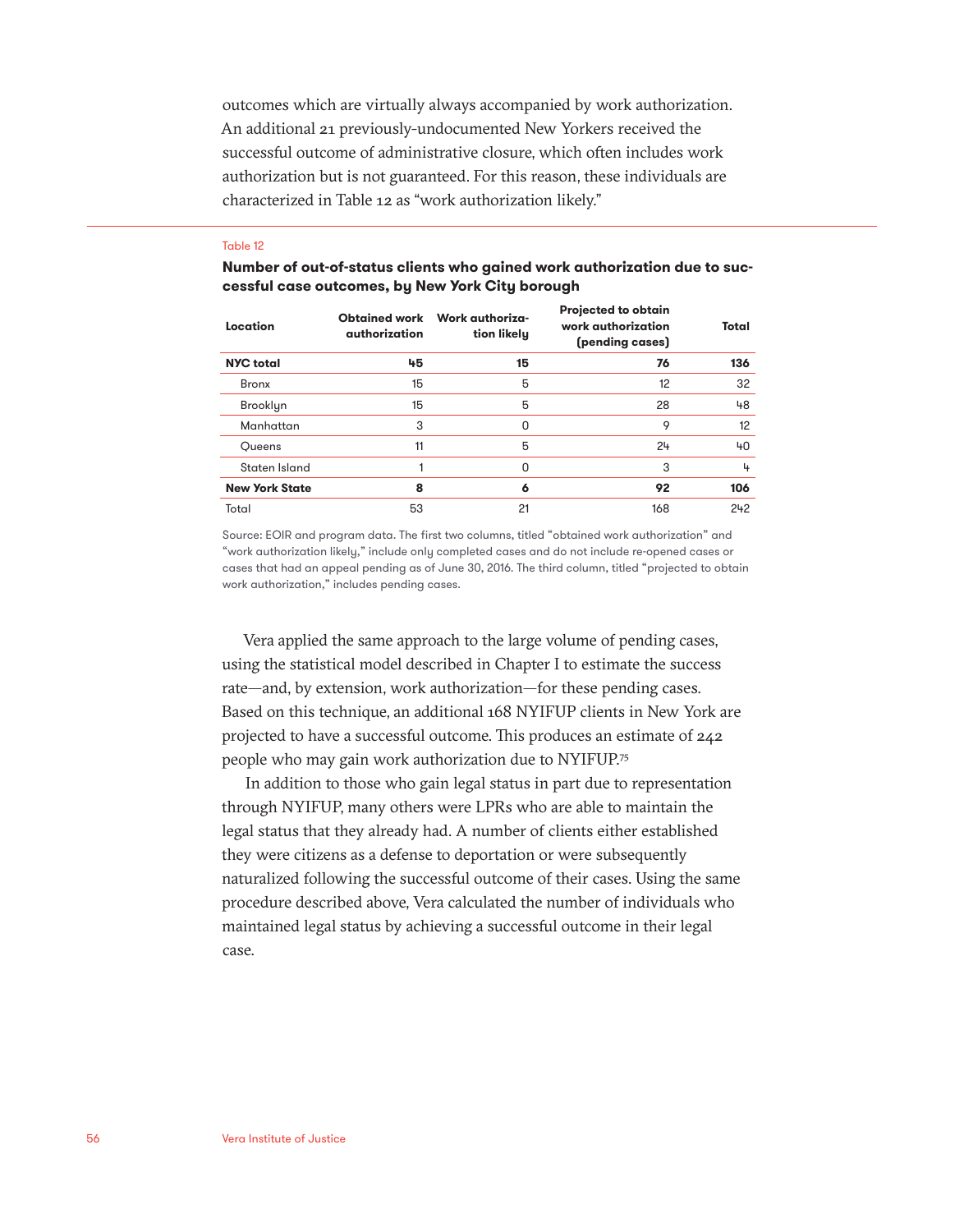#### Table 13

#### **Number of people with legal status who maintained work authorization due to successful case outcomes, by New York City borough**

| Location              | <b>Maintained work</b><br>authorization | <b>Projected to maintain</b><br>work authorization<br>(pending cases) | Total |
|-----------------------|-----------------------------------------|-----------------------------------------------------------------------|-------|
| <b>NYC</b> total      | 102                                     | 48                                                                    | 150   |
| <b>Bronx</b>          | 23                                      | 9                                                                     | 32    |
| Brooklyn              | 37                                      | 26                                                                    | 63    |
| Manhattan             | 18                                      | 5                                                                     | 23    |
| Oueens                | 19                                      | 6                                                                     | 25    |
| Staten Island         | 5                                       | 2                                                                     | 7     |
| <b>New York State</b> | 26                                      | 11                                                                    | 37    |
| Total                 | 128                                     | 59                                                                    | 187   |
|                       |                                         |                                                                       |       |

Source: EOIR and program data. The column titled "maintained work authorization" includes only completed cases and does not include re-opened cases or cases that had an appeal pending as of June 30, 2016. The column titled "projected to maintain work authorization" includes only pending cases.

As Table 13 details, Vera estimates that NYIFUP legal outcomes will enable 187 individuals from New York City and State to maintain the work authorization that they had at the time of intake into deportation proceedings. In this analysis, a legal outcome of "administrative closure" will almost certainly result in continued work authorization—unlike for out-of-status individuals—and therefore these cases are collapsed into the "maintained work authorization" category. A total of 128 individuals certainly maintained work authorization because of their NYIFUP representation. An additional 59 clients whose cases are pending are also likely to maintain their existing work authorization.<sup>76</sup>

 $\nabla$ Vera estimates that NYIFUP helped 242 previously out-of-status New Yorkers *gain*  work authorization and 187 New Yorkers *maintain* their existing work authorization by winning their immigration cases.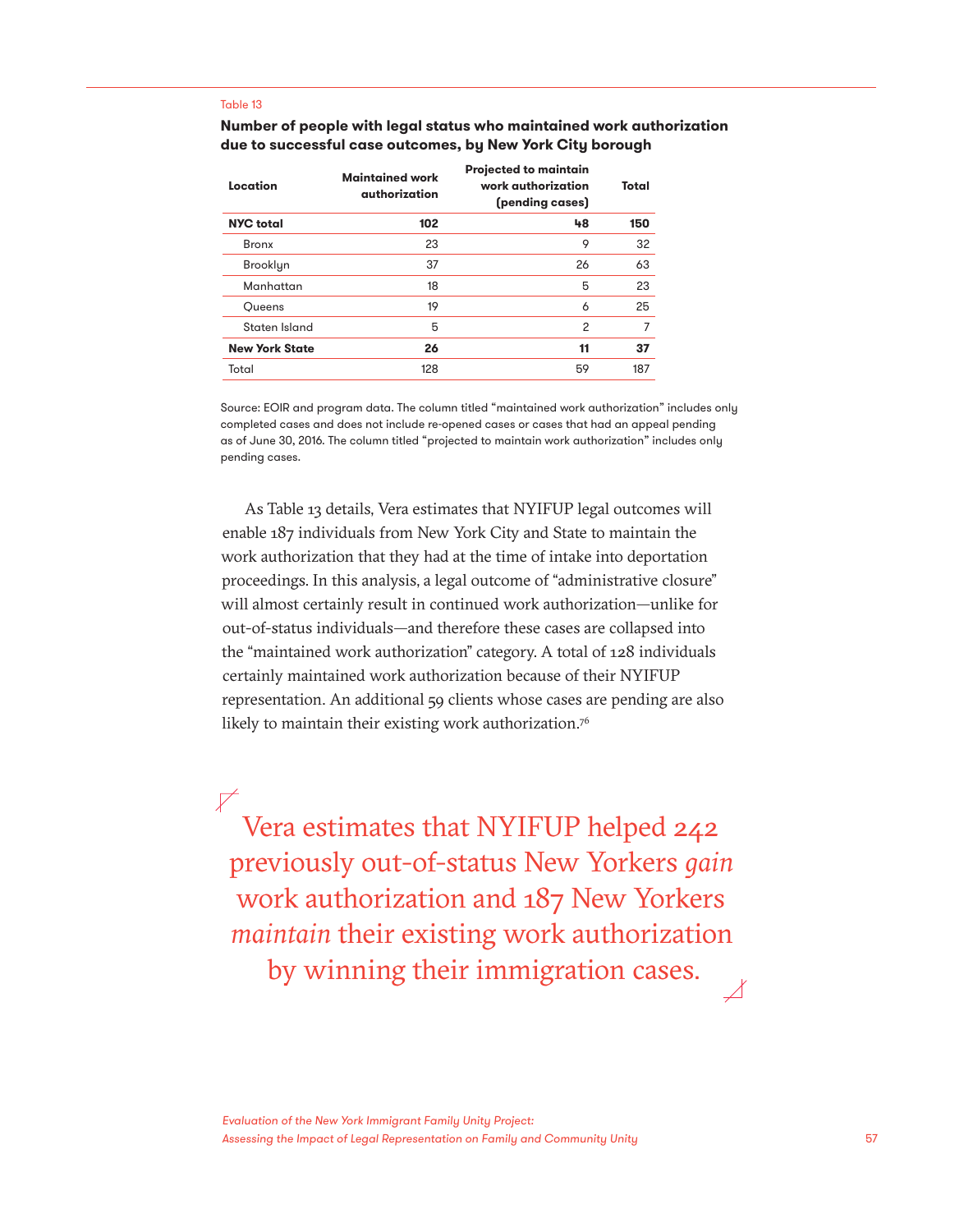Gaining work authorization has beneficial tax implications for New York City and State, as people who previously worked in under-the-table jobs are able to transition to tax-paying positions in the legal economy. This transition is beneficial for the individual and the local economy. For the individual, legal work has the benefit of government protections and oversight meant to protect laborers and ensure safe work environments.<sup>77</sup> The absence of this regulation in under-the-table positions has resulted in more frequent human rights violations.<sup>78</sup> For the local economy, legal work has the benefit of increasing the assimilation of people into the community, empowering individuals to participate in many facets of democratic life unions, industry organizations, community groups—that are not often accessible to under-the-table laborers.79

To measure the extent of this economic impact, Vera enlisted the *pro bono* assistance of Stout, a financial advisory firm, to estimate the tax revenue produced by these gains in work authorization. Vera estimated the applicable tax rate for NYIFUP clients who reside in New York City and State by incorporating tax rates for income tax, payroll tax, estate tax, excise tax, sales tax, and the federal deduction offset.<sup>80</sup> The income level for each individual was determined by the type of job that individual worked at the time they entered deportation proceedings. Vera assumed each individual would return to similar job functions and calculated salary based on the median income of that job function in New York. $81$  Table 14 shows the impact of work authorization in the form of tax revenue across all government levels.

#### Table 14

**Annual tax revenue as a result of work authorization gained or maintained through NYIFUP, by level of government**

|                                | <b>New York City</b><br>residents | <b>New York State</b><br>residents (excluding<br><b>New York City)</b> | <b>Combined New York City</b><br>and State residents |
|--------------------------------|-----------------------------------|------------------------------------------------------------------------|------------------------------------------------------|
| State and local<br>tax revenue | S634,662                          | \$275,490                                                              | \$910,152                                            |
| Federal tax revenue            | \$1,253,701                       | \$552,332                                                              | \$1,806,033                                          |
| Total                          | \$1,888,363                       | \$827,882                                                              | \$2,716,185                                          |

Source: EOIR and program data. These estimates only include completed cases and do not include re-opened cases or cases that had an appeal pending as of June 30, 2016.

As Table 14 shows, Vera estimates that the state and local tax revenue for the cohort of NYIFUP clients who reside in New York City with work authorization is at least \$634,662 for the first year of employment. Applying this method to all New York State residents (including New York City), Vera estimated the state and local tax revenue to be \$910,152. Overall,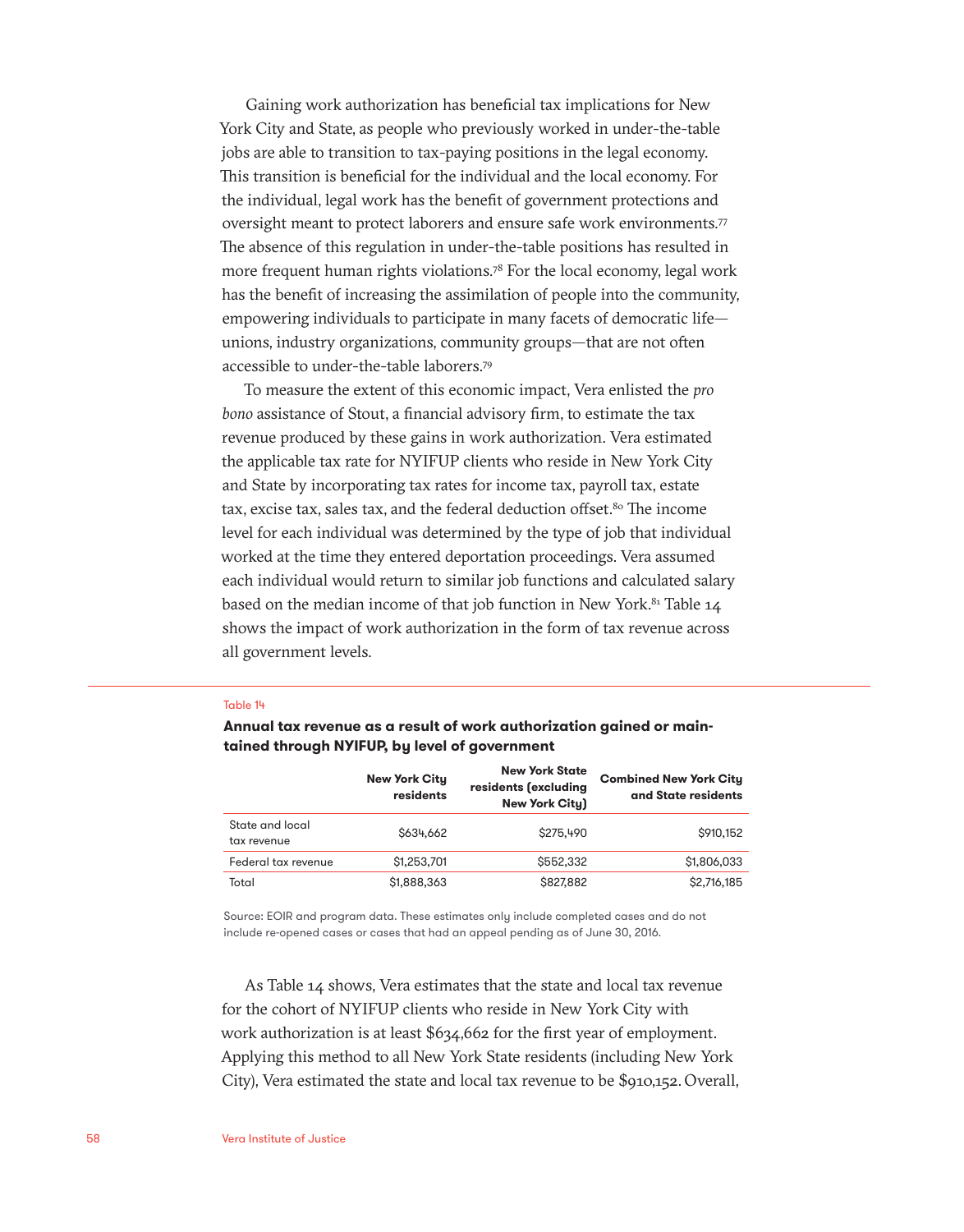including federal taxes, the revenue resulting from work authorization gained or maintained by this cohort of NYIFUP clients totals just over \$2.7 million in the first year.

These estimated tax revenues of \$2.7 million are for one year, so they will continue for this cohort of NYIFUP clients for many years to come. Later cohorts of NYIFUP clients will also have successful outcomes, and they too will gain or maintain work authorization, leading to tax revenues for the federal, state, and local government. Thus, not only will the annual tax revenues accrue year after year, but the number of former NYIFUP clients generating the revenues will also increase every year, compounding the benefits to the city and state of New York and the federal government.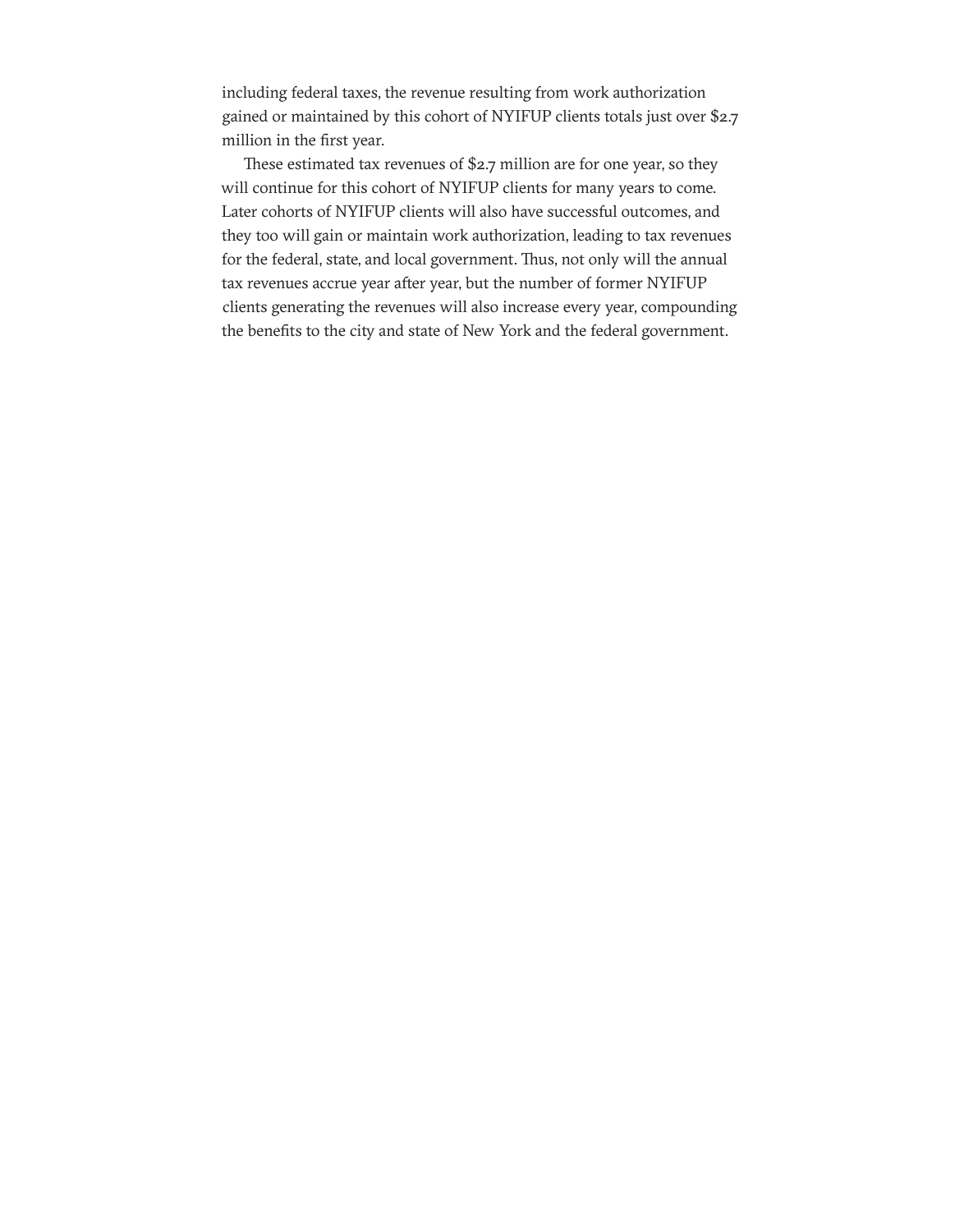### **Conclusions**

ar beyond the measurable effects of NYIFUP on case outcomes, the program achieved its goal of offering universal access to justice b providing qualified attorneys to low-income immigrants detained in New York City. This mo ar beyond the measurable effects of NYIFUP on case outcomes, the program achieved its goal of offering universal access to justice by providing qualified attorneys to low-income immigrants detained immigration proceedings, ensuring all persons facing deportation have equal access to the defenses and protections available under the law. Immigration Judge Weisel's observations nicely summarize the program's impact:

The most important message to get across is that [NYIFUP] has universally helped provide justice, assist[ed] in the delivery of justice by [providing attorneys to] individuals who might not have been able to obtain counsel. That's fundamental.

As Judge Weisel's statement suggests, some of what NYIFUP achieves cannot adequately be measured using data alone, though the results described in this report are clear: lawyers make a marked difference in helping clients achieve successful outcomes in deportation cases. They do this through the everyday work of lawyering that begins with thoroughly screening clients to assess viable defenses to deportation. For many clients, this means accepting the reality that there are no legal paths to remaining in the United States, while for many others, it means having a fair chance to access the relief and defenses available to them under the law. This is true for NYIFUP clients regardless of their immigration status or past, and it is true whether clients ultimately achieve successful outcomes or are required to depart the country. This is what a universal representation model powerfully achieves: everyone is entitled to the same opportunity to access the law. When there are possible defenses to pursue, NYIFUP attorneys engage in zealous representation, as all attorneys pledge to do. They file motions and applications and initiate collateral proceedings across a range of complex legal arenas in order to strengthen their clients' defenses to deportation. And they do so with great success, helping a predicted 48 percent of NYIFUP clients overall to achieve outcomes that allow them to remain in the United States with their families. This success rate is 1,100 percent greater than what these indigent clients would have achieved without counsel and puts low-income New Yorkers on a level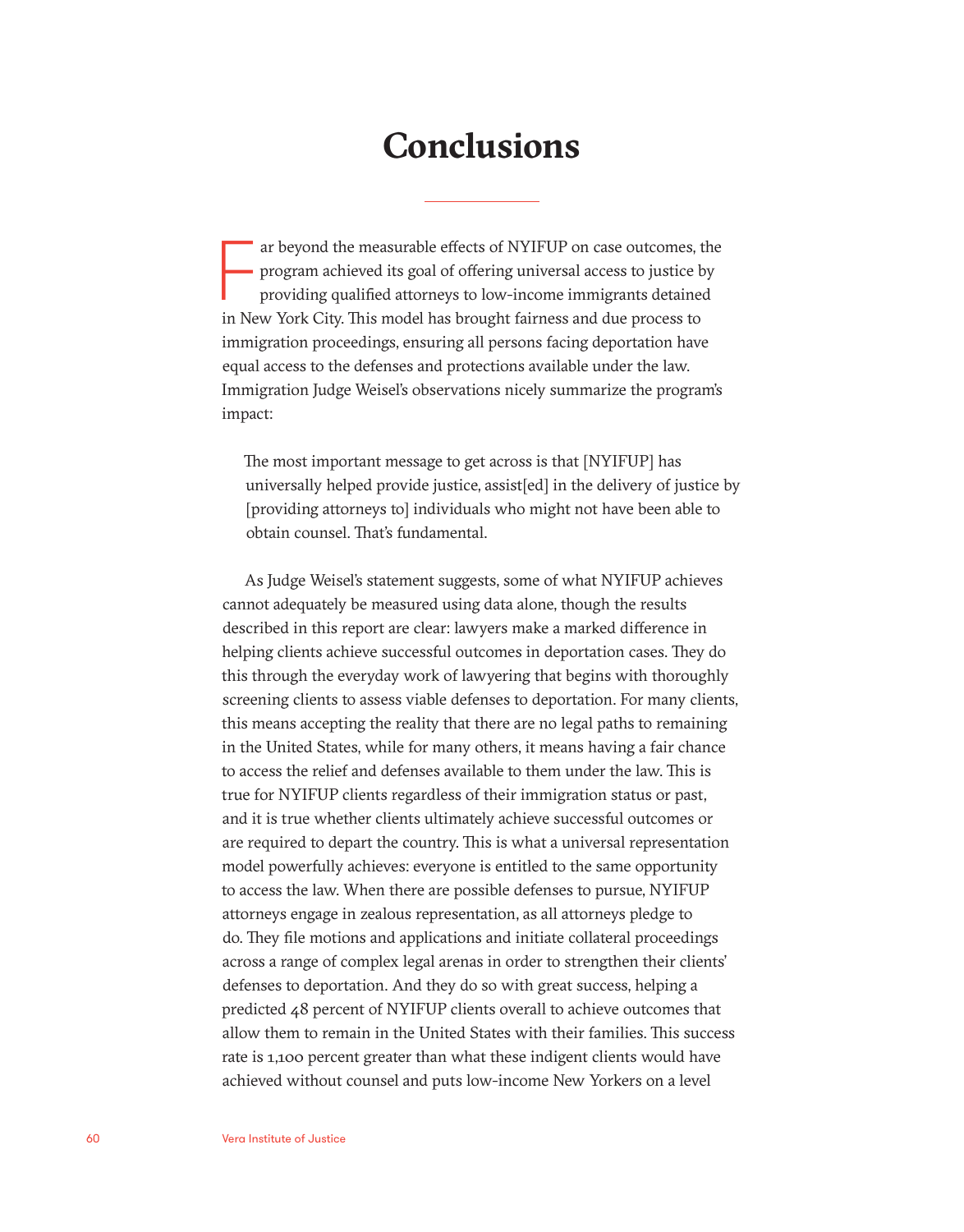playing field with other non-citizens who can afford private attorneys.

The evaluation also shows that immigration court efficiencies are not simply achieved by moving cases off the docket quickly. Rather, stakeholders repeatedly observed what the quantitative data show: lawyers help focus court resources where they are most needed, sometimes extending the case times of detained persons who would otherwise have proceeded unrepresented, but doing so by engaging in high levels of case activity. This moves more clients toward fair outcomes, allowing judges to adjudicate bond hearings and immigration cases without having to worry that non-citizens may not understand their options or what is occurring in the case and, frankly, forcing the government to sometimes slow down the enforcement juggernaut in the interest of fairness. There are many benefits to doing so. One NYIFUP provider reflected on this, observing:

If you divide [the program's cost] by every person we are actually helping it's not that expensive. You can't just look at the cost per respondent, it doesn't do the work justice.

Instead, as the title of the program suggests, NYIFUP is preserving family unity. The collateral benefits of one person's successful immigration court outcome extend far beyond that one individual. These collateral benefits accrue to individual clients and their families financially and emotionally when clients are able to be released from detention and return to their jobs, defend their cases from their communities, and re-stabilize their households financially. Out of detention, they are able to attend to matters they were unable to manage in custody, including parenting their children. With successful case outcomes, they are able to continue working with legal status and enhance their tax contributions to government, to the benefit of all.

During the first few years of NYIFUP, other jurisdictions have taken an interest in New York's cutting edge idea of providing representation to indigent defendants in deportation hearings. As NYIFUP continues to level the playing field for low-income non-citizens detained in New York, the findings in this evaluation may provide valuable insights to other cities as they draw on New York's model.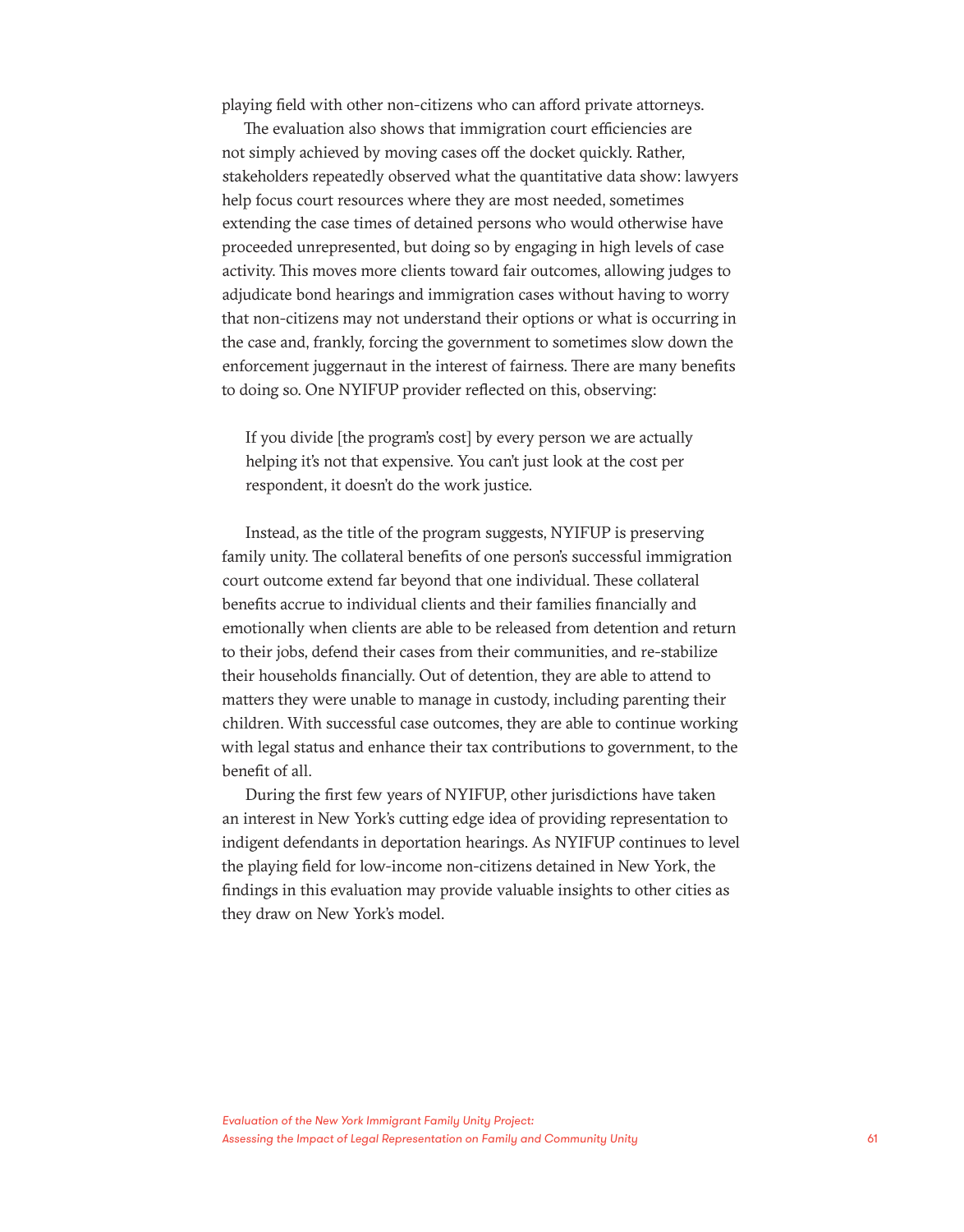#### **Endnotes**

- 1 From November 2013 to April 2014, NYIFUP, in its pilot phase, provided representation to a limited number of non-citizens at Varick Street.
- 2 This number includes detained immigrants who are subsequently released. It does not differentiate between whether the attorney started on the case while the individual was detained or after release. See U.S. Department of Justice, Executive Office for Immigration Review (EOIR), Office of Planning, Analysis & Technology's CASE database (EOIR data). The numbers include only completed cases and does not include re-opened cases or cases that have an appeal currently pending.
- 3 See generally National Immigration Law Center, *Blazing a Trail: The Fight for Right to Counsel in Detention and Beyond* (Los Angeles: National Immigration Law Center, 2016) (discussing legal information and representation initiatives), https://perma.cc/95RK-T2YY.
- Individuals have a credible fear of persecution if they can establish a significant possibility that they are eligible for asylum or other persecution-based relief. See Immigration and Nationality Act (INA), §235(b)(1)(B)(v); 8 CFR §235.6.
- 5 For individuals apprehended at the border, the proceedings can be initiated by U.S. Customs and Border Protection. See U.S. Customs and Border Protection, "Immigration Inspection Program," https:// perma.cc/V82Y-Q5TF.
- 6 INA §237(a)(2)(A), (B).
- 7 On September 30, 1996, President Clinton signed the Illegal Immigrant Reform and Immigrant Responsibility Act, commonly referred to as IIRAIRA. IIRAIRA amended the INA, including by increasing the reasons for which non-citizens can be deported. Pub. L. No. 104-208 (Division C), 110 Stat. 3009-546.
- 8 Department of Homeland Security, Office of Immigration Statistics, *Annual Flow Report – DHS Immigration Enforcement: 2016*  (Washington, DC: Department of Homeland Security, 2016), 3 and Figure 1, https://perma.cc/Q9G7-BGAD.
- 9 EOIR, *FY 2016 Statistics Yearbook*, B1 and Table 3, (Falls Church, VA: EOIR, 2017), https://perma.cc/4BCR-9SG4.
- 10 Ibid. at F1 and Figure 10.
- 11 Office of Immigration Statistics, *2015 Yearbook of Immigration Statistics* (Washington, DC: Department of Homeland Security, 2016), 103 and Table 39, https://perma.cc/9UT8-37UV.
- 12 See, e.g., Emily Ryo, "Detained: A Study of Immigration Bond Hearings," *Law & Society Review* 50, no. 1 (2016), 117-53 (finding that the odds of being granted bond are more than 3.5 times higher

for detainees represented by attorneys than those who appeared pro se); Ingrid V. Eagly & Steven Shafer, "A National Study of Access to Counsel in Immigration Court," *University of Pennsylvania Law Review* 164, no. 1 (2015), 1-91 (finding that the odds were five-anda-half times greater that immigrants with representation obtained relief from removal than those without), http://scholarship.law. upenn.edu/cgi/viewcontent.cgi?article=9502&context=penn\_law\_ review; Jayashri Srikantiah, David Hausman, and Lisa Weissman-Ward, "Access to Justice for Immigrant Families and Communities: A Study of Legal Representation of Detained Immigrants in Northern California," *Stanford Journal of Civil Rights and Civil Liberties* 11, no. 2 (2015), 207-35, 212 (finding that detainees represented by the surveyed nonprofits won their deportation cases 83 percent of the time, as compared to detained individuals without counsel who only prevailed 7 percent of the time); New York Immigrant Representation Study Steering Committee, "Accessing Justice: The Availability and Adequacy of Counsel in Removal Proceedings – New York Immigrant Representation Study Report: Part 1," *Cardozo Law Review 33*, no. 2 (2011), 357-416, 384 and Figure 7 (finding that represented detained immigrants were six times more likely to succeed in preventing deportation than pro se detained immigrants).

- 13 *Drax v. Reno*, 338 F.3d 98, 99 (2d Cir. 2003. *See also* Noel Brennan, "A View from the Immigration Bench," *Fordham Law Review* 78, no. 2 (2009), 623-31, 624, http://ir.lawnet.fordham.edu/cgi/viewcontent. cgi?article=4479&context=flr.
- 14 INA §§301(c)-(e) and 309 (defining the parameters of acquired citizenship for individuals born abroad to U.S. citizens); INA §320 (defining the parameters of derived citizenship for certain LPRs whose parents naturalize while they are children).
- 15 Jacqueline Stevens, "U.S. Government Unlawfully Detaining and Deporting U.S. Citizens as Aliens," *Virginia Journal of Social Policy & the Law* 18, no. 3 (2011), 606-720, 608, https://perma.cc/D4AW-C457.
- 16 See, e.g., *Harisiades v. Shaughnessy*, 342 U.S. 580, 594 (1952) ("Deportation, however severe its consequences, has been consistently classified as a civil, rather than a criminal, procedure").
- 17 *Padilla v. Kentucky*, 559 U.S. 356, 360 (2010) (quoting *Fong Haw Tan*  v. *Phelan*, 333 U.S. 6, 10 (1948)).
- 18 Dana Leigh Marks, "Immigration judge: Death penalty cases in a traffic court setting," CNN (June 26, 2014), https://perma.cc/SXV6- BKZN.
- 19 *Reno v. Flores*, 507 U.S. 292, 306 (1993) ("It is well established that the Fifth Amendment entitles aliens to due process of law in deportation proceedings").
- 20 INA §240(b)(4)(A).
- 21 See Franco-Gonzalez v. Holder, CV 10-02211 DMB (DTBx) (C.D. Ca.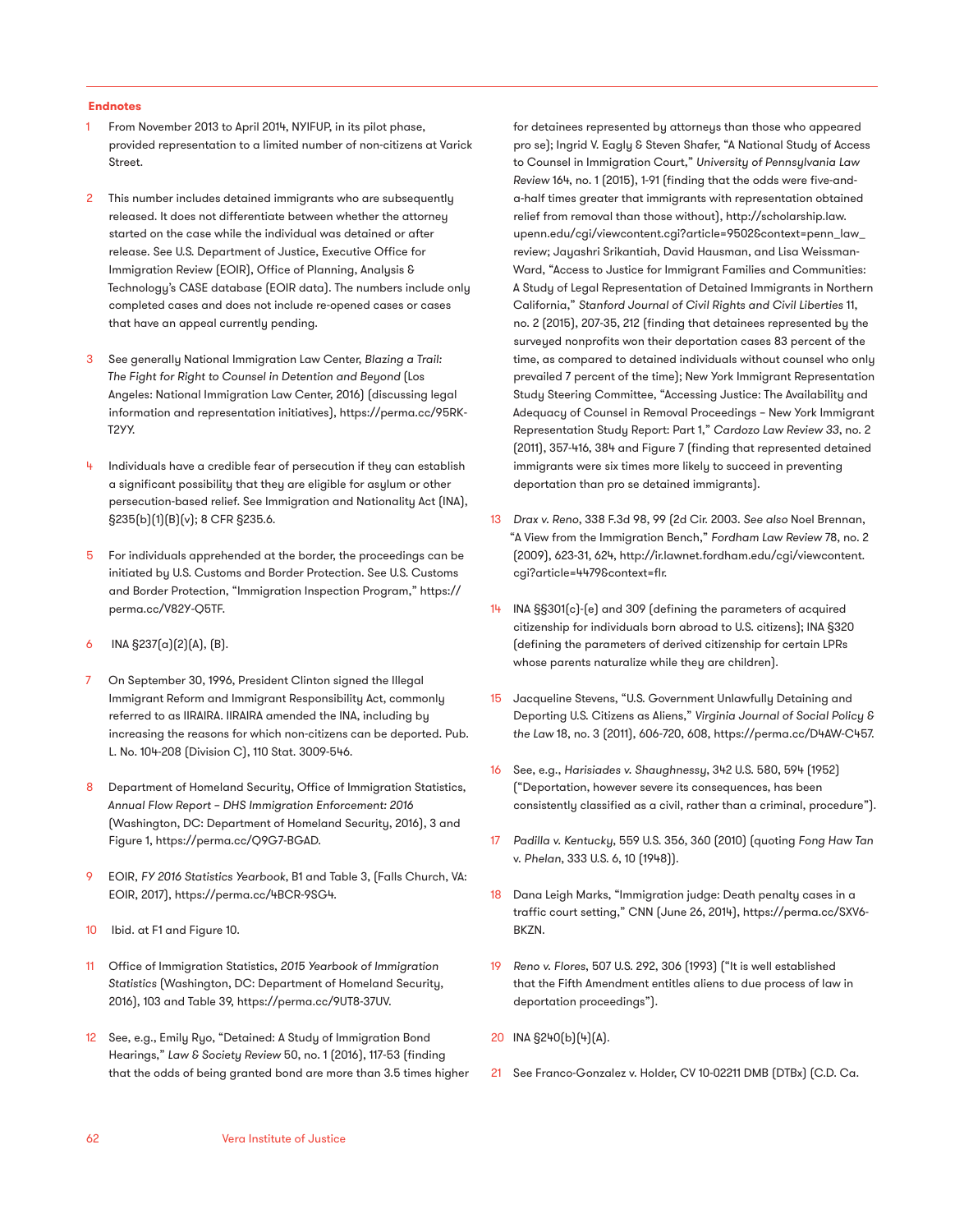April 23, 2013), https://perma.cc/J9XN-YLFZ. The Franco court held that eligible respondents, who were limited to those detained in the states of California, Arizona, and Washington, are entitled to counsel. Simultaneous to the issuance of the permanent injunction in *Franco-Gonzalez*, EOIR and DHS announced a nationwide policy to provide appointed counsel for unrepresented detained immigrants who have been found mentally incompetent to represent themselves. See EOIR, "Department of Justice and the Department of Homeland Security Announce Safeguards for Unrepresented Immigration Detainees with Serious Mental Disorders or Conditions," press release (Washington, DC: EOIR, April 22, 2013), https://perma. cc/ZN59-5KNN. This policy was activated at Varick Street in March 2017 and is in the final stages of being rolled out nationwide.

- 22 As of the time of report publication, more than 2,300 individuals have been represented by the program.
- 23 New York Immigrant Representation Study Steering Committee, *Accessing Justice* – *New York Immigrant Representation Study Report: Part 1* (New York: New York Immigrant Representation Steering Committee, 2011).
- 24 New York Immigrant Representation Study Steering Committee, *Accessing Justice II: A Model for Providing Counsel to New York Immigrants in Removal Proceedings* (New York: New York Immigrant Representation Study Steering Committee, 2012), https://perma. cc/92HQ-KC7S.
- 25 Robin G. Steinberg, "Beyond Lawyering: How Holistic Representation Makes for Good Policy, Better Lawyers, and More Satisfied Clients," *New York University Review of Law and Social Change* 30, no. 4 (2006), 625-37, https://perma.cc/P4EJ-J72P.
- 26 See, e.g., Andrew I. Schoenholtz and Hamutal Bernstein, "Improving Immigration Adjudications through Competent Counsel," *Georgetown Journal of Legal Ethics* 21, no. 1 (2008), 55-60 (finding that asylum seekers represented by counsel were three times more likely to succeed in their claim than *pro se* applicants), http://scholarship.law.georgetown.edu/cgi/viewcontent. cgi?article=2916&context=facpub; Jaya Ramji-Nogales, Andrew I. Schoenholtz, and Philip G. Schrag, "Refugee Roulette: Disparities in Asylum Adjudication," *Stanford Law Review* 60, no. 2 (2007), 295-411, 340 (finding that asylum seekers are almost three times more likely to win their proceedings if they are represented), http://scholarship.law.georgetown.edu/cgi/viewcontent. cgi?article=2914&context=facpub; Donald Kerwin, "Revisiting the Need for Appointed Counsel," *Migration Policy Institute Insight*, no. 4 (2005), 1-19 (finding that represented non-detained immigrants were nearly 50 percent more likely to succeed in applications for relief from removal than unrepresented non-detained immigrants, and represented detained immigrants were 60 percent more likely to succeed in applications for relief from removal than unrepresented detained immigrants). See also *supra* n.12.
- 27 John D. Montgomery, *Cost of Counsel in Immigration: Economic Analysis of Proposal Providing Public Counsel to Indigent Persons*

*Subject to Immigration Removal Proceedings* (New York: NERA Economic Consulting, 2014).

- 28 Although NYIFUP officially launched on November 7, 2013, a handful of individuals were listed in the data with initial master calendar hearings during the first week of November 2013. To incorporate these cases into the evaluation, the start date for all analyses was pushed back to November 1.
- 29 For details about TRAC's standing FOIA request, see "Transactional Records Access Clearinghouse," https://perma.cc/YQC5-QEAN.
- 30 Interviews and focus groups were audio recorded, transcribed, and coded to draw out commonalities and other emerging themes. For a complete list of interview questions and the accompanying coding scheme, see the Qualitative Methodological Appendix, available at www.vera.org/nyifup-evaluation-methodolgy.
- 31 Immigration Judges Sarah Burr and Robert Weisel were successively the assistant chief immigration judge with supervisory responsibility over the New York and New Jersey immigration courts, including Varick Street. Judge Page sat at Varick Street for the first yearand-a-half that NYIFUP was in operation. EOIR declined to allow interviews with current immigration judges.
- 32 For example, 4 percent (N=64) of the 1,551 NYIFUP cases identified in the EOIR data lacked representation information, such as an E-28 ("notice of entry of appearance as attorney or representative before the immigration court") date or attorney name. It is therefore likely that similar errors influence the comparison groups, with a small percentage of represented individuals being incorrectly categorized due to missing representation information.
- 33 In federal fiscal year 2016, cases ending in removal took less than half as long to complete as those that resulted in relief (353 vs. 880 days, respectively), according to national data from TRAC. For details about TRAC's immigration court data, see "Transactional Records Access Clearinghouse," https://perma.cc/YQC5-QEAN.
- 34 Sixty-four percent of represented people at Varick Street were represented by NYIFUP in FY15 and 50 percent of represented people at Varick Street were represented by NYIFUP in FY16.
- 35 Thomas DiNapoli, *A Portrait of Immigrants in New York* (New York, NY: Office of the New York State Comptroller, 2016), 14, https://perma.cc/2PTE-UHPN.
- 36 The average is for all NYIFUP clients who had full information available in EOIR data for inclusion in statistical modeling. The median of this group is 15 years residency in the United States, which suggests that the average is not skewed by a few individuals who resided in New York for a very long time.
- 37 As a point of comparison, Centers for Disease Control (CDC) statistics from the 2006 National Survey of Family Growth show that 47 percent of men age 15-44 had at least one biological or adopted

*Evaluation of the New York Immigrant Family Unity Project: Assessing the Impact of Legal Representation on Family and Community Unity* 63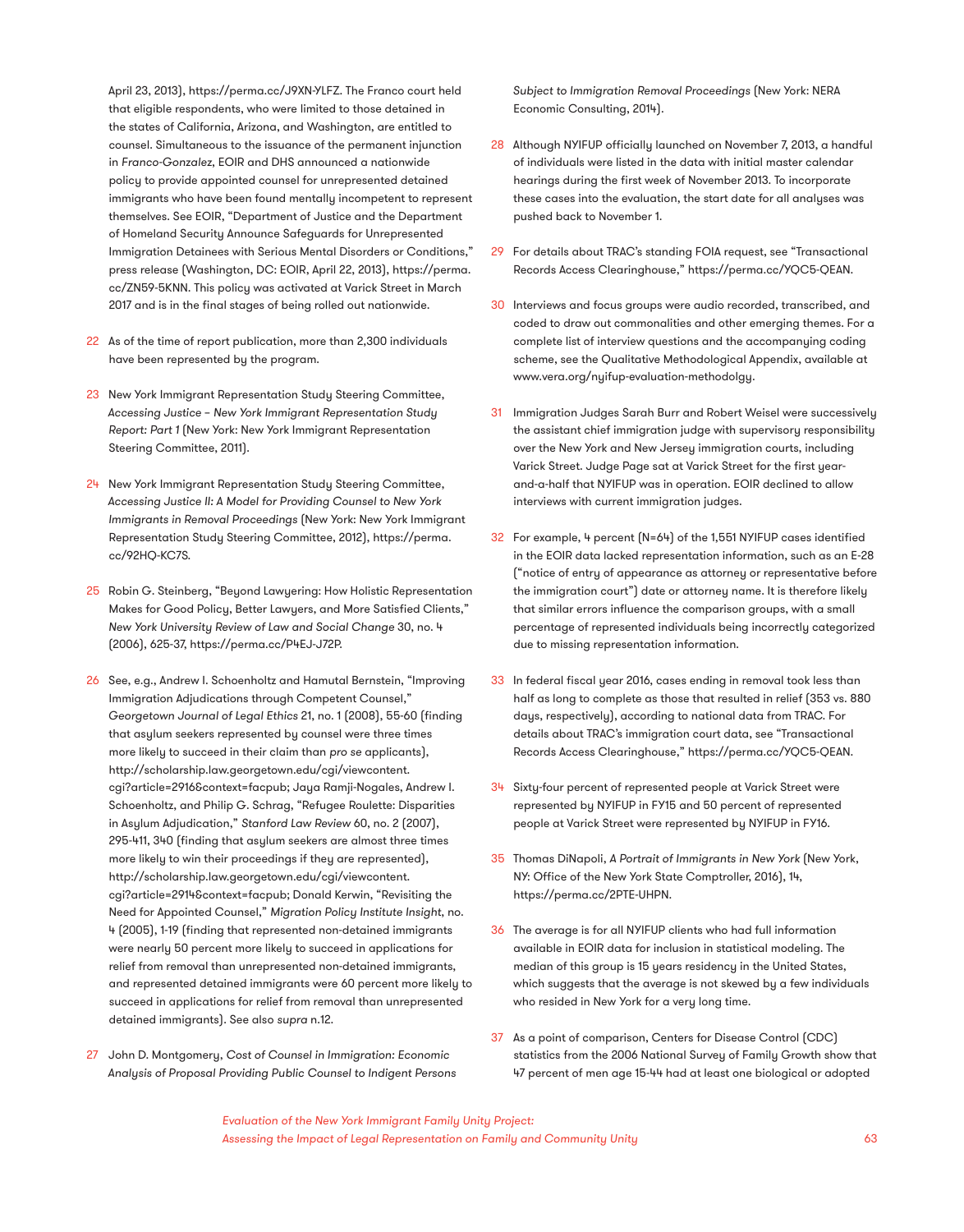child. While 58.4 percent of women in the same age cohort in the CDC statistics had at least one child, most NYIFUP participants were male. G.M. Martinez, A. Chandra, J.C. Abma, J. Jones, and W.D. Mosher, "Fertility, Contraception, and Fatherhood: Data on Men and Women from Cycle 6 (2002) of the National Survey of Family Growth" (Washington, DC: U.S. Department of Health and Human Services, National Center for Health Statistics, 2006), https://perma. cc/5FYC-BV54.

- 38 Nationally, families with children had an average of just under two (1.89) children in 2016 according to the U.S. Census Bureau's Current Population Survey. See U.S. Census Bureau, "Historical Families Tables," Table FM-3 (Average Number of Own Children Under 18 Per Family, By Type of Family: 1955 To Present), November 2016, https:// perma.cc/N2GH-TPS9. The number of children for each NYIFUP client ranged from one to 11.
- 39 Derekh D.F. Cornwell, *Naturalization Rate Estimates: Stock vs. Flow* (Washington, DC: Department of Homeland Security, 2006), https:// perma.cc/T5CV-JNMV.
- 40 EOIR, FY 2016 *Statistics Yearbook* (Falls Church, VA: 2017).
- 41 Relief from removal may take several different forms that result in permission to remain in the United States legally—and sometimes pave the way for people to obtain permanent legal status or to pursue citizenship— and can include cancellation of removal, adjustment of status, asylum, withholding of removal, and protection under the Convention Against Torture, among many others. Ira J. Kurzban, *Kurzban's Immigration Law Sourcebook – 12th Edition* 1075 (Washington, DC: American Immigration Lawyers Association, 2010).
- 42 Immigration judges may terminate removal proceedings on a number of grounds, including when there are defects in the charging document or if ICE has not met its burden of proof. Cases that are terminated are considered completed, although, in some circumstances, the government may initiate a new case in the future. While termination is a method for avoiding deportation, it does not result in a change to the non-citizen's immigration status. See 8 C.F.R. §1239.2(f).
- 43 Administrative closure is a procedural tool used to indefinitely pause (sometimes forever) removal proceedings by taking a case off the court's docket. Cases that are administratively closed can be reopened at a later date. *Matter of W-Y-U-*, 27 I&N Dec. 17, 17 (BIA 2017), https://perma.cc/FYH7-7MBV.
- 44 The statistical significance of these findings was tested using a t-test. The difference in case duration between successful and unsuccessful cases is statistically significant (p<0.001).
- 45 See the Quantitative Methodological Appendix, available at www. vera.org/nyifup-evaluation-methodolgy, for a detailed explanation of how the outcomes for pending cases were estimated.
- 46 Although the estimates regarding pending cases are useful towards understanding the success rate expected of NYIFUP, statistics that rely on completed cases throughout the remainder of the evaluation are based solely on the 849 cases that have actually received an outcome in immigration court.
- 47 See the Quantitative Methodological Appendix for detailed information about how these comparison courts were selected and for a description of how they differ from the national population.
- 48 These test results are included in the Quantitative Methodological Appendix.
- 49 Length of residency is also explicitly itself a discretionary factor that immigration judges are required to consider in many cases. *Matter of Guerra*, 24 I&N Dec. 37, 40 (BIA 2006).
- 50 *Reno v. Flores*, 507 U.S. 292, 306 (1993).
- 51 Of the 159 appeals filed, 72 percent (114) were filed by NYIFUP attorneys on behalf of their clients. In five additional cases, both the ICE and the NYIFUP attorney filed an appeal, bringing the total percentage of cases with the non-citizen filing the appeal to 75 percent (119).
- 52 Attorneys handling immigration court cases that involve collateral proceedings often have no control over the duration of proceedings in those venues.
- 53 Deputy Chief Counsel Taylor cites the EOIR Statistical Yearbook, which shows case completions for the last few years as FY 2013– 1,043, FY 2014–995, FY 2015–714, FY 2016–676. EOIR's Statistical Yearbooks are available at https://perma.cc/3FQT-JFRM. The same Statistical Yearbooks show that the number of new NTAs at Varick Street were 1,402 in 2013, 1,341 in 2014, 1,057 in 2015, and 1,183 in 2016, thus decreasing markedly from 2013 to 2015, before trending somewhat up for 2016. While there had been three immigration judges regularly assigned to Varick Street from November 2013 until June 1, 2015, when Judge Page retired, thereafter there were only two judges regularly assigned to the court, which affected the number of cases that could be processed.
- 54 *Lora v. Shanahan*, 804 F.3d 601 (2d Cir. 2015), cert. pending, No. 15-1205, (March 25, 2016), cert denied, No. 15-1307, 136 S. Ct. 2494 (2016).
- 55 The issue has now been taken up by the Supreme Court in a similar case from California, *Rodriguez v. Robbins*, 804 F.3d 1060 (9th Cir. 2015), *cert. granted sub nom., Jennings v. Rodriguez,* 136 S. Ct. 2489 (2016), on which a nationwide ruling is expected sometime before July 2018.
- 56 See, e.g., *Saleem v. Shanahan*, No. 16-CV-808 (RA), 2016 WL 4435246 (S.D.N.Y. Aug. 22, 2016) (finding that DHS violated Saleem's right to due process by continuing to detain him after 17 months without a bail review hearing after being designated an "arriving alien").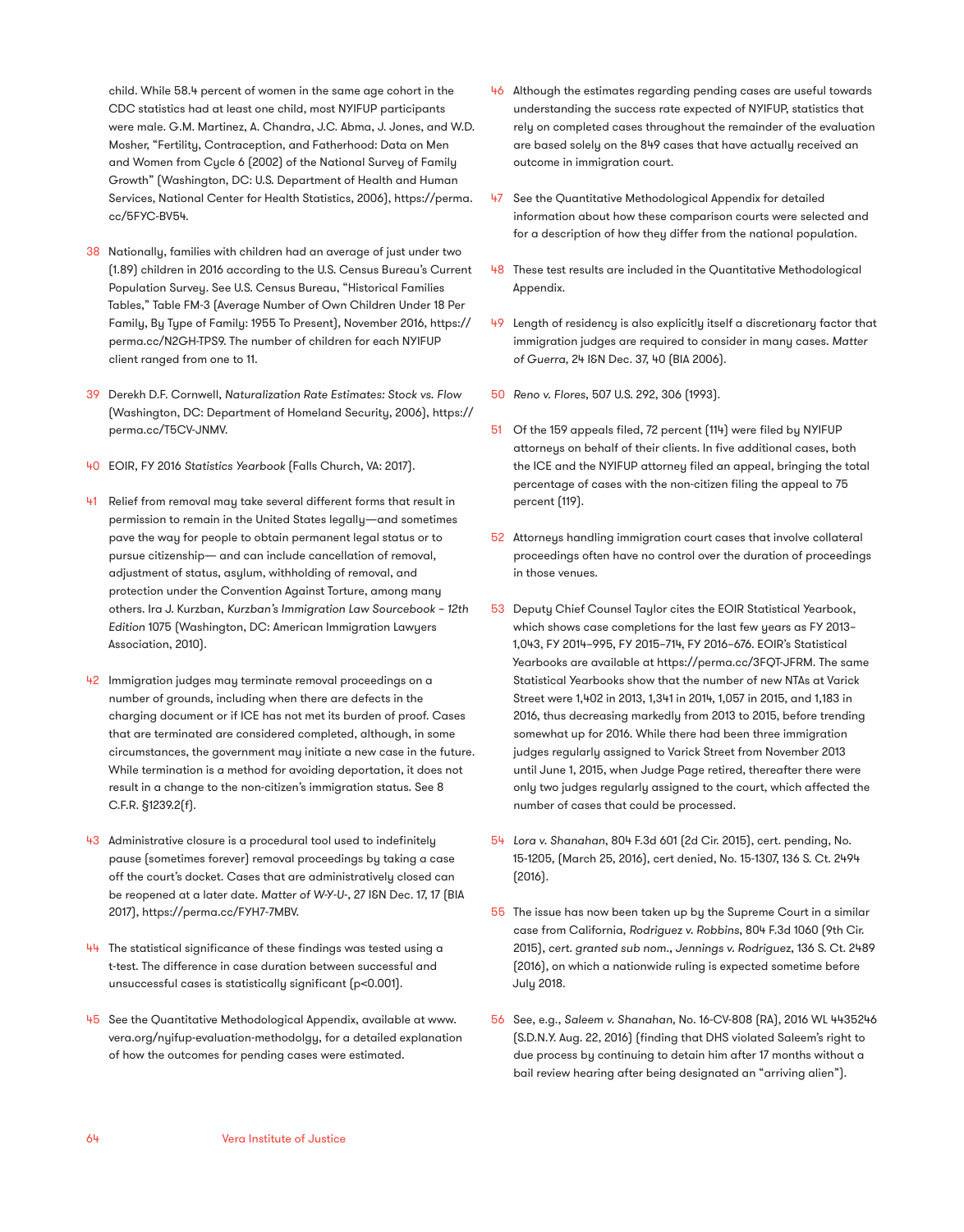- 57 *Celestin v. Decker*, No. 17-CV-2419 (RA) (S.D.N.Y. June 14, 2017), oral decision, transcript at 12.
- 58 Under New York law, these special orders may be sought for individuals who have not yet reached their 21st birthday.
- 59 See, e.g., *Anderson v. INS*, 121 Fed. Appx. 412 (2d Cir. 2005) (treating a misdemeanor marijuana sale as an aggravated felony); *Garcia v. INS*, 239 F.3d 409, 411-12 (1st Cir. 2001) (misdemeanor attempted theft of tire rims treated as an aggravated felony under the INA).
- 60 See INA §237(a)(2)(A)(i)-(ii) (providing for the deportation of individuals convicted of crimes involving moral turpitude); *Mojica v. Reno,* 970 F. Supp. 130, 137 (E.D.N.Y. 1997) (classifying turnstile jumping in the New York City subway system leading to a "theft of services" misdemeanor conviction as a "crime of moral turpitude," subjecting the individual to deportation (internal quotation marks omitted)).
- 61 Compare INA §237(a)(2)(C) (subjecting individuals to deportation for firearms offenses) with INA §212(a)(2) (establishing the criminal bars to obtaining a green card and omitting firearms offenses from such bars).
- 62 Withholding of removal is an order issued by an immigration judge to a person who demonstrates a likelihood of persecution in the home country on account of race, religion, nationality, membership in a particular social group, or political opinion. INA §241(b)(3).
- 63 *Matter of Guerra*, 24 I&N Dec. 37 (BIA 2006).
- 64 At the time of the analysis, only 10 of 611 NYIFUP clients released on bond had received orders of removal in absentia for failing to appear for a subsequent court date.
- 65 Thomas DiNapoli and Kenneth Bleiwas, *The Role of Immigrants in the New York City Economy* (New York: Office of the New York State Comptroller, 2015), https://perma.cc/K666-DQQB.
- 66 Thomas DiNapoli, *A Portrait of Immigrants in New York,* at 14, https:// perma.cc/2PTE-UHPN.
- 67 The difference between the number of people who reported a job and the number of those employed at the time of intake may in part be because some clients had been incarcerated prior to their immigration detention, and thus had already been out of the workforce. Others may work seasonally or as day laborers and thus may have been temporarily not working.
- 68 DiNapoli, *A Portrait of Immigrants in New York,* 2016, at 15, https:// perma.cc/2PTE-UHPN.
- 69 The jobs listed in the program data do not always contain sufficient detail to be grouped into the more commonly-cited job categories created by the U.S. Census or Department of Labor.
- 70 Scott Stringer, *Our Immigrant Population Helps Power NYC Economy*  (New York: New York City Comptroller, Bureau of Budget, 2017), 3, https://perma.cc/XA58-TBRB.
- 71 DiNapoli and Bleiwas, *The Role of Immigrants in the New York City Economy*, 2015.
- 72 Jeffrey S. Passel and D'Vera Cohn, *Unauthorized Immigrant Totals Rise in 7 States, Fall in 14: Decline in Those From Mexico Fuels Most State Decreases* (Washington, DC: Pew Research Center's Hispanic Trends Project, 2014), 16 and Figure 1.4, https://perma.cc/BT7D-4ESN.
- 73 Matthew Gardner, Sebastian Johnson, and Meg Wiehe, *Undocumented Immigrants' State & Local Tax Contributions*  (Washington, DC: The Institute on Taxation & Economic Policy, 2015), 13, https://perma.cc/6F48-C8D6.
- 74 Ibid.
- 75 Vera was only able to conduct the analysis on one-third of the pending cases due to an inability to match employment information for two-thirds of the pending cases. This means the estimate is very likely an underestimate of the number of people impacted. It should also be noted that the model for projecting outcomes does not distinguish between the types of successful outcome.
- 76 Vera was only able to conduct the analysis on one-third of the pending cases due to an inability to match employment information for two-thirds of the pending cases. This means the estimate is very likely an underestimate of the number of people impacted.
- 77 The U.S. Department of Labor is responsible for "the administration and enforcement of the laws enacted to protect the safety and health of workers in America." See U.S. Department of Labor, "Workforce Safety & Health," https://perma.cc/W6UG-EG3X.
- 78 See, e.g., "Immigrant Workers in the United States Meat and Poultry Industry," Submission by Human Rights Watch to the Office of the United Nations High Commissioner for Human Rights, Committee on Migrant Workers (2015), https://www.hrw.org/legacy/ backgrounder/usa/un-sub1005/.
- 79 See, e.g., The White House, "Strengthening Communities by Welcoming All Residents: The Federal Role in Immigrant & Refugee Integration," press release (Washington, DC: The White House, July 16, 2014), https://perma.cc/8HA5-MT6F.
- 80 Property taxes were not included due to the uncertainty over home ownership. Federal tax rules allow taxpayers to claim itemized deductions for any state and local personal income, property sales, and general sales taxes. Since these taxes can be itemized on annual federal tax returns, Vera adjusted the total state and local taxes to exclude the deduction as a percentage of total taxable income.

*Evaluation of the New York Immigrant Family Unity Project: Assessing the Impact of Legal Representation on Family and Community Unity* 65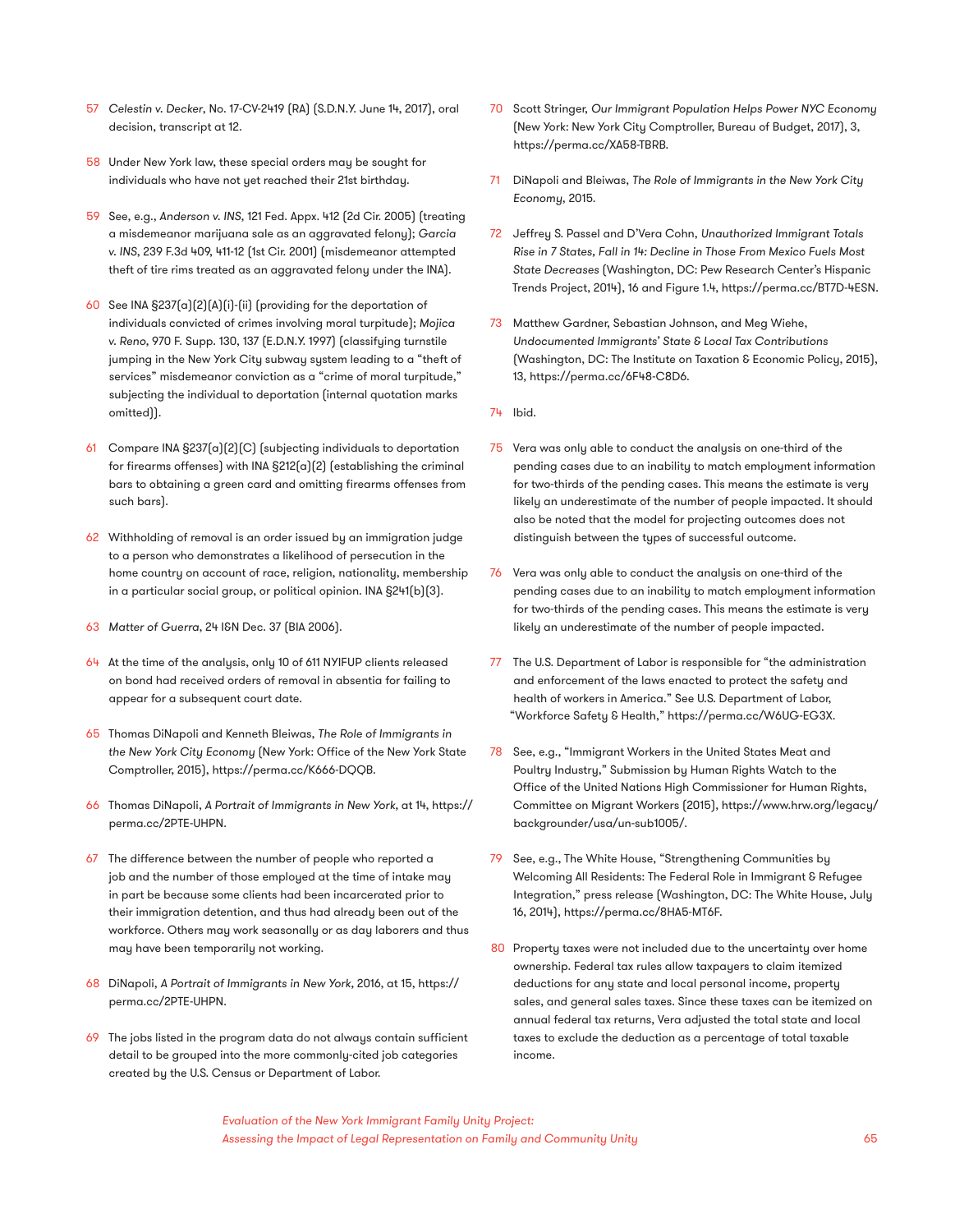81 New York Department of Labor, "Occupational Wages," https://www. labor.ny.gov/stats/lswage2.asp#33-0000/. Students were assumed to be unemployed. Additional information about these salary estimates are in Appendix 1.1 of the Quantitative Methodological Appendix.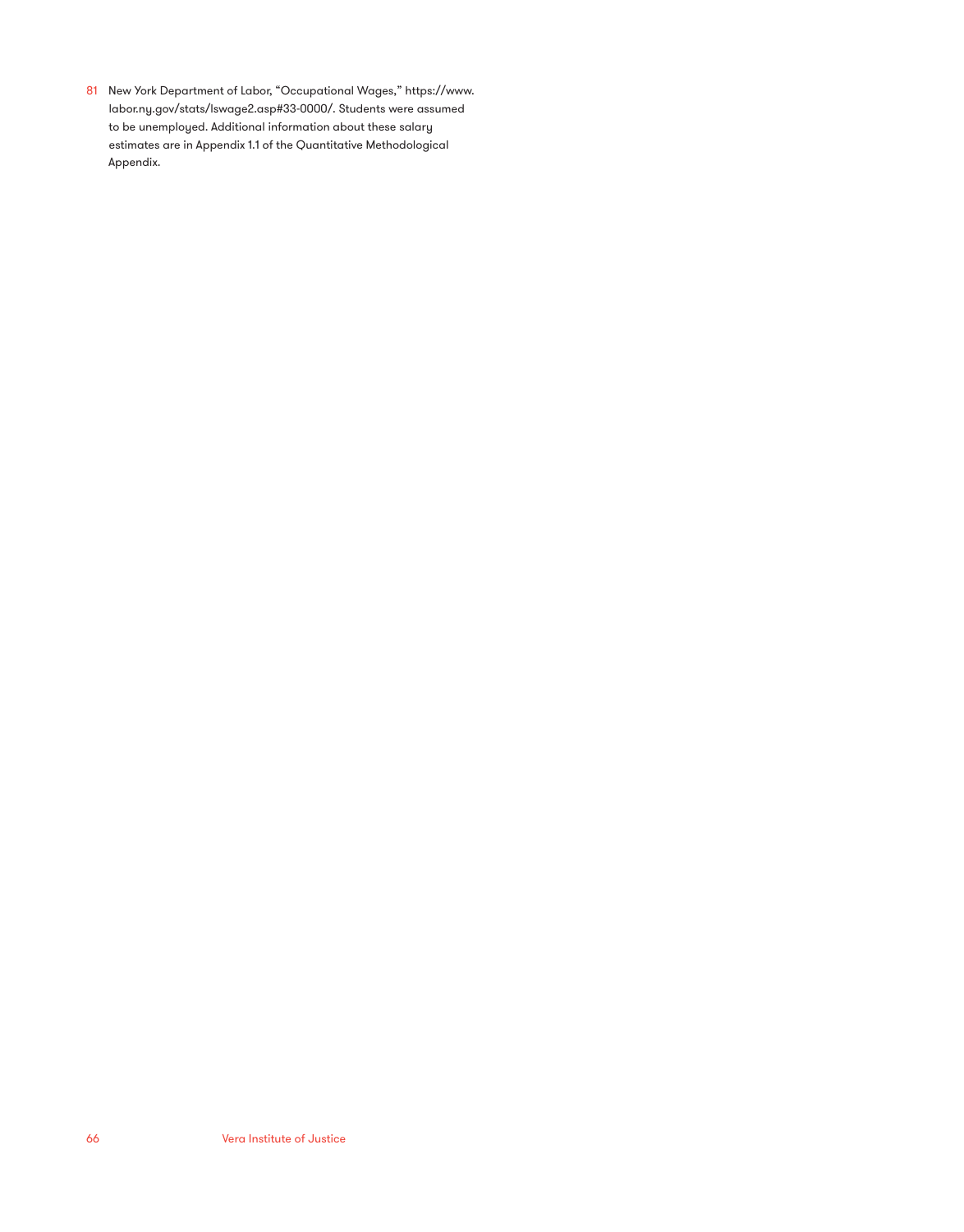### Acknowledgements

The authors would like to thank the New York City Council for their leadership and partnership, in particular Speaker Melissa Mark-Viverito, Finance Committee Chair Julissa Ferreras-Copeland, and Immigration Committee Chair Carlos Menchaca. Without the council's commitment to its constituents, the immigrant representation provided through NYIFUP and the evaluation of its impact would not have been possible. We are also grateful for the generous pro bono contributions of the hard-working team at Stout, especially Candice Quinn, Nick Vasdekas, Lindsey Phillips, and Steve Holzen, who developed the economic analysis in the evaluation with the utmost poise and determination. In addition, we would also like to acknowledge the consistent support and subject matter expertise provided by Marina Caeiro in developing the evaluation, and provide a special thank you to the 2016 Summer CUNY Fellow, Pamela Ruiz, for providing countless hours of interviewing support. Thanks to Zerlina Chiu for general support in compiling the final report, Cindy Reed for expertly editing the report and Gloria Mendoza for designing the report.

This report was made possible in part by funds granted by the Charles H. Revson Foundation. The statements made and views expressed, however, are solely the responsibility of the author. This project was also supported by a grant administered by the New York State Division of Criminal Justice Services. Points of view in this document are those of the author and do not necessarily represent the official position or policies of the Division of Criminal Justice Services.

### About Citations

As researchers and readers alike rely more and more on public knowledge made available through the Internet, "link rot" has become a widelyacknowledged problem with creating useful and sustainable citations. To address this issue, the Vera Institute of Justice is experimenting with the use of Perma.cc (https://perma.cc/), a service that helps scholars, journals, and courts create permanent links to the online sources cited in their work.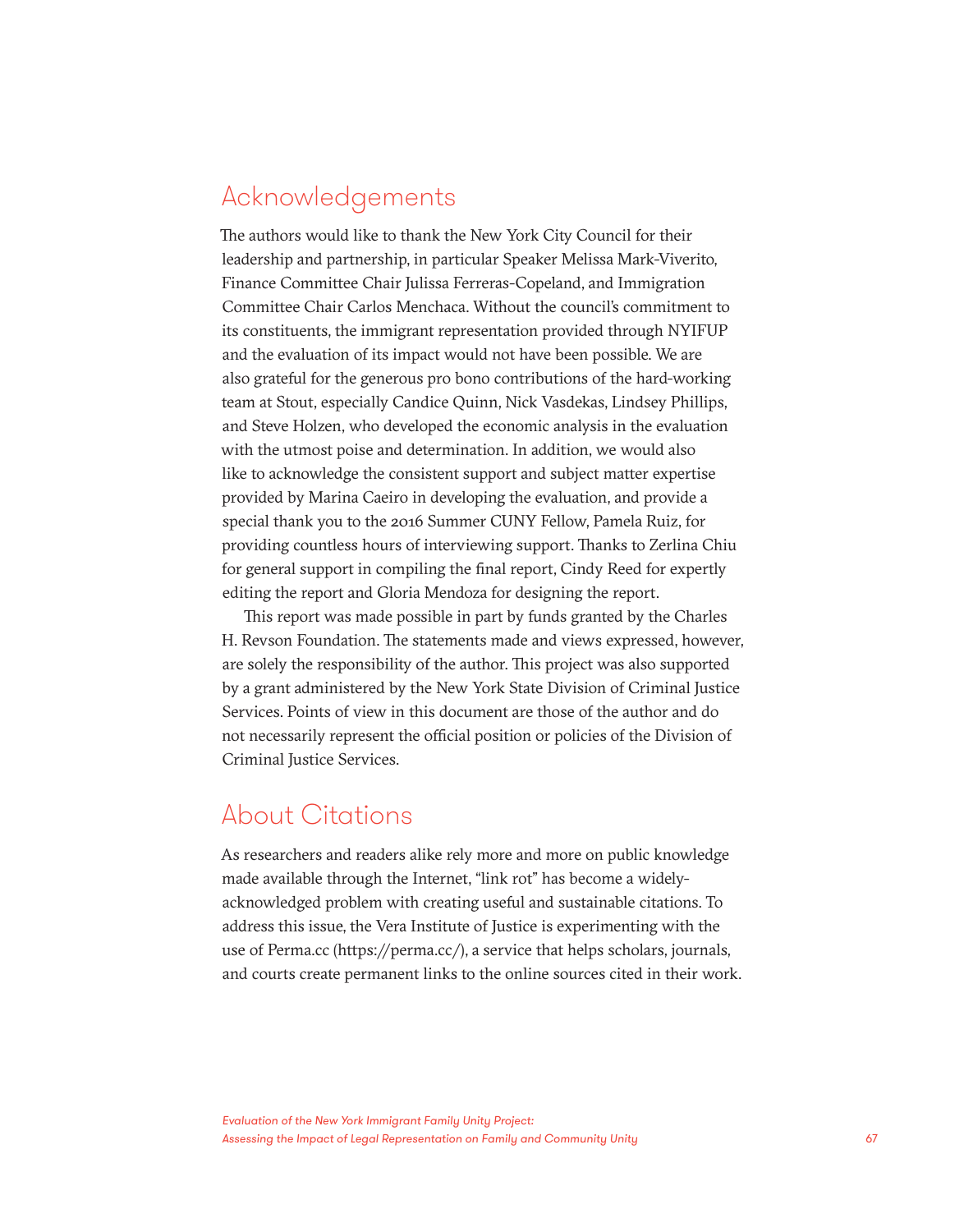#### **Credits**

© Vera Institute of Justice 2017. All rights reserved. An electronic version of this report is posted on Vera's website at www.vera.org/nyifup-evaluation.

The Vera Institute of Justice is a justice reform change agent. Vera produces ideas, analysis, and research that inspire change in the systems people rely upon for safety and justice, and works in close partnership with government and civic leaders to implement it. Vera is currently pursuing core priorities of ending the misuse of jails, transforming conditions of confinement, and ensuring that justice systems more effectively serve America's increasingly diverse communities. For more information, visit www.vera.org.

For more information about this report, contact Oren Root, director, Center on Immigration and Justice, at oroot@vera.org.

#### **Suggested Citation**

Jennifer Stave, Peter Markowitz, Karen Berberich, Tammy Cho, Danny Dubbaneh, Laura Simich, Nina Siulc, and Noelle Smart. Evaluation of the New York Immigrant Family Unity Project: Assessing the Impact of Legal Representation on Family and Community Unity. New York: Vera Institute of Justice, 2017.